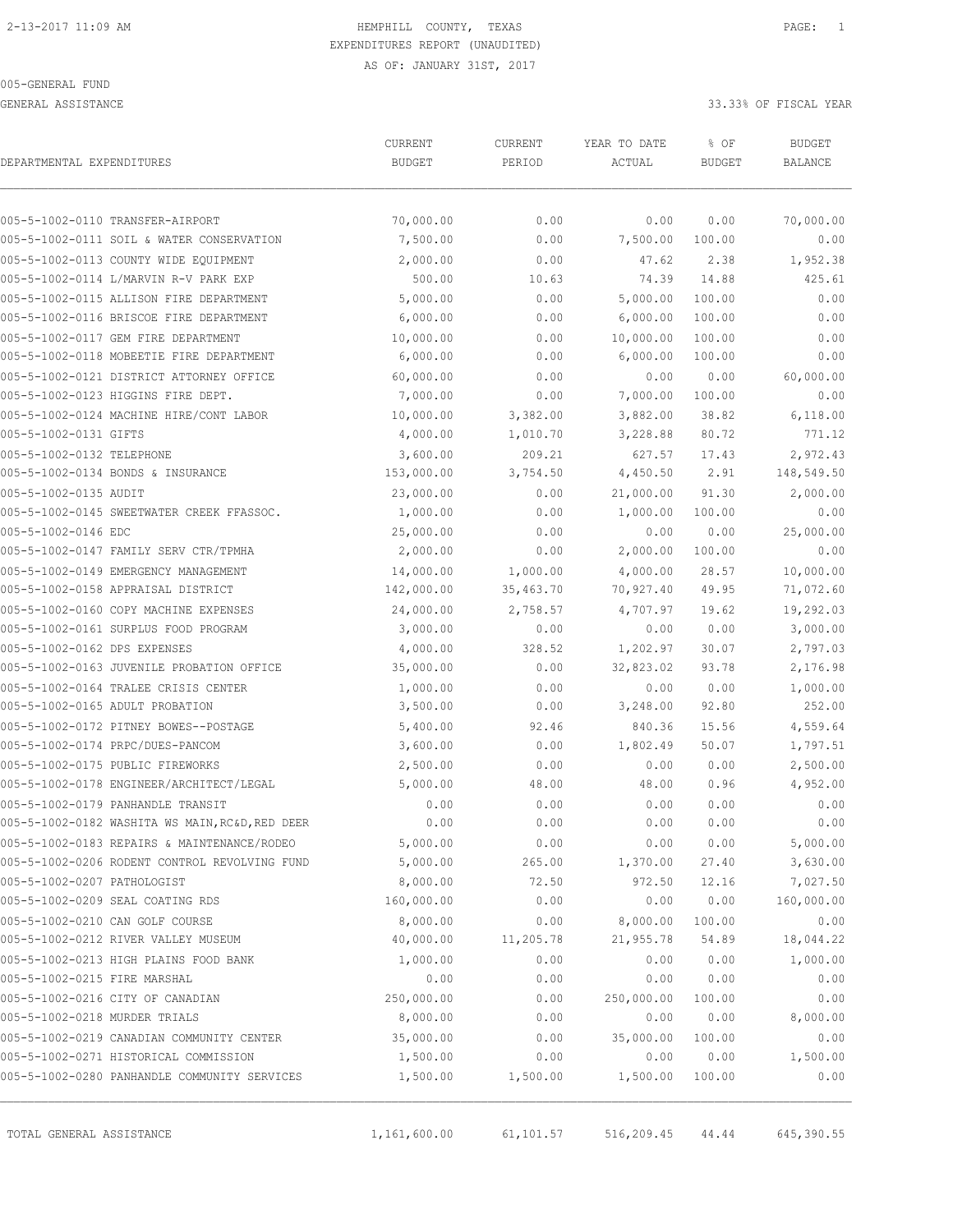COUNTY & DISTRICT CLERK 33.33% OF FISCAL YEAR

| DEPARTMENTAL EXPENDITURES                     | <b>CURRENT</b><br><b>BUDGET</b> | CURRENT<br>PERIOD | YEAR TO DATE<br>ACTUAL | % OF<br><b>BUDGET</b> | <b>BUDGET</b><br><b>BALANCE</b> |
|-----------------------------------------------|---------------------------------|-------------------|------------------------|-----------------------|---------------------------------|
|                                               |                                 |                   |                        |                       |                                 |
| 005-5-1510-0090 CO & DISTRICT CLK             | 57,165.00                       | 4,763.74          | 19,055.08              | 33.33                 | 38,109.92                       |
| 005-5-1510-0094 DEPUTY CLERK-GANDARA          | 37,080.00                       | 3,090.00          | 12,360.00              | 33.33                 | 24,720.00                       |
| 005-5-1510-0095 DEPUTY CLERK-WITT             | 37,080.00                       | 3,090.00          | 12,360.00              | 33.33                 | 24,720.00                       |
| 005-5-1510-0096 LONGEVITY                     | 500.00                          | 80.00             | 320.00                 | 64.00                 | 180.00                          |
| 005-5-1510-0097 CHIEF DEPUTY CLERK-GUERRERO   | 39,140.00                       | 3,261.66          | 13,046.72              | 33.33                 | 26,093.28                       |
| 005-5-1510-0098 PART TIME                     | 0.00                            | 0.00              | 0.00                   | 0.00                  | 0.00                            |
| 005-5-1510-0101 SOCIAL SECURITY/MEDICARE      | 13,500.00                       | 912.94            | 3,804.99               | 28.19                 | 9,695.01                        |
| 005-5-1510-0102 RETIREMENT                    | 17,200.00                       | 1,428.54          | 9,999.82               | 58.14                 | 7,200.18                        |
| 005-5-1510-0103 GROUP TERM LIFE               | 600.00                          | 34.30             | 171.40                 | 28.57                 | 428.60                          |
| 005-5-1510-0104 GROUP INSURANCE               | 32,000.00                       | 2,236.08          | 9,612.80               | 30.04                 | 22,387.20                       |
| 005-5-1510-0105 UNEMPLOYMENT INSURANCE        | 1,000.00                        | 30.85             | 62.70                  | 6.27                  | 937.30                          |
| 005-5-1510-0106 WORKERS' COMPENSATION         | 2,400.00                        | 0.00              | 600.00                 | 25.00                 | 1,800.00                        |
| 005-5-1510-0109 POSTAGE                       | 1,800.00                        | 35.00             | 279.93                 | 15.55                 | 1,520.07                        |
| 005-5-1510-0112 TRAVEL                        | 7,000.00                        | 846.48            | 1,690.12               | 24.14                 | 5,309.88                        |
| 005-5-1510-0119 DUES & SUBSCRIPTIONS          | 200.00                          | 0.00              | 245.00                 | $122.50$ (            | $45.00$ )                       |
| 005-5-1510-0132 TELEPHONE                     | 3,800.00                        | 325.78            | 1,016.87               | 26.76                 | 2,783.13                        |
| 005-5-1510-0142 SOFTWARE SUPPORT              | 28,000.00                       | 2,225.00          | 8,555.64               | 30.56                 | 19,444.36                       |
| 005-5-1510-0183 OFFICE EQUIP. REPAIRS & MAIN. | 500.00                          | 0.00              | 0.00                   | 0.00                  | 500.00                          |
| 005-5-1510-0188 OFFICE SUPPLIES               | 6,000.00                        | 82.09             | 413.20                 | 6.89                  | 5,586.80                        |
| 005-5-1510-0189 INVENTORY                     | 2,000.00                        | 0.00              | 0.00                   | 0.00                  | 2,000.00                        |
| 005-5-1510-0510 CAPITAL OUTLAY                | 6,000.00                        | 0.00              | 0.00                   | 0.00                  | 6,000.00                        |
| TOTAL COUNTY & DISTRICT CLERK                 | 292,965.00                      | 22,442.46         | 93,594.27              | 31.95                 | 199,370.73                      |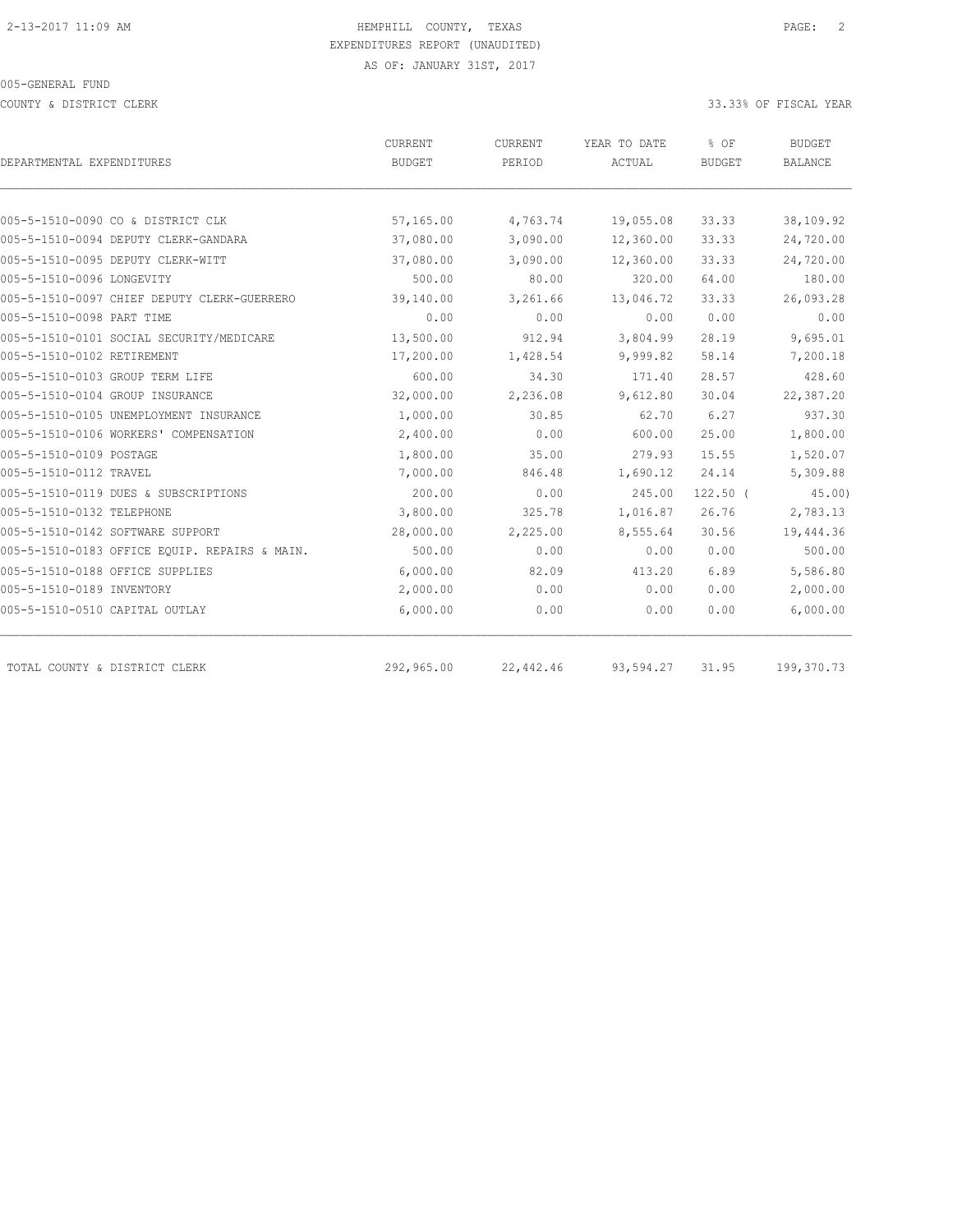COUNTY EXTENSION SERVICE 33.33% OF FISCAL YEAR

| DEPARTMENTAL EXPENDITURES                     | CURRENT<br><b>BUDGET</b> | CURRENT<br>PERIOD | YEAR TO DATE<br>ACTUAL | % OF<br><b>BUDGET</b> | <b>BUDGET</b><br><b>BALANCE</b> |
|-----------------------------------------------|--------------------------|-------------------|------------------------|-----------------------|---------------------------------|
|                                               |                          |                   |                        |                       |                                 |
| 005-5-1520-0091 CEA-AG/A. HOLLOWAY            | 34,758.00                | 2,896.50          | 11,586.00              | 33.33                 | 23,172.00                       |
| 005-5-1520-0092 CEA-FCS/T. HOLLOWAY           | 34,758.00                | 2,896.50          | 11,586.00              | 33.33                 | 23,172.00                       |
| 005-5-1520-0096 LONGEVITY                     | 550.00                   | 50.00             | 175.00                 | 31.82                 | 375.00                          |
| 005-5-1520-0097 CEA SECRETARY-EWING           | 39,140.00                | 3,261.66          | 12,672.13              | 32.38                 | 26,467.87                       |
| 005-5-1520-0098 PART-TIME SECRETARY           | 0.00                     | 0.00              | 0.00                   | 0.00                  | 0.00                            |
| 005-5-1520-0101 SOCIAL SECURITY/MEDICARE      | 9,200.00                 | 701.08            | 2,773.78               | 30.15                 | 6,426.22                        |
| 005-5-1520-0102 RETIREMENT                    | 4,000.00                 | 326.16            | 2,208.27               | 55.21                 | 1,791.73                        |
| 005-5-1520-0103 GROUP TERM LIFE               | 150.00                   | 7.82              | 37.94                  | 25.29                 | 112.06                          |
| 005-5-1520-0104 GROUP INSURANCE               | 8,000.00                 | 0.00              | 0.00                   | 0.00                  | 8,000.00                        |
| 005-5-1520-0105 UNEMPLOYMENT INSURANCE        | 350.00                   | 27.09             | 56.07                  | 16.02                 | 293.93                          |
| 005-5-1520-0106 WORKERS' COMPENSATION         | 1,700.00                 | 0.00              | 150.00                 | 8.82                  | 1,550.00                        |
| 005-5-1520-0109 POSTAGE                       | 1,000.00                 | 21.02             | 86.79                  | 8.68                  | 913.21                          |
| 005-5-1520-0112 TRAVEL/AG- A. HOLLOWAY        | 7,500.00                 | 401.30            | 1,349.21               | 17.99                 | 6,150.79                        |
| 005-5-1520-0114 TRAVEL/FCS-T. HOLLOWAY        | 2,500.00                 | 67.39             | 305.25                 | 12.21                 | 2,194.75                        |
| 005-5-1520-0119 DUES & SUBSCRIPTIONS          | 1,000.00                 | 0.00              | 320.00                 | 32.00                 | 680.00                          |
| 005-5-1520-0122 FUEL & OIL                    | 3,500.00                 | 126.67            | 283.53                 | 8.10                  | 3,216.47                        |
| 005-5-1520-0132 TELEPHONE                     | 3,000.00                 | 416.92            | 1,283.92               | 42.80                 | 1,716.08                        |
| 005-5-1520-0137 VEHICLE REPAIRS & MAINTENANCE | 1,500.00                 | 0.00              | 2,880.80               | $192.05$ (            | 1,380.80)                       |
| 005-5-1520-0142 IT TECH SUPPORT               | 1,500.00                 | 231.18            | 662.36                 | 44.16                 | 837.64                          |
| 005-5-1520-0183 OFFICE EQUIP.REPAIRS & MAIN.  | 500.00                   | 0.00              | 0.00                   | 0.00                  | 500.00                          |
| 005-5-1520-0188 OFFICE SUPPLIES               | 2,500.00                 | 839.00            | 854.70                 | 34.19                 | 1,645.30                        |
| 005-5-1520-0189 INVENTORY/EQUIPMENT           | 2,000.00                 | 0.00              | 0.00                   | 0.00                  | 2,000.00                        |
| 005-5-1520-0201 COMPUTER SUPPLIES & MAINT.    | 500.00                   | 0.00              | 0.00                   | 0.00                  | 500.00                          |
| 005-5-1520-0202 STOCK SHOW                    | 1,500.00                 | 1,500.00          | 1,500.00               | 100.00                | 0.00                            |
| 005-5-1520-0203 4-H FUND                      | 1,500.00                 | 0.00              | 0.00                   | 0.00                  | 1,500.00                        |
| 005-5-1520-0204 TRAVEL-SECRETARY              | 500.00                   | 75.30             | 75.30                  | 15.06                 | 424.70                          |
| 005-5-1520-0205 4-H FARM PROJECTS & MAINT.    | 2,500.00                 | 3,275.08          | 3,733.14               | $149.33$ (            | 1, 233.14                       |
| 005-5-1520-0510 CAPITAL OUTLAY                | 20,000.00                | 0.00              | 0.00                   | 0.00                  | 20,000.00                       |
| TOTAL COUNTY EXTENSION SERVICE                | 185,606.00               | 17,120.67         | 54,580.19              | 29.41                 | 131,025.81                      |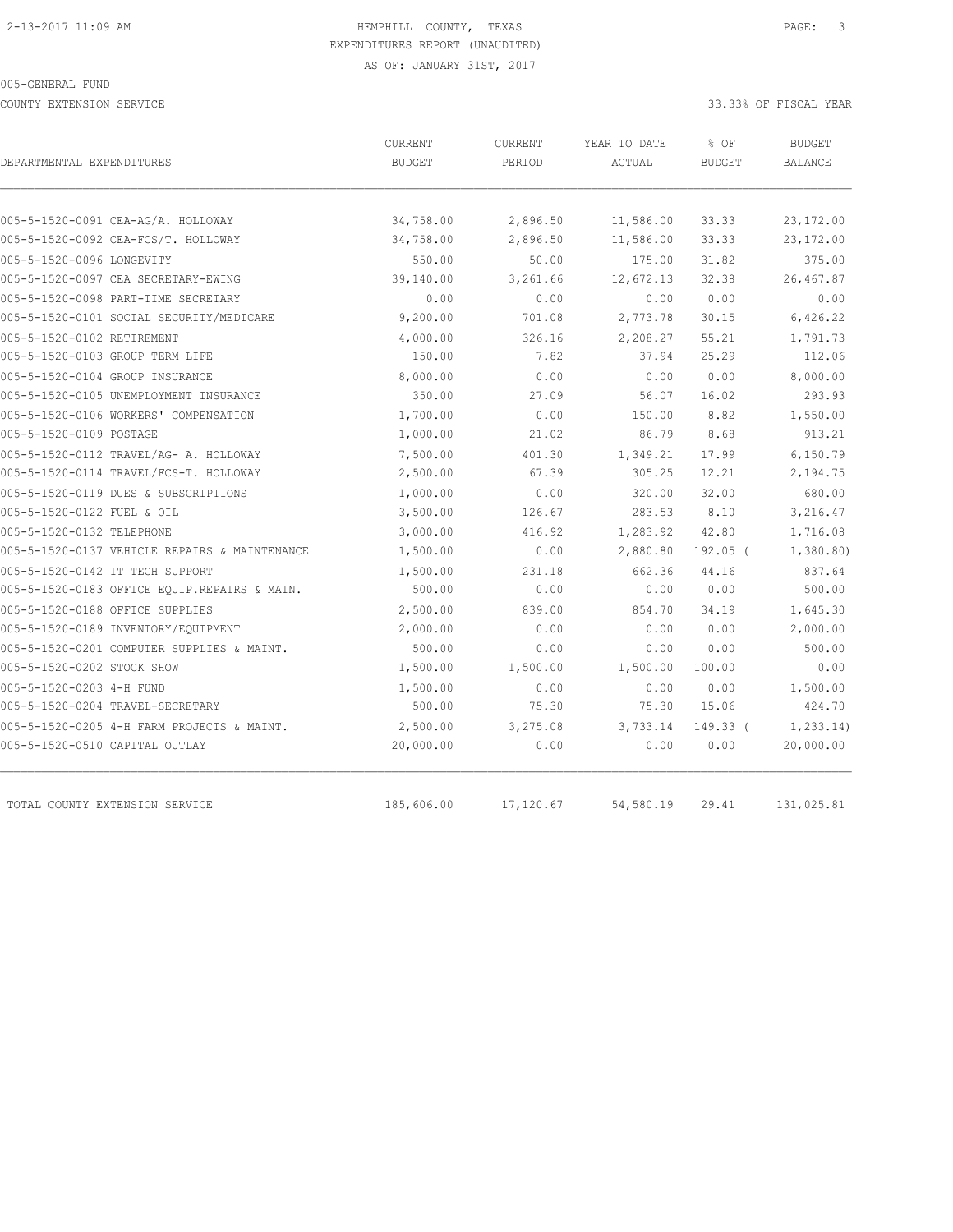COUNTY TREASURER SERVICES AND THE SERVICES OF SERVICES AND THE SERVICES OF STRUCK AND SOMETHEAR COUNTY TREASURER

|                                            | CURRENT       | CURRENT   | YEAR TO DATE | % OF          | <b>BUDGET</b>  |
|--------------------------------------------|---------------|-----------|--------------|---------------|----------------|
| DEPARTMENTAL EXPENDITURES                  | <b>BUDGET</b> | PERIOD    | ACTUAL       | <b>BUDGET</b> | <b>BALANCE</b> |
| 005-5-1530-0090 COUNTY TREASURER           | 57,165.00     | 4,763.74  | 19,055.08    | 33.33         | 38,109.92      |
| 005-5-1530-0095 CHIEF DEP TREASURER-REED   | 19,570.00     | 1,630.84  | 6,523.28     | 33.33         | 13,046.72      |
| 005-5-1530-0096 LONGEVITY                  | 425.00        | 80.00     | 320.00       | 75.29         | 105.00         |
| 005-5-1530-0098 DEPUTY TREASURER/PART-TIME | 500.00        | 0.00      | 0.00         | 0.00          | 500.00         |
| 005-5-1530-0101 SOCIAL SECURITY/MEDICARE   | 6,000.00      | 436.42    | 1,841.73     | 30.70         | 4,158.27       |
| 005-5-1530-0102 RETIREMENT                 | 7,800.00      | 647.46    | 4,532.18     | 58.10         | 3,267.82       |
| 005-5-1530-0103 GROUP TERM LIFE            | 280.00        | 15.56     | 77.72        | 27.76         | 202.28         |
| 005-5-1530-0104 GROUP INSURANCE            | 12,000.00     | 845.22    | 3,633.58     | 30.28         | 8,366.42       |
| 005-5-1530-0105 UNEMPLOYMENT INSURANCE     | 150.00        | 10.02     | 20.35        | 13.57         | 129.65         |
| 005-5-1530-0106 WORKERS' COMPENSATION      | 1,500.00      | 0.00      | 300.00       | 20.00         | 1,200.00       |
| 005-5-1530-0109 POSTAGE                    | 1,800.00      | 15.79     | 22.25        | 1.24          | 1,777.75       |
| 005-5-1530-0112 TRAVEL                     | 2,500.00      | 411.70    | 411.70       | 16.47         | 2,088.30       |
| 005-5-1530-0119 DUES & SUBSCRIPTIONS       | 1,100.00      | 0.00      | 0.00         | 0.00          | 1,100.00       |
| 005-5-1530-0132 TELEPHONE                  | 1,600.00      | 134.74    | 398.07       | 24.88         | 1,201.93       |
| 005-5-1530-0140 OFFICE EQUIPMENT REPAIR    | 2,000.00      | 0.00      | 1,275.00     | 63.75         | 725.00         |
| 005-5-1530-0142 MAINTENANCE CONTRACTS      | 15,000.00     | 14,872.30 | 14,872.30    | 99.15         | 127.70         |
| 005-5-1530-0188 OFFICE SUPPLIES            | 2,500.00      | 114.85    | 365.66       | 14.63         | 2,134.34       |
| 005-5-1530-0189 INVENTORY/EQUIPMENT        | 5,000.00      | 0.00      | 0.00         | 0.00          | 5,000.00       |
| TOTAL COUNTY TREASURER                     | 136,890.00    | 23,978.64 | 53,648.90    | 39.19         | 83, 241.10     |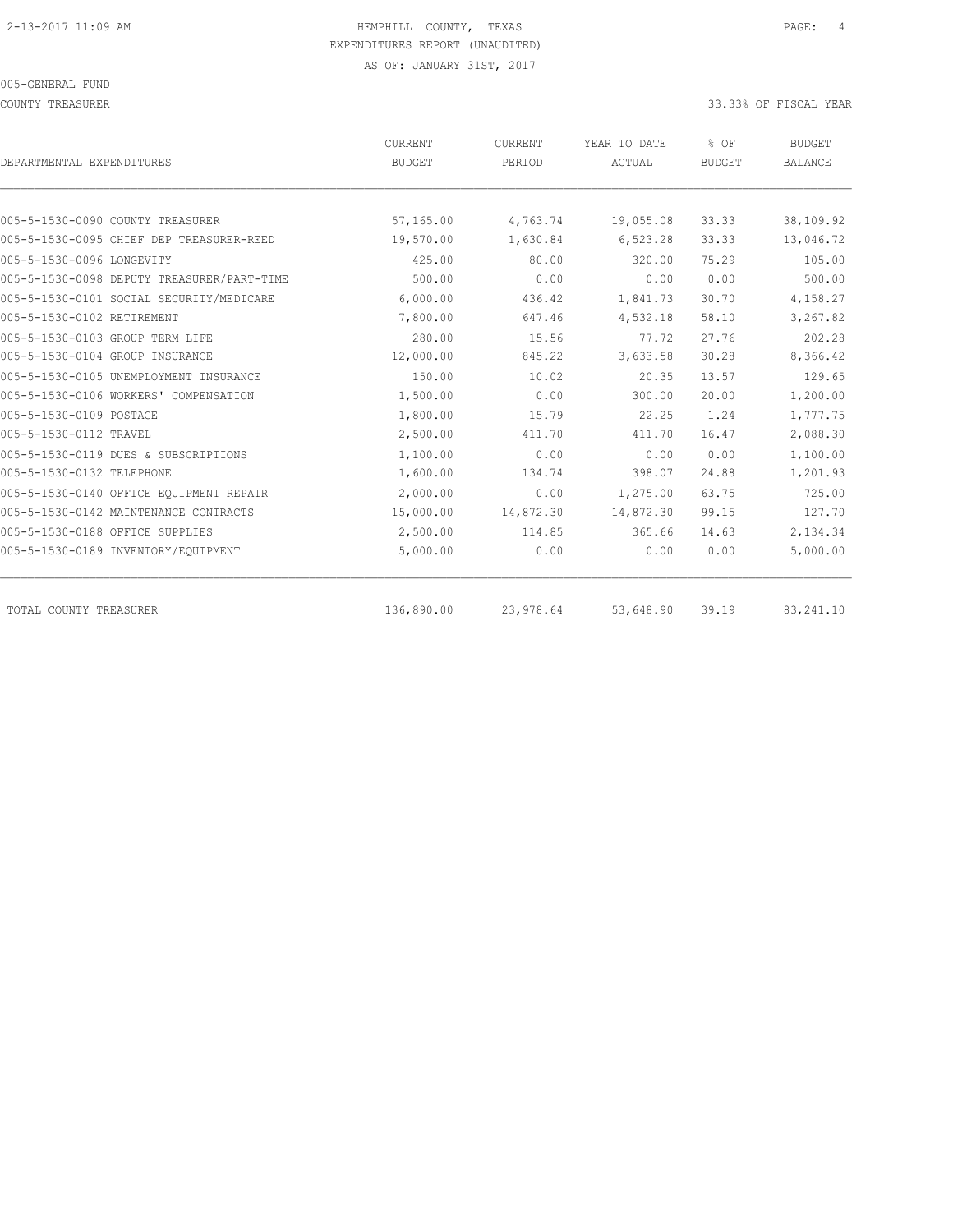COUNTY TAX COLLECTOR 33.33% OF FISCAL YEAR

| DEPARTMENTAL EXPENDITURES                | CURRENT<br><b>BUDGET</b> | <b>CURRENT</b><br>PERIOD | YEAR TO DATE<br>ACTUAL | % OF<br><b>BUDGET</b> | <b>BUDGET</b><br>BALANCE |
|------------------------------------------|--------------------------|--------------------------|------------------------|-----------------------|--------------------------|
|                                          |                          |                          |                        |                       |                          |
| 005-5-1540-0090 COUNTY TAX COLLECTOR     | 57,165.00                | 4,763.74                 | 19,055.08              | 33.33                 | 38,109.92                |
| 005-5-1540-0094 PART TIME HELP           | 0.00                     | 0.00                     | 0.00                   | 0.00                  | 0.00                     |
| 005-5-1540-0095 CHIEF DEPUTY TAC/JACKSON | 39,140.00                | 3,261.66                 | 13,046.72              | 33.33                 | 26,093.28                |
| 005-5-1540-0096 LONGEVITY                | 2,700.00                 | 220.00                   | 850.00                 | 31.48                 | 1,850.00                 |
| 005-5-1540-0097 DEPUTY TAC/BENTLEY       | 37,080.00                | 3,090.00                 | 12,360.00              | 33.33                 | 24,720.00                |
| 005-5-1540-0098 DEPUTY TAC/CLARK         | 37,080.00                | 3,090.00                 | 12,360.00              | 33.33                 | 24,720.00                |
| 005-5-1540-0101 SOCIAL SECURITY/MEDICARE | 13,500.00                | 1,045.18                 | 4,099.06               | 30.36                 | 9,400.94                 |
| 005-5-1540-0102 RETIREMENT               | 17,500.00                | 1,442.54                 | 10,091.82              | 57.67                 | 7,408.18                 |
| 005-5-1540-0103 GROUP TERM LIFE          | 600.00                   | 34.64                    | 173.00                 | 28.83                 | 427.00                   |
| 005-5-1540-0104 GROUP INSURANCE          | 32,000.00                | 2,244.18                 | 9,620.90               | 30.07                 | 22,379.10                |
| 005-5-1540-0105 UNEMPLOYMENT INSURANCE   | 1,000.00                 | 28.96                    | 58.32                  | 5.83                  | 941.68                   |
| 005-5-1540-0106 WORKERS' COMPENSATION    | 2,400.00                 | 0.00                     | 600.00                 | 25.00                 | 1,800.00                 |
| 005-5-1540-0109 POSTAGE                  | 10,000.00                | 0.00                     | 3, 411.75              | 34.12                 | 6,588.25                 |
| 005-5-1540-0112 TRAVEL                   | 4,000.00                 | 0.00                     | 1,095.76               | 27.39                 | 2,904.24                 |
| 005-5-1540-0119 DUES & SUBSCRIPTIONS     | 1,000.00                 | 150.00                   | 150.00                 | 15.00                 | 850.00                   |
| 005-5-1540-0132 TELEPHONE                | 3,200.00                 | 277.94                   | 864.95                 | 27.03                 | 2,335.05                 |
| 005-5-1540-0134 BONDS & INSURANCE        | 0.00                     | 0.00                     | 0.00                   | 0.00                  | 0.00                     |
| 005-5-1540-0138 DATA PROCESSING          | 48,000.00                | 0.00                     | 0.00                   | 0.00                  | 48,000.00                |
| 005-5-1540-0142 IT/MAINTENANCE CONTRACTS | 1,500.00                 | 10,475.00                | 10,934.00              | 728.93 (              | 9,434.00)                |
| 005-5-1540-0148 ADVERTISING              | 1,000.00                 | 0.00                     | 0.00                   | 0.00                  | 1,000.00                 |
| 005-5-1540-0150 JUDGEMENTS               | 0.00                     | 0.00                     | 0.00                   | 0.00                  | 0.00                     |
| 005-5-1540-0181 CITATIONS & SUBPOENAS    | 500.00                   | 0.00                     | 462.50                 | 92.50                 | 37.50                    |
| 005-5-1540-0188 OFFICE SUPPLIES          | 7,000.00                 | 155.22                   | 797.77                 | 11.40                 | 6,202.23                 |
| 005-5-1540-0189 INVENTORY/EQUIPMENT      | 3,000.00                 | 0.00                     | 0.00                   | 0.00                  | 3,000.00                 |
| 005-5-1540-0510 CAPITAL OUTLAY           | 6,000.00                 | 0.00                     | 0.00                   | 0.00                  | 6,000.00                 |
| TOTAL COUNTY TAX COLLECTOR               | 325, 365.00              | 30,279.06                | 100,031.63             | 30.74                 | 225, 333.37              |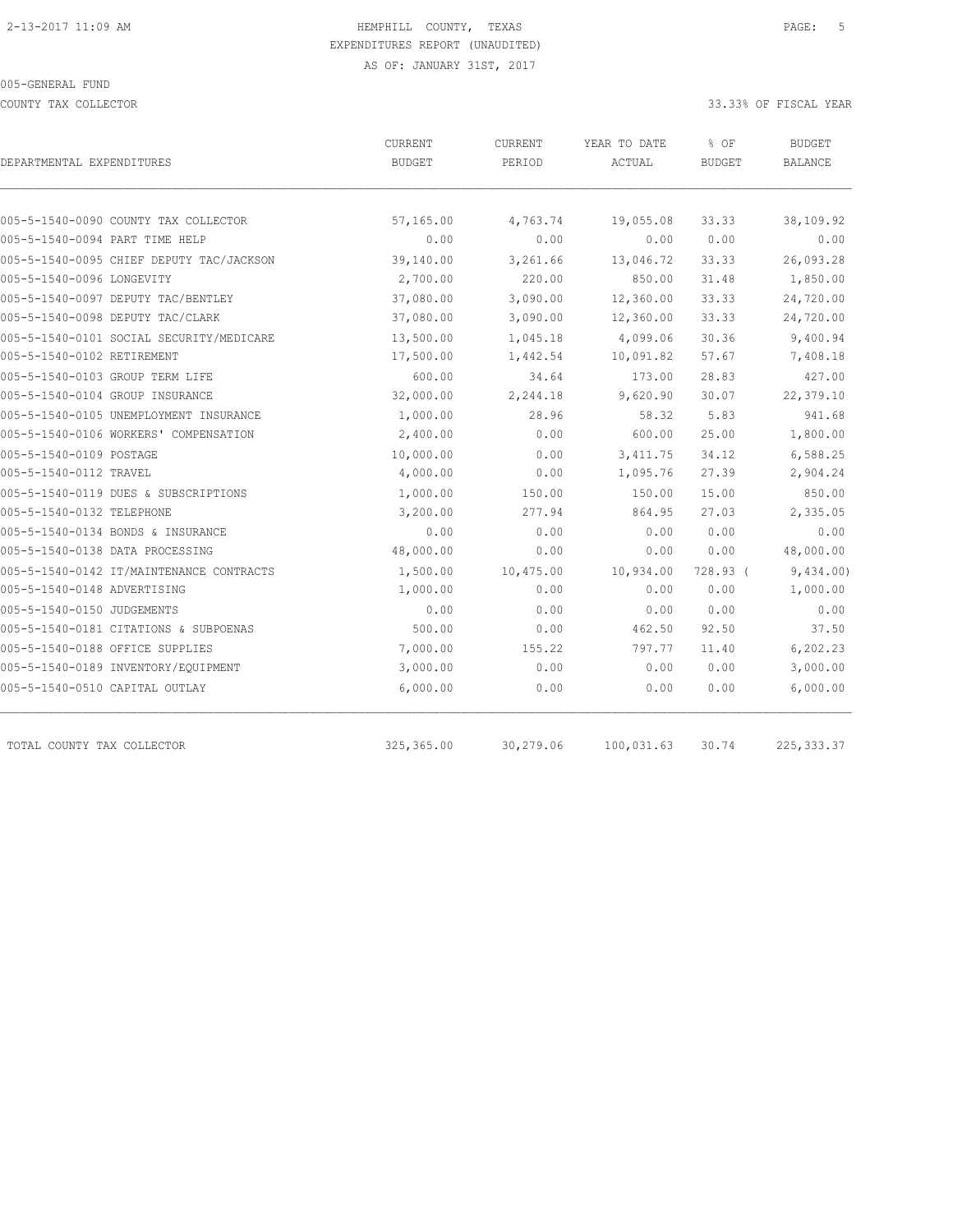JURY & ELECTION 33.33% OF FISCAL YEAR

| DEPARTMENTAL EXPENDITURES                      | <b>CURRENT</b><br><b>BUDGET</b> | <b>CURRENT</b><br>PERIOD | YEAR TO DATE<br>ACTUAL | % OF<br><b>BUDGET</b> | <b>BUDGET</b><br><b>BALANCE</b> |
|------------------------------------------------|---------------------------------|--------------------------|------------------------|-----------------------|---------------------------------|
|                                                |                                 |                          |                        |                       |                                 |
| 005-5-2400-0101 SOCIAL SECURITY/MEDICARE       | 0.00                            | 0.00                     | 176.92                 | $0.00$ (              | 176.92)                         |
| 005-5-2400-0106 WORKERS' COMPENSATION          | 2,500.00                        | 0.00                     | 186.00                 | 7.44                  | 2,314.00                        |
| 005-5-2400-0114 COUNTY COURT EXPENSES          | 1,500.00                        | 0.00                     | 1,701.00               | $113.40$ (            | 201.00)                         |
| 005-5-2400-0115 CO.CRT. CONT LAB-REPORTER      | 1,500.00                        | 0.00                     | 0.00                   | 0.00                  | 1,500.00                        |
| 005-5-2400-0116 CO.CRT.CONT LAB-CRT APP ATTNY  | 5,000.00                        | 500.00                   | 3,758.25               | 75.17                 | 1,241.75                        |
| 005-5-2400-0117 ELECTION EXPENSES              | 15,000.00                       | 258.00                   | 10,732.58              | 71.55                 | 4,267.42                        |
| 005-5-2400-0118 ELECTION JUDGES                | 7,000.00                        | 0.00                     | 5,803.19               | 82.90                 | 1,196.81                        |
| 005-5-2400-0124 CONTRACT LABOR - CRT INTERPRET | 2,500.00                        | 0.00                     | 0.00                   | 0.00                  | 2,500.00                        |
| 005-5-2400-0131 OTHER EXPENSE                  | 0.00                            | 0.00                     | 0.00                   | 0.00                  | 0.00                            |
| 005-5-2400-0150 GRAND JURORS                   | 2,500.00                        | 0.00                     | 360.00                 | 14.40                 | 2,140.00                        |
| 005-5-2400-0151 PETIT JURORS                   | 2,500.00                        | 0.00                     | 0.00                   | 0.00                  | 2,500.00                        |
| 005-5-2400-0152 JUSTICE COURT JURORS           | 500.00                          | 0.00                     | 0.00                   | 0.00                  | 500.00                          |
| 005-5-2400-0196 CHILD PROT SER CRT APP ATTY    | 16,000.00                       | 0.00                     | 740.00                 | 4.63                  | 15,260.00                       |
| 005-5-2400-0197 CHILD PROT SER CRT REPORTER    | 1,500.00                        | 0.00                     | 0.00                   | 0.00                  | 1,500.00                        |
| TOTAL JURY & ELECTION                          | 58,000.00                       | 758.00                   | 23, 457.94             | 40.44                 | 34,542.06                       |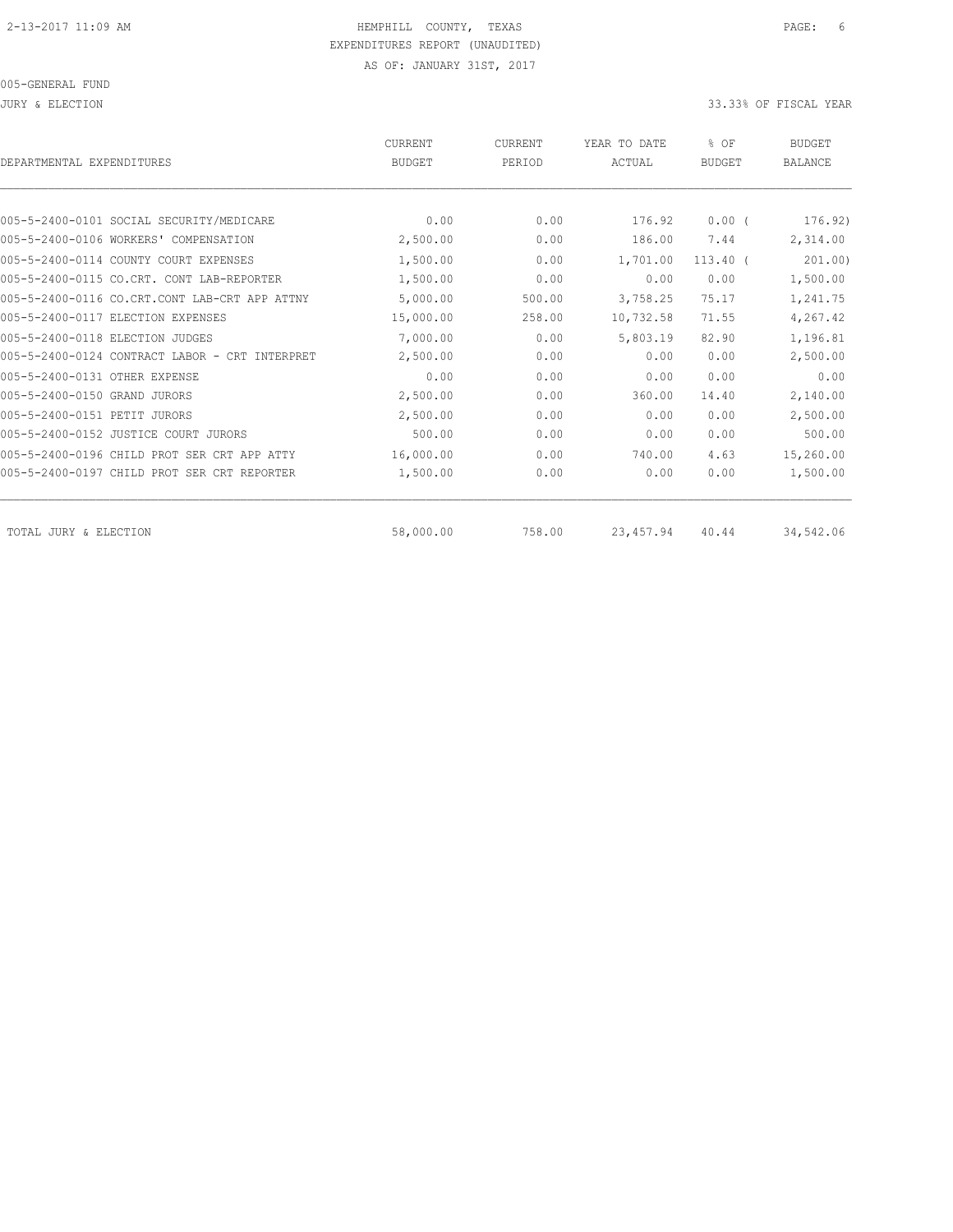DISTRICT COURT COURT COURT COURT COURT COURT COURT COURT COURT COURT COURT COURT COURT COURT COURT COURT COURT

| DEPARTMENTAL EXPENDITURES                      | CURRENT<br><b>BUDGET</b> | CURRENT<br>PERIOD | YEAR TO DATE<br>ACTUAL | % OF<br><b>BUDGET</b> | <b>BUDGET</b><br><b>BALANCE</b> |
|------------------------------------------------|--------------------------|-------------------|------------------------|-----------------------|---------------------------------|
|                                                |                          |                   |                        |                       |                                 |
| 005-5-2410-0090 JUDGE-EMMERT                   | 1,850.00                 | 154.17            | 616.68                 | 33.33                 | 1,233.32                        |
| 005-5-2410-0095 COURT BAILIFF-HOLLAND          | 11,500.00                | 949.84            | 3,799.36               | 33.04                 | 7,700.64                        |
| 005-5-2410-0096 LONGEVITY SPECIAL              | 500.00                   | 47.04             | 188.16                 | 37.63                 | 311.84                          |
| 005-5-2410-0097 COURT REPORTER-MCCLENDON       | 15,500.00                | 1,287.72          | 5,150.99               | 33.23                 | 10,349.01                       |
| 005-5-2410-0098 COURT ADMINISTRATOR-BURCH      | 8,400.00                 | 696.16            | 2,784.64               | 33.15                 | 5,615.36                        |
| 005-5-2410-0101 SOCIAL SECURITY/MEDICARE       | 3,000.00                 | 239.84            | 959.37                 | 31.98                 | 2,040.63                        |
| 005-5-2410-0102 RETIREMENT                     | 4,000.00                 | 313.50            | 2,194.49               | 54.86                 | 1,805.51                        |
| 005-5-2410-0103 GROUP TERM LIFE                | 150.00                   | 7.53              | 37.62                  | 25.08                 | 112.38                          |
| 005-5-2410-0104 GROUP INSURANCE                | 6,000.00                 | 0.00              | 0.00                   | 0.00                  | 6,000.00                        |
| 005-5-2410-0105 UNEMPLOYMENT INSURANCE         | 200.00                   | 8.94              | 17.69                  | 8.85                  | 182.31                          |
| 005-5-2410-0106 WORKERS' COMPENSATION          | 2,400.00                 | 0.00              | 560.00                 | 23.33                 | 1,840.00                        |
| 005-5-2410-0116 DIST CRT-CONT LAB-CRT APP ATTN | 24,500.00                | 0.00              | 2,250.00               | 9.18                  | 22,250.00                       |
| 005-5-2410-0124 CONTRACT LABOR                 | 2,000.00                 | 0.00              | 109.08                 | 5.45                  | 1,890.92                        |
| 005-5-2410-0154 JUDICIAL DISTRICT ASSESSMENT   | 500.00                   | 0.00              | 0.00                   | 0.00                  | 500.00                          |
| 005-5-2410-0155 BUDGET REIMBURSEMENT           | 8,000.00                 | 0.00              | 0.00                   | 0.00                  | 8,000.00                        |
| 005-5-2410-0219 STATEMENT OF FACTS             | 4,000.00                 | 0.00              | 0.00                   | 0.00                  | 4,000.00                        |
| TOTAL DISTRICT COURT                           | 92,500.00                | 3,704.74          | 18,668.08              | 20.18                 | 73,831.92                       |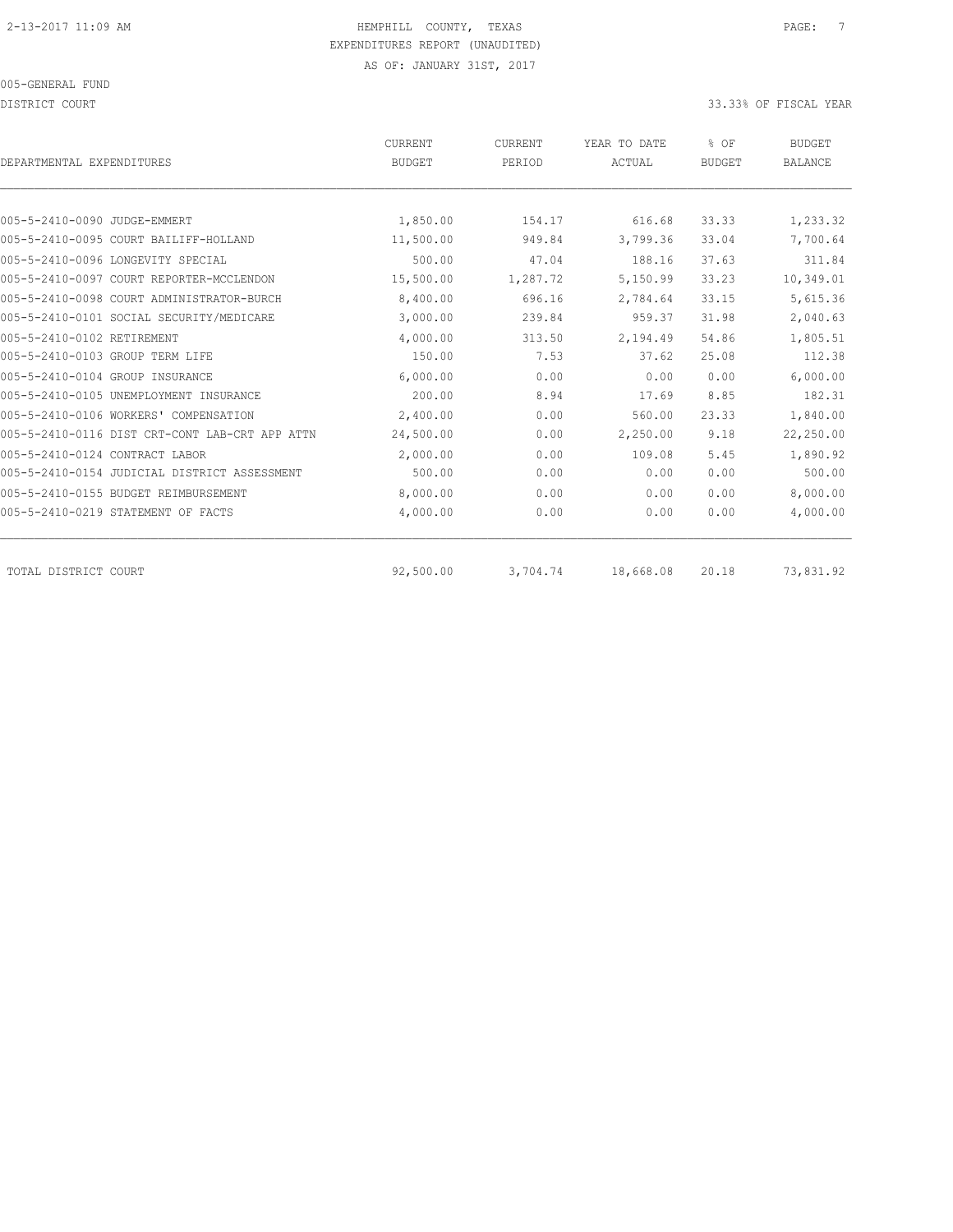COUNTY JUDGE 33.33% OF FISCAL YEAR

| DEPARTMENTAL EXPENDITURES                     | CURRENT<br><b>BUDGET</b> | <b>CURRENT</b><br>PERIOD | YEAR TO DATE<br>ACTUAL | % OF<br><b>BUDGET</b> | <b>BUDGET</b><br><b>BALANCE</b> |
|-----------------------------------------------|--------------------------|--------------------------|------------------------|-----------------------|---------------------------------|
|                                               |                          |                          |                        |                       |                                 |
| 005-5-2500-0082 OVERTIME                      | 1,000.00                 | 0.00                     | 0.00                   | 0.00                  | 1,000.00                        |
| 005-5-2500-0090 JUDGE SALARY                  | 59,534.00                | 4,961.16                 | 19,844.72              | 33.33                 | 39,689.28                       |
| 005-5-2500-0091 JUVENILE CRT JUDGE (1)        | 3,081.00                 | 256.76                   | 1,027.04               | 33.33                 | 2,053.96                        |
| 005-5-2500-0092 STATE/CO JUDGE SAL SUPPLEMENT | 25,200.00                | 2,100.00                 | 8,400.00               | 33.33                 | 16,800.00                       |
| 005-5-2500-0094 JANITOR/LONGORIA              | 38,000.00                | 3,166.66                 | 12,666.72              | 33.33                 | 25, 333.28                      |
| 005-5-2500-0095 JANITOR/JOHNSON               | 41,200.00                | 3,433.34                 | 13,733.28              | 33.33                 | 27,466.72                       |
| 005-5-2500-0096 LONGEVITY                     | 2,300.00                 | 190.00                   | 755.00                 | 32.83                 | 1,545.00                        |
| 005-5-2500-0097 ADMINSTRATIVE ASST/BRUNSON    | 39,140.00                | 3,261.66                 | 13,046.72              | 33.33                 | 26,093.28                       |
| 005-5-2500-0098 PART-TIME SECRETARY           | 1,500.00                 | 0.00                     | 0.00                   | 0.00                  | 1,500.00                        |
| 005-5-2500-0101 SOCIAL SECURITY/MEDICARE      | 16,500.00                | 1,263.16                 | 5, 135.82              | 31.13                 | 11,364.18                       |
| 005-5-2500-0102 RETIREMENT                    | 21,500.00                | 1,739.96                 | 12, 178.75             | 56.65                 | 9,321.25                        |
| 005-5-2500-0103 GROUP TERM LIFE               | 750.00                   | 41.76                    | 208.73                 | 27.83                 | 541.27                          |
| 005-5-2500-0104 GROUP INSURANCE               | 24,000.00                | 1,677.06                 | 7,206.76               | 30.03                 | 16,793.24                       |
| 005-5-2500-0105 UNEMPLOYMENT INSURANCE        | 300.00                   | 30.58                    | 61.63                  | 20.54                 | 238.37                          |
| 005-5-2500-0106 WORKERS' COMPENSATION         | 2,300.00                 | 0.00                     | 780.00                 | 33.91                 | 1,520.00                        |
| 005-5-2500-0109 POSTAGE                       | 600.00                   | 21.60                    | 72.61                  | 12.10                 | 527.39                          |
| 005-5-2500-0112 TRAVEL                        | 6,000.00                 | 1,095.45                 | 1,423.70               | 23.73                 | 4,576.30                        |
| 005-5-2500-0119 DUES & SUBSCRIPTIONS          | 4,000.00                 | 550.00                   | 1,258.60               | 31.47                 | 2,741.40                        |
| 005-5-2500-0122 FUEL & OIL                    | 0.00                     | 0.00                     | 0.00                   | 0.00                  | 0.00                            |
| 005-5-2500-0130 COMMUNICATION REPAIRS         | 500.00                   | 0.00                     | 0.00                   | 0.00                  | 500.00                          |
| 005-5-2500-0132 TELEPHONE                     | 3,000.00                 | 269.39                   | 845.80                 | 28.19                 | 2,154.20                        |
| 005-5-2500-0139 TRAINING SEMINARS             | 2,000.00                 | 0.00                     | 0.00                   | 0.00                  | 2,000.00                        |
| 005-5-2500-0148 ADVERTISING                   | 2,000.00                 | 224.30                   | 460.72                 | 23.04                 | 1,539.28                        |
| 005-5-2500-0183 OFFICE EQUIP-R&M              | 500.00                   | 0.00                     | 0.00                   | 0.00                  | 500.00                          |
| 005-5-2500-0188 OFFICE SUPPLIES               | 2,500.00                 | 88.34                    | 234.78                 | 9.39                  | 2,265.22                        |
| 005-5-2500-0189 INVENTORY/EQUIPMENT           | 0.00                     | 0.00                     | 0.00                   | 0.00                  | 0.00                            |
| TOTAL COUNTY JUDGE                            | 297,405.00               | 24, 371.18               | 99, 341.38             | 33.40                 | 198,063.62                      |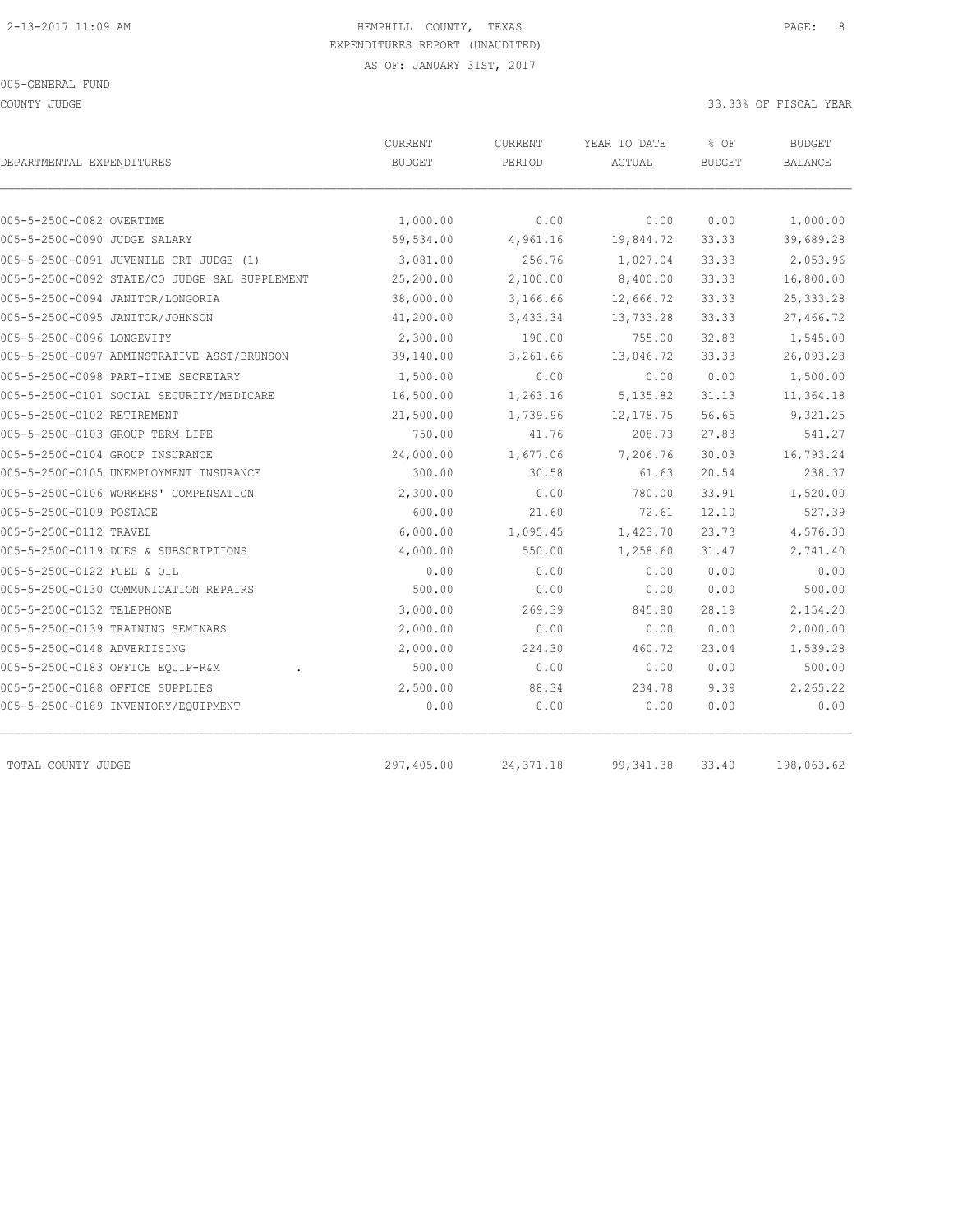JUVENILE PROBATION 33.33% OF FISCAL YEAR

| DEPARTMENTAL EXPENDITURES                        | <b>CURRENT</b><br><b>BUDGET</b> | <b>CURRENT</b><br>PERIOD | YEAR TO DATE<br>ACTUAL | % OF<br><b>BUDGET</b> | <b>BUDGET</b><br><b>BALANCE</b> |
|--------------------------------------------------|---------------------------------|--------------------------|------------------------|-----------------------|---------------------------------|
|                                                  |                                 |                          |                        |                       |                                 |
| 005-5-2510-0090 STATE/CHIEF JUV PRO OFFICER      | 61,480.00                       | 5,123.34                 | 20,493.28              | 33.33                 | 40,986.72                       |
| 005-5-2510-0096 JPO/LONGEVITY                    | 600.00                          | 50.00                    | 200.00                 | 33.33                 | 400.00                          |
| 005-5-2510-0101 JPO SOCIAL SEC/MEDICARE          | 4,770.00                        | 398.04                   | 1,592.16               | 33.38                 | 3,177.84                        |
| 005-5-2510-0102 JPO RETIREMENT                   | 12,500.00                       | 520.34                   | 3,642.31               | 29.14                 | 8,857.69                        |
| 005-5-2510-0103 JPO GROUP TERM LIFE              | 230.00                          | 12.48                    | 62.46                  | 27.16                 | 167.54                          |
| 005-5-2510-0104 JPO GROUP INSURANCE              | 7,500.00                        | 559.02                   | 2,403.20               | 32.04                 | 5,096.80                        |
| 005-5-2510-0105 JPO/UNEMPLOYMENT                 | 100.00                          | 15.61                    | 31.32                  | 31.32                 | 68.68                           |
| 005-5-2510-0106 JPO/WORKERS' COMP                | 580.00                          | 0.00                     | 150.00                 | 25.86                 | 430.00                          |
| 005-5-2510-0132 JUVENILE PROBATION<br>CELL PHONE | 360.00                          | 30.00                    | 120.00                 | 33.33                 | 240.00                          |
|                                                  |                                 |                          |                        |                       |                                 |
| TOTAL JUVENILE PROBATION                         | 88,120.00                       | 6,708.83                 | 28,694.73              | 32.56                 | 59,425.27                       |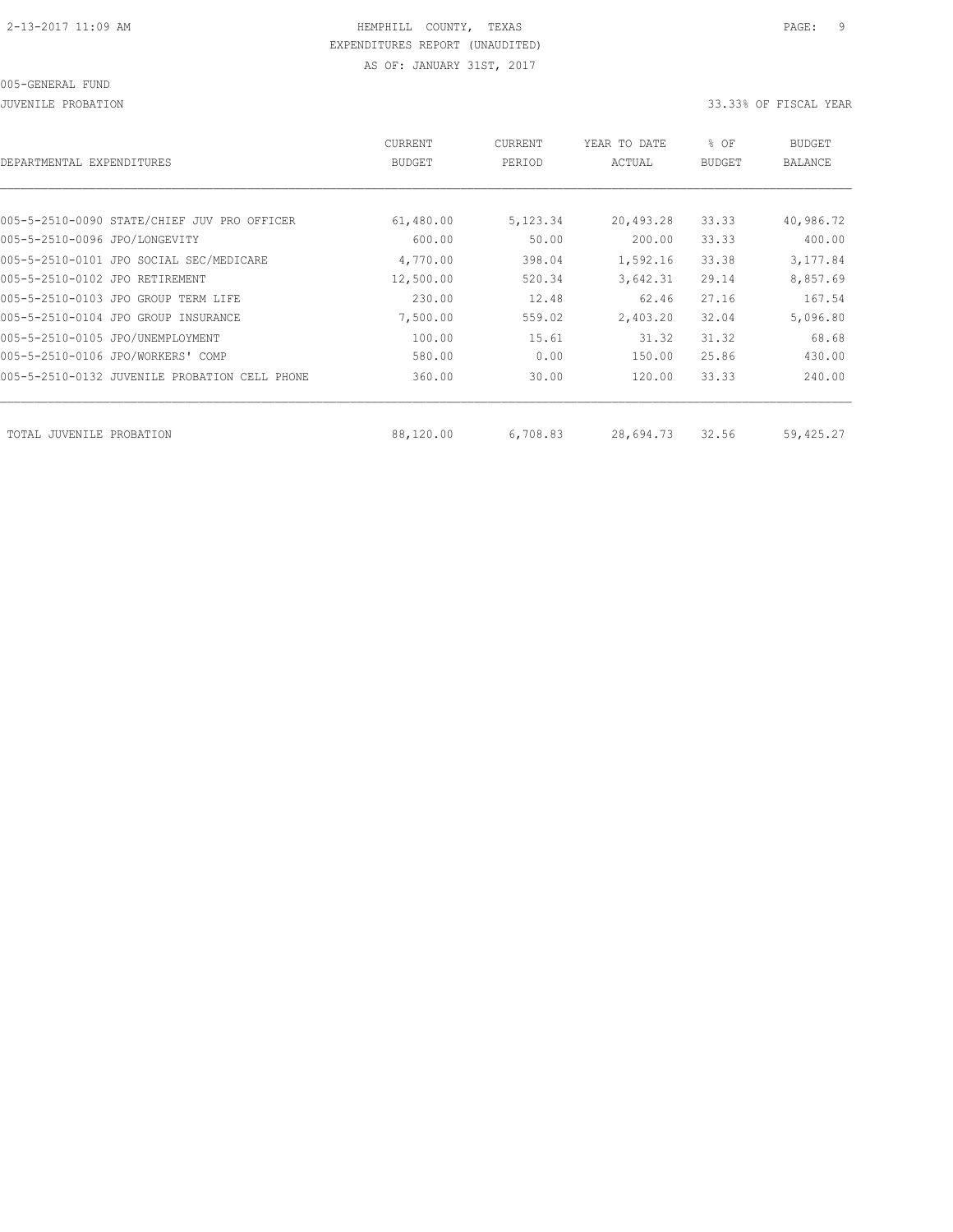LOCAL JUVENILE PROBATION 33.33% OF FISCAL YEAR

| DEPARTMENTAL EXPENDITURES                     | <b>CURRENT</b><br><b>BUDGET</b> | CURRENT<br>PERIOD | YEAR TO DATE<br>ACTUAL | % OF<br><b>BUDGET</b> | BUDGET<br><b>BALANCE</b> |
|-----------------------------------------------|---------------------------------|-------------------|------------------------|-----------------------|--------------------------|
|                                               |                                 |                   |                        |                       |                          |
| 005-5-2520-0090 31ST DISTRICT JUV PRO OFFICER | 51,940.00                       | 4,328.34          | 17, 313.28             | 33.33                 | 34,626.72                |
| 005-5-2520-0096 JPO LOCAL/LONGEVITY           | 370.00                          | 30.00             | 120.00                 | 32.43                 | 250.00                   |
| 005-5-2520-0101 LOCAL JPO SS/MEDICARE         | 4,050.00                        | 335.72            | 1,342.86               | 33.16                 | 2,707.14                 |
| 005-5-2520-0102 LOCAL JPO RETIREMENT          | 10,520.00                       | 438.84            | 3,071.81               | 29.20                 | 7,448.19                 |
| 005-5-2520-0103 LOCAL JPO GROUP TERM LIFE     | 200.00                          | 10.54             | 52.66                  | 26.33                 | 147.34                   |
| 005-5-2520-0104 LOCAL JPO GROUP INSURANCE     | 7,500.00                        | 559.02            | 2,403.20               | 32.04                 | 5,096.80                 |
| 005-5-2520-0105 JPO LOCAL/UNEMPLOYMENT        | 100.00                          | 13.16             | 26.42                  | 26.42                 | 73.58                    |
| 005-5-2520-0106 JPO LOCAL/WORKERS' COMP       | 580.00                          | 0.00              | 150.00                 | 25.86                 | 430.00                   |
| 005-5-2520-0132 LOCAL JPO CELL PHONE          | 360.00                          | 30.00             | 120.00                 | 33.33                 | 240.00                   |
| TOTAL LOCAL JUVENILE<br>PROBATION             | 75,620.00                       | 5,745.62          | 24,600.23              | 32.53                 | 51,019.77                |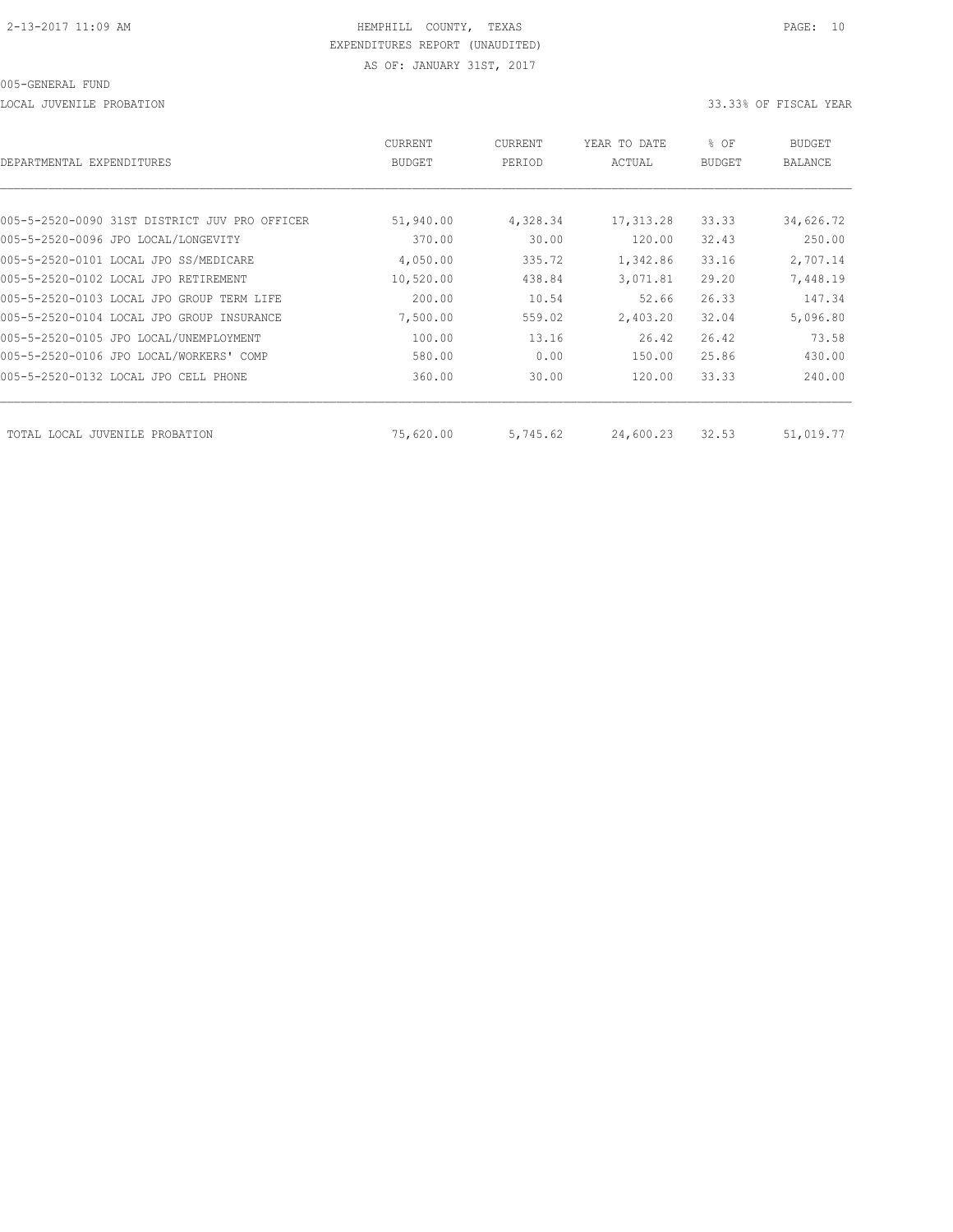COUNTY ATTORNEY 33.33% OF FISCAL YEAR

| DEPARTMENTAL EXPENDITURES                     | CURRENT<br><b>BUDGET</b> | CURRENT<br>PERIOD | YEAR TO DATE<br>ACTUAL | % OF<br><b>BUDGET</b> | <b>BUDGET</b><br><b>BALANCE</b> |
|-----------------------------------------------|--------------------------|-------------------|------------------------|-----------------------|---------------------------------|
|                                               |                          |                   |                        |                       |                                 |
| 005-5-2550-0090 COUNTY ATTORNEY               | 57,165.00                | 5,735.94          | 20,027.28              | 35.03                 | 37, 137. 72                     |
| 005-5-2550-0091 CO ATTNY ST SALARY SUPPLEMENT | 23,333.00                | 972.21            | 6,805.47               | 29.17                 | 16,527.53                       |
| 005-5-2550-0095 LEGAL ASST/REED               | 19,570.00                | 1,630.84          | 6,523.28               | 33.33                 | 13,046.72                       |
| 005-5-2550-0096 LONGEVITY                     | 425.00                   | 0.00              | 0.00                   | 0.00                  | 425.00                          |
| 005-5-2550-0101 SOCIAL SECURITY/MEDICARE      | 7,700.00                 | 628.79            | 2,491.06               | 32.35                 | 5,208.94                        |
| 005-5-2550-0102 RETIREMENT                    | 10,050.00                | 833.90            | 5,837.36               | 58.08                 | 4,212.64                        |
| 005-5-2550-0103 GROUP TERM LIFE               | 400.00                   | 20.00             | 100.04                 | 25.01                 | 299.96                          |
| 005-5-2550-0104 GROUP INSURANCE               | 12,000.00                | 831.84            | 3,571.98               | 29.77                 | 8,428.02                        |
| 005-5-2550-0105 UNEMPLOYMENT INSURANCE        | 200.00                   | 0.00              | 0.00                   | 0.00                  | 200.00                          |
| 005-5-2550-0106 WORKERS' COMPENSATION         | 1,500.00                 | 0.00              | 150.00                 | 10.00                 | 1,350.00                        |
| 005-5-2550-0109 POSTAGE                       | 250.00                   | 0.93              | 12.37                  | 4.95                  | 237.63                          |
| 005-5-2550-0112 TRAVEL/EDUCATION              | 3,500.00                 | 75.00             | 1,858.24               | 53.09                 | 1,641.76                        |
| 005-5-2550-0119 DUES & SUBSCRIPTIONS          | 300.00                   | 0.00              | 0.00                   | 0.00                  | 300.00                          |
| 005-5-2550-0132 TELEPHONE                     | 1,600.00                 | 137.52            | 415.55                 | 25.97                 | 1,184.45                        |
| 005-5-2550-0140 OFFICE EQUIPMENT REPAIRS      | 500.00                   | 1,050.00          | 2,781.99               | $556.40$ (            | 2,281.99)                       |
| 005-5-2550-0142 SOFTWARE SUPPORT              | 3,500.00                 | 297.00            | 891.00                 | 25.46                 | 2,609.00                        |
| 005-5-2550-0168 C/ATTY LAW LIB                | 0.00                     | 0.00              | 0.00                   | 0.00                  | 0.00                            |
| 005-5-2550-0188 OFFICE SUPPLIES               | 1,000.00                 | 259.07            | 383.23                 | 38.32                 | 616.77                          |
| 005-5-2550-0189 INVENTORY/EQUIPMENT           | 500.00                   | 439.99            | 439.99                 | 88.00                 | 60.01                           |
| TOTAL COUNTY ATTORNEY                         | 143,493.00               | 12,913.03         | 52,288.84              | 36.44                 | 91,204.16                       |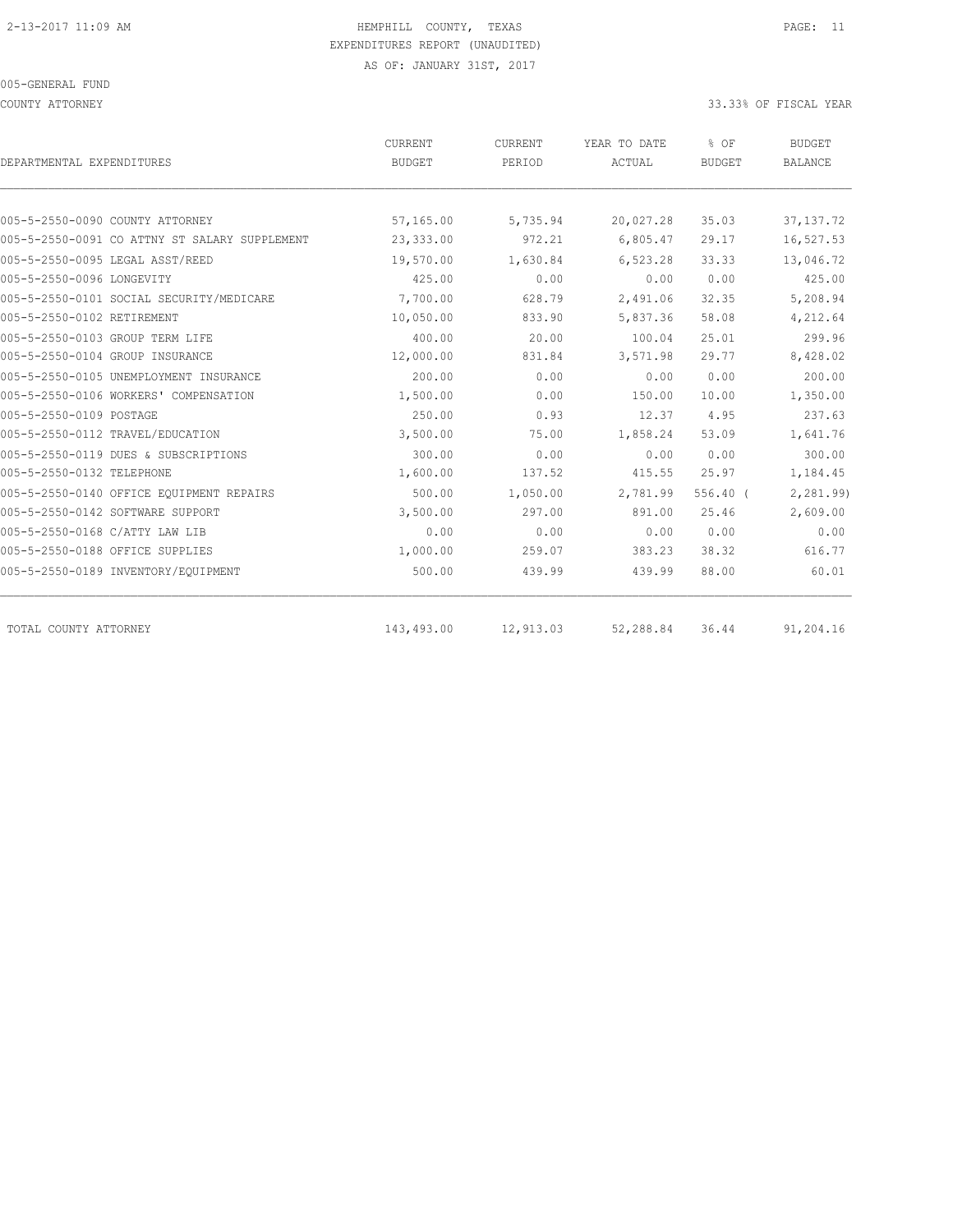COUNTY JUSTICE OF PEACE **33.33%** OF FISCAL YEAR

|                                          | <b>CURRENT</b> | <b>CURRENT</b> | YEAR TO DATE | % OF          | <b>BUDGET</b>  |
|------------------------------------------|----------------|----------------|--------------|---------------|----------------|
| DEPARTMENTAL EXPENDITURES                | <b>BUDGET</b>  | PERIOD         | ACTUAL       | <b>BUDGET</b> | <b>BALANCE</b> |
|                                          |                |                |              |               |                |
| 005-5-2560-0090 JUSTICE OF THE PEACE     | 57,165.00      | 4,763.74       | 19,055.08    | 33.33         | 38,109.92      |
| 005-5-2560-0096 LONGEVITY                | 530.00         | 50.00          | 170.00       | 32.08         | 360.00         |
| 005-5-2560-0097 JP SECRETARY-NAVARRO     | 39,140.00      | 3,261.66       | 13,046.72    | 33.33         | 26,093.28      |
| 005-5-2560-0098 PART-TIME                | 0.00           | 0.00           | 0.00         | 0.00          | 0.00           |
| 005-5-2560-0101 SOCIAL SECURITY/MEDICARE | 7,500.00       | 611.61         | 2,442.74     | 32.57         | 5,057.26       |
| 005-5-2560-0102 RETIREMENT               | 9,800.00       | 807.54         | 5,646.82     | 57.62         | 4,153.18       |
| 005-5-2560-0103 GROUP TERM LIFE          | 350.00         | 19.38          | 96.78        | 27.65         | 253.22         |
| 005-5-2560-0104 GROUP INSURANCE          | 8,000.00       | 559.02         | 2,407.26     | 30.09         | 5,592.74       |
| 005-5-2560-0105 UNEMPLOYMENT INSURANCE   | 100.00         | 9.91           | 20.14        | 20.14         | 79.86          |
| 005-5-2560-0106 WORKERS' COMPENSATION    | 1,200.00       | 0.00           | 300.00       | 25.00         | 900.00         |
| 005-5-2560-0109 POSTAGE                  | 400.00         | 13.22          | 61.15        | 15.29         | 338.85         |
| 005-5-2560-0112 TRAVEL                   | 1,500.00       | 0.00           | 0.00         | 0.00          | 1,500.00       |
| 005-5-2560-0119 DUES & SUBSCRIPTIONS     | 1,000.00       | 36.00          | 161.00       | 16.10         | 839.00         |
| 005-5-2560-0131 OTHER EXPENSE            | 0.00           | 0.00           | 0.00         | 0.00          | 0.00           |
| 005-5-2560-0132 TELEPHONE                | 1,500.00       | 136.15         | 410.13       | 27.34         | 1,089.87       |
| 005-5-2560-0140 SOFTWARE                 | 3,600.00       | 269.99         | 1,069.99     | 29.72         | 2,530.01       |
| 005-5-2560-0188 OFFICE SUPPLIES          | 2,000.00       | 0.00           | 0.00         | 0.00          | 2,000.00       |
| TOTAL COUNTY JUSTICE OF PEACE            | 133,785.00     | 10,538.22      | 44,887.81    | 33.55         | 88,897.19      |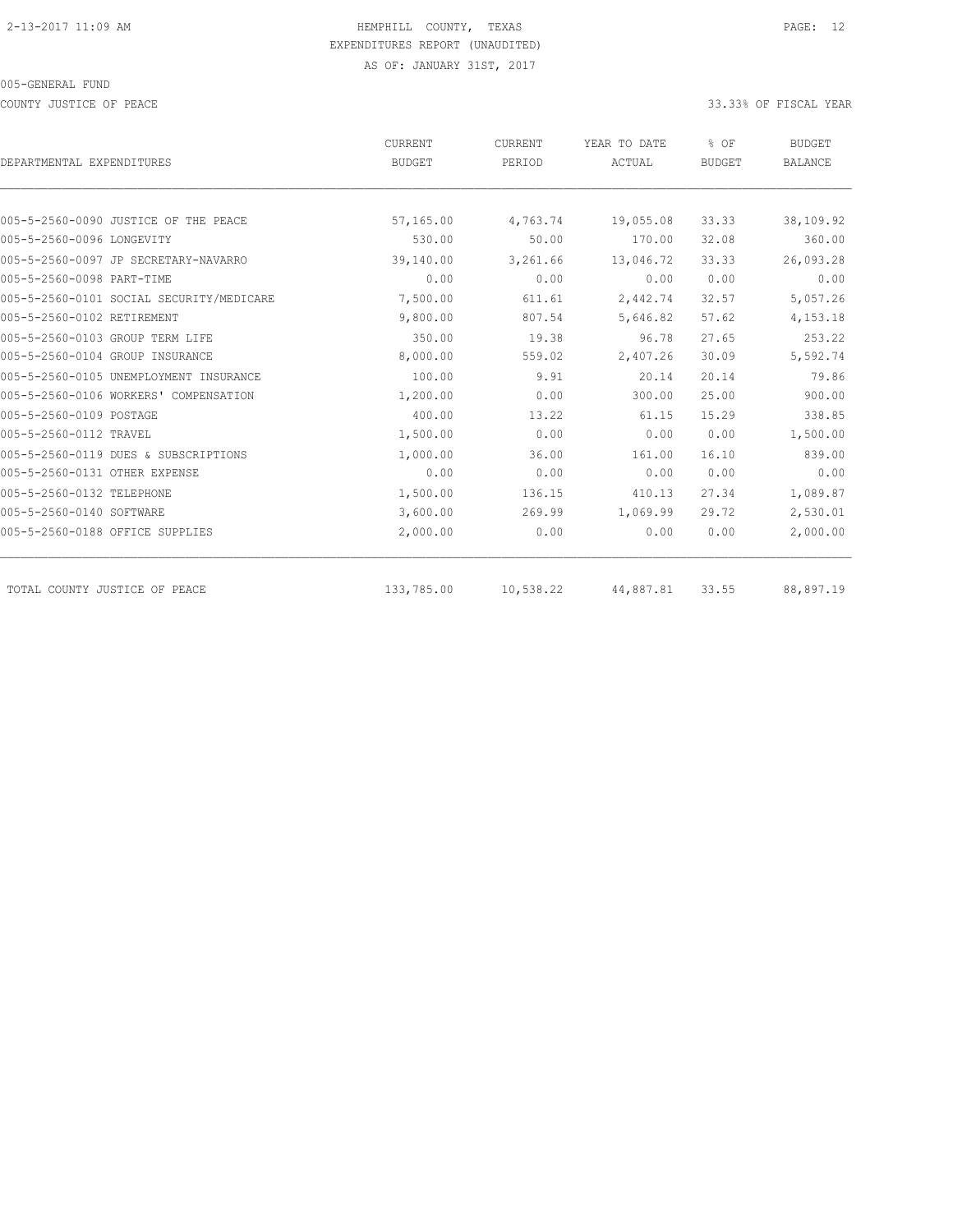CANADIAN FIRE DEPT 33.33% OF FISCAL YEAR

| DEPARTMENTAL EXPENDITURES             | CURRENT<br>BUDGET | CURRENT<br>PERIOD | YEAR TO DATE<br>ACTUAL | % OF<br><b>BUDGET</b> | <b>BUDGET</b><br>BALANCE |
|---------------------------------------|-------------------|-------------------|------------------------|-----------------------|--------------------------|
|                                       |                   |                   |                        |                       |                          |
| 005-5-3019-0119 DUES & SUBSCRIPTIONS  | 500.00            | 0.00              | 0.00                   | 0.00                  | 500.00                   |
| 005-5-3019-0122 FUEL & OIL            | 6,000.00          | 126.22            | 1,335.18               | 22.25                 | 4,664.82                 |
| 005-5-3019-0124 CONTRACT LABOR        | 5,000.00          | 180.00            | 180.00                 | 3.60                  | 4,820.00                 |
| 005-5-3019-0125 TIRES & TUBES         | 5,000.00          | $0.00$ (          | 200.00                 | $4.00 -$              | 5,200.00                 |
| 005-5-3019-0128 SUPPLIES              | 7,000.00          | 89.32             | 6,518.73               | 93.12                 | 481.27                   |
| 005-5-3019-0130 COMMUNICATION REPAIRS | 5,000.00          | 65.95             | 250.95                 | 5.02                  | 4,749.05                 |
| 005-5-3019-0137 VEHICLE R&M           | 10,000.00         | 3,254.00          | 5,088.56               | 50.89                 | 4,911.44                 |
| 005-5-3019-0139 TRAINING SEMINARS     | 5,000.00          | 0.00              | 0.00                   | 0.00                  | 5,000.00                 |
| 005-5-3019-0141 UNIFORMS & CLOTHING   | 7,000.00          | 0.00              | 0.00                   | 0.00                  | 7,000.00                 |
| 005-5-3019-0185 BUILDING R&M          | 2,000.00          | 0.00              | 0.00                   | 0.00                  | 2,000.00                 |
| 005-5-3019-0187 PENSION FUND          | 18,000.00         | 3,950.01          | 7,925.03               | 44.03                 | 10,074.97                |
| 005-5-3019-0189 INVENTORY             | 10,000.00         | 0.00              | 0.00                   | 0.00                  | 10,000.00                |
| 005-5-3019-0510 CAPITAL OUTLAY        | 10,000.00         | 0.00              | 0.00                   | 0.00                  | 10,000.00                |
| TOTAL CANADIAN FIRE DEPT              | 90,500.00         | 7,665.50          | 21,098.45              | 23.31                 | 69,401.55                |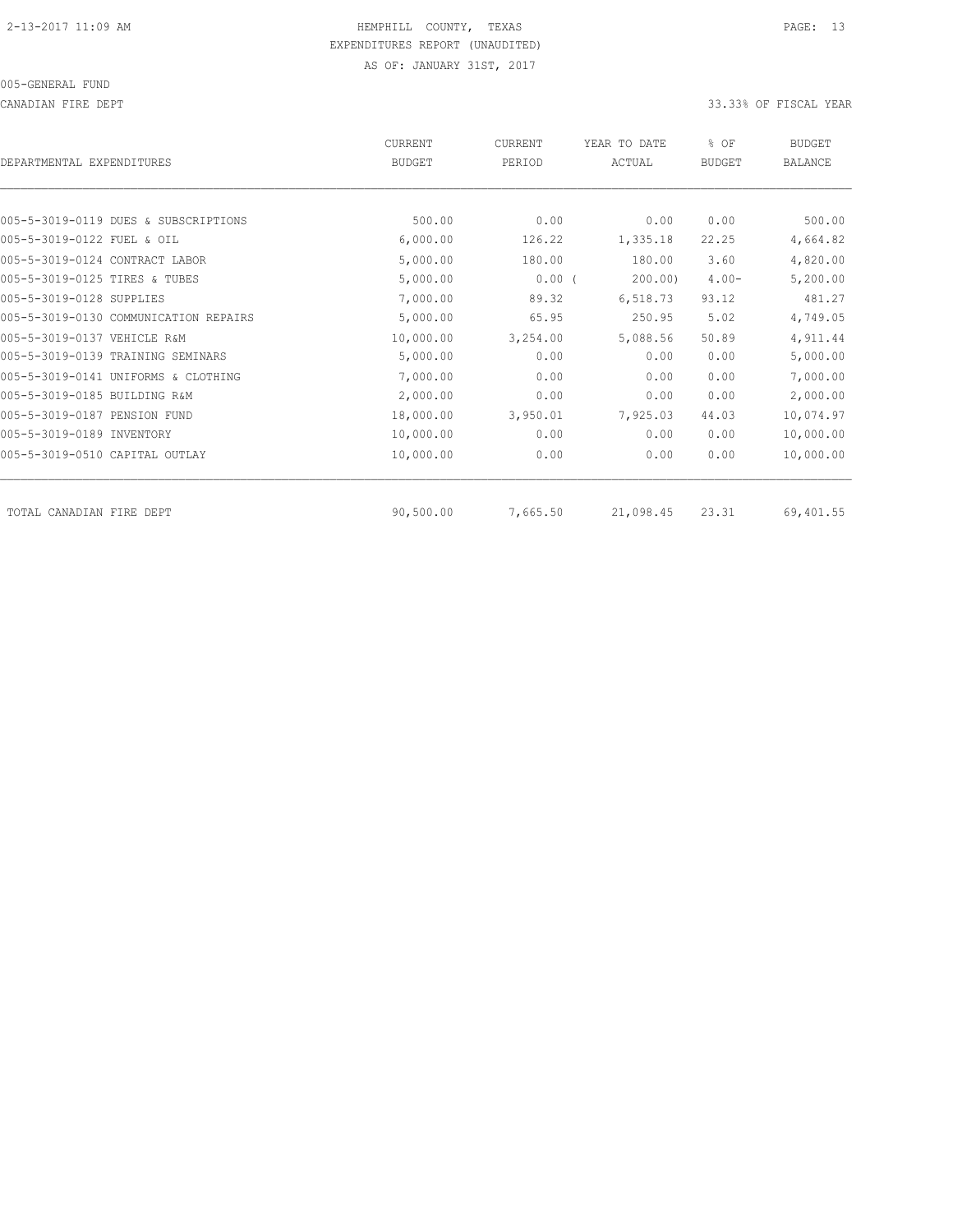LAW ENFORCEMENT 33.33% OF FISCAL YEAR

| DEPARTMENTAL EXPENDITURES      |                                                | CURRENT<br><b>BUDGET</b> | CURRENT<br>PERIOD | YEAR TO DATE<br>ACTUAL | % OF<br><b>BUDGET</b> | <b>BUDGET</b><br><b>BALANCE</b> |
|--------------------------------|------------------------------------------------|--------------------------|-------------------|------------------------|-----------------------|---------------------------------|
|                                |                                                |                          |                   |                        |                       |                                 |
| 005-5-3500-0080 SHERIFF-LEWIS  |                                                | 64,000.00                | 5,333.34          | 21, 333.36             | 33.33                 | 42,666.64                       |
|                                | 005-5-3500-0081 CHIEF DEPUTY-CLAPP             | 54,590.00                | 4,549.16          | 18,196.64              | 33.33                 | 36, 393.36                      |
| 005-5-3500-0082 OVERTIME       |                                                | 6,000.00                 | 0.00              | 306.25                 | 5.10                  | 5,693.75                        |
|                                | 005-5-3500-0083 CERTIFICATE PAY                | 12,000.00                | 1,400.00          | 5,603.13               | 46.69                 | 6,396.87                        |
|                                | 005-5-3500-0084 OVERTIME FOREST SERVICE CONTRA | 3,500.00                 | 0.00              | 0.00                   | 0.00                  | 3,500.00                        |
| 005-5-3500-0086 708-EGGLESTON  |                                                | 0.00                     | 0.00              | 0.00                   | 0.00                  | 0.00                            |
| 005-5-3500-0087 DEPUTY-GREGORY |                                                | 49,440.00                | 4,120.00          | 16,480.00              | 33.33                 | 32,960.00                       |
|                                | 005-5-3500-0088 DEPUTY-JL ORTEGA               | 49,440.00                | 4,120.00          | 16,480.00              | 33.33                 | 32,960.00                       |
|                                | 005-5-3500-0089 DEPUTY-O. ORTEGA               | 49,440.00                | 4,320.00          | 16,695.00              | 33.77                 | 32,745.00                       |
| 005-5-3500-0090 DEPUTY-MOSELEY |                                                | 49,440.00                | 4,120.00          | 14, 153. 13            | 28.63                 | 35,286.87                       |
| 005-5-3500-0091 DEPUTY         |                                                | 49,440.00                | 0.00              | 0.00                   | 0.00                  | 49,440.00                       |
|                                | 005-5-3500-0092 DEPUTY-DeHERRERA               | 49,440.00                | 4,120.00          | 16,480.00              | 33.33                 | 32,960.00                       |
| 005-5-3500-0093 DEPUTY         |                                                | 49,440.00                | 0.00              | 0.00                   | 0.00                  | 49,440.00                       |
| 005-5-3500-0096 LONGEVITY      |                                                | 4,000.00                 | 10.00             | 40.00                  | 1.00                  | 3,960.00                        |
|                                | 005-5-3500-0097 ADMINISTRATIVE ASST-SCHAFER    | 37,080.00                | 3,090.00          | 12,483.75              | 33.67                 | 24,596.25                       |
| 005-5-3500-0098 PART TIME HELP |                                                | 0.00                     | 303.13            | 303.13                 | $0.00$ (              | 303.13)                         |
|                                | 005-5-3500-0101 SOCIAL SECURITY/MEDICARE       | 41,000.00                | 2,517.69          | 10,179.83              | 24.83                 | 30,820.17                       |
| 005-5-3500-0102 RETIREMENT     |                                                | 56,000.00                | 3,539.26          | 24,103.39              | 43.04                 | 31,896.61                       |
|                                | 005-5-3500-0103 GROUP TERM LIFE                | 2,200.00                 | 84.94             | 413.98                 | 18.82                 | 1,786.02                        |
|                                | 005-5-3500-0104 GROUP INSURANCE                | 85,000.00                | 4,862.72          | 15,344.35              | 18.05                 | 69,655.65                       |
|                                | 005-5-3500-0105 UNEMPLOYMENT INSURANCE         | 2,000.00                 | 103.34            | 265.86                 | 13.29                 | 1,734.14                        |
|                                | 005-5-3500-0106 WORKERS' COMPENSATION          | 7,000.00                 | 0.00              | 3,126.00               | 44.66                 | 3,874.00                        |
| 005-5-3500-0109 POSTAGE        |                                                | 1,000.00                 | 59.07             | 410.86                 | 41.09                 | 589.14                          |
|                                | 005-5-3500-0112 TRAVEL & EDUCATION             | 12,000.00                | 593.00            | 2,891.35               | 24.09                 | 9,108.65                        |
|                                | 005-5-3500-0119 DUES & SUBSCRIPTIONS           | 1,100.00                 | 260.00            | 260.00                 | 23.64                 | 840.00                          |
| 005-5-3500-0122 FUEL & OIL     |                                                | 40,000.00                | 1,973.87          | 3,822.65               | 9.56                  | 36, 177. 35                     |
|                                | 005-5-3500-0130 COMMUNICATION EXPENSES         | 2,000.00                 | 0.00              | 0.50                   | 0.03                  | 1,999.50                        |
| 005-5-3500-0131 OTHER EXPENSE  |                                                | 2,500.00                 | 127.33            | 127.33                 | 5.09                  | 2,372.67                        |
| 005-5-3500-0132 TELEPHONE      |                                                | 14,000.00                | 1,183.90          | 4,076.90               | 29.12                 | 9,923.10                        |
|                                | 005-5-3500-0137 VEHICLE REPAIRS & MAIN.        | 12,000.00                | 644.15            | 2,849.31               | 23.74                 | 9,150.69                        |
| 005-5-3500-0141 UNIFORMS       |                                                | 2,000.00                 | 351.28            | 6,349.60               | $317.48$ (            | 4,349.60                        |
|                                | 005-5-3500-0142 MAINTENANCE CONTRACTS          | 30,000.00                | 2,941.97          | 10,401.95              | 34.67                 | 19,598.05                       |
|                                | 005-5-3500-0143 JANITORIAL SUPPLIES            | 300.00                   | 0.00              | 0.00                   | 0.00                  | 300.00                          |
|                                | 005-5-3500-0160 D.A.R.E. PROGRAM               | 6,000.00                 | 0.00              | 2,818.05               | 46.97                 | 3,181.95                        |
|                                | 005-5-3500-0165 COMMUNITY SERVICE PROJECTS     | 0.00                     | 0.00              | 0.00                   | 0.00                  | 0.00                            |
|                                | 005-5-3500-0183 REPAIRS-MAINTENANCE            | 2,500.00                 | 432.58            | 781.53                 | 31.26                 | 1,718.47                        |
|                                | 005-5-3500-0188 OFFICE SUPPLIES                | 2,500.00                 | 1,221.90          | 2,236.36               | 89.45                 | 263.64                          |
|                                | 005-5-3500-0189 INVENTORY/EQUIPMENT            | 25,000.00                | 357.48            | 15, 351.23             | 61.40                 | 9,648.77                        |
| 005-5-3500-0510 CAPITAL OUTLAY |                                                | 40,000.00                | 0.00              | 0.00                   | 0.00                  | 40,000.00                       |
| TOTAL LAW ENFORCEMENT          |                                                | 913,350.00               | 56,740.11         | 244, 365.42            | 26.75                 | 668,984.58                      |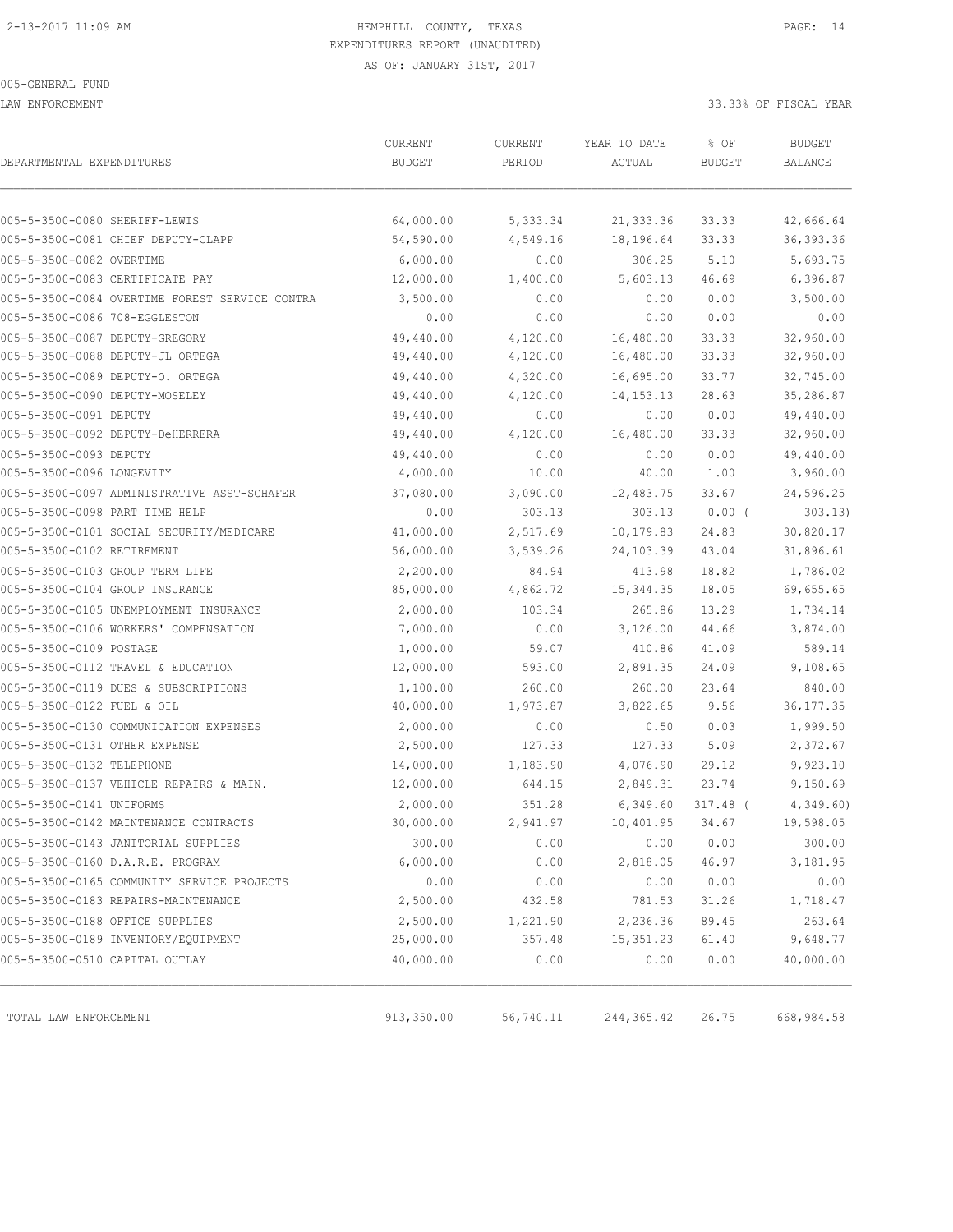LAW/JAIL OPERATIONS 33.33% OF FISCAL YEAR

| DEPARTMENTAL EXPENDITURES           |                                          | CURRENT<br><b>BUDGET</b> | <b>CURRENT</b><br>PERIOD | YEAR TO DATE<br>ACTUAL | % OF<br><b>BUDGET</b> | <b>BUDGET</b><br>BALANCE |  |
|-------------------------------------|------------------------------------------|--------------------------|--------------------------|------------------------|-----------------------|--------------------------|--|
|                                     |                                          |                          |                          |                        |                       |                          |  |
| 005-5-3600-0082 OVERTIME PAY        |                                          | 2,000.00                 | 0.00                     | 0.00                   | 0.00                  | 2,000.00                 |  |
| 005-5-3600-0083 CERTIFICATE PAY     |                                          | 6,000.00                 | 1,050.00                 | 1,950.00               | 32.50                 | 4,050.00                 |  |
| 005-5-3600-0090 DISPATCHER-JONES    |                                          | 40,685.00                | 5,271.08                 | 15,442.30              | 37.96                 | 25, 242.70               |  |
|                                     | 005-5-3600-0091 CHIEF DISPATCH-BRITTIAN  | 44,290.00                | 3,140.84                 | 14,763.28              | 33.33                 | 29,526.72                |  |
| 005-5-3600-0092 JAIL ADMIN-         |                                          | 0.00                     | 0.00                     | 0.00                   | 0.00                  | 0.00                     |  |
| 005-5-3600-0093 DISPATCHER-OATMAN   |                                          | 40,685.00                | 3,390.42                 | 13,561.64              | 33.33                 | 27, 123.36               |  |
| 005-5-3600-0094 DISPATCHER-CANO     |                                          | 40,685.00                | 3,390.42                 | 13,561.64              | 33.33                 | 27, 123.36               |  |
| 005-5-3600-0095 DISPATCHER-KELLS    |                                          | 40,685.00                | 3,390.42                 | 13,561.64              | 33.33                 | 27, 123.36               |  |
| 005-5-3600-0096 LONGEVITY           |                                          | 5,500.00                 | 440.00                   | 1,740.00               | 31.64                 | 3,760.00                 |  |
| 005-5-3600-0097 DISPATCHER-CARTER   |                                          | 40,685.00                | 3,390.42                 | 13,561.64              | 33.33                 | 27, 123.36               |  |
|                                     | 005-5-3600-0101 SOCIAL SECURITY/MEDICARE | 20,000.00                | 1,748.28                 | 6,528.82               | 32.64                 | 13, 471.18               |  |
| 005-5-3600-0102 RETIREMENT          |                                          | 26,200.00                | 2,346.35                 | 15,281.97              | 58.33                 | 10,918.03                |  |
| 005-5-3600-0103 GROUP TERM LIFE     |                                          | 1,200.00                 | 56.32                    | 263.26                 | 21.94                 | 936.74                   |  |
| 005-5-3600-0104 GROUP INSURANCE     |                                          | 52,500.00                | 2,795.10                 | 13,755.44              | 26.20                 | 38,744.56                |  |
|                                     | 005-5-3600-0105 UNEMPLOYMENT INSURANCE   | 2,000.00                 | 64.68                    | 142.12                 | 7.11                  | 1,857.88                 |  |
|                                     | 005-5-3600-0106 WORKERS' COMPENSATION    | 4,000.00                 | 0.00                     | 900.00                 | 22.50                 | 3,100.00                 |  |
| 005-5-3600-0112 TRAVEL & EDUCATION  |                                          | 4,000.00                 | 81.03                    | 627.93                 | 15.70                 | 3,372.07                 |  |
| 005-5-3600-0131 OTHER EXPENSE       |                                          | 2,000.00                 | 0.00                     | 0.00                   | 0.00                  | 2,000.00                 |  |
| 005-5-3600-0141 UNIFORMS            |                                          | 1,000.00                 | 0.00                     | 0.00                   | 0.00                  | 1,000.00                 |  |
| 005-5-3600-0143 PRISONER EXPENSES   |                                          | 10,000.00                | 696.57                   | 2,332.93               | 23.33                 | 7,667.07                 |  |
| 005-5-3600-0145 PRISONER MEALS      |                                          | 40,000.00                | 0.00                     | 0.00                   | 0.00                  | 40,000.00                |  |
| 005-5-3600-0183 REPAIRS             |                                          | 15,000.00                | 1,239.09                 | 2,993.55               | 19.96                 | 12,006.45                |  |
| 005-5-3600-0188 OFFICE SUPPLIES     |                                          | 2,000.00                 | 15.99                    | 352.79                 | 17.64                 | 1,647.21                 |  |
| 005-5-3600-0189 INVENTORY/EQUIPMENT |                                          | 5,000.00                 | 0.00                     | 219.22                 | 4.38                  | 4,780.78                 |  |
| 005-5-3600-0510 CAPITAL OUTLAY      |                                          | 5,000.00                 | 0.00                     | 0.00                   | 0.00                  | 5,000.00                 |  |
| TOTAL LAW/JAIL OPERATIONS           |                                          | 451, 115.00              | 32,507.01                | 131,540.17             | 29.16                 | 319, 574.83              |  |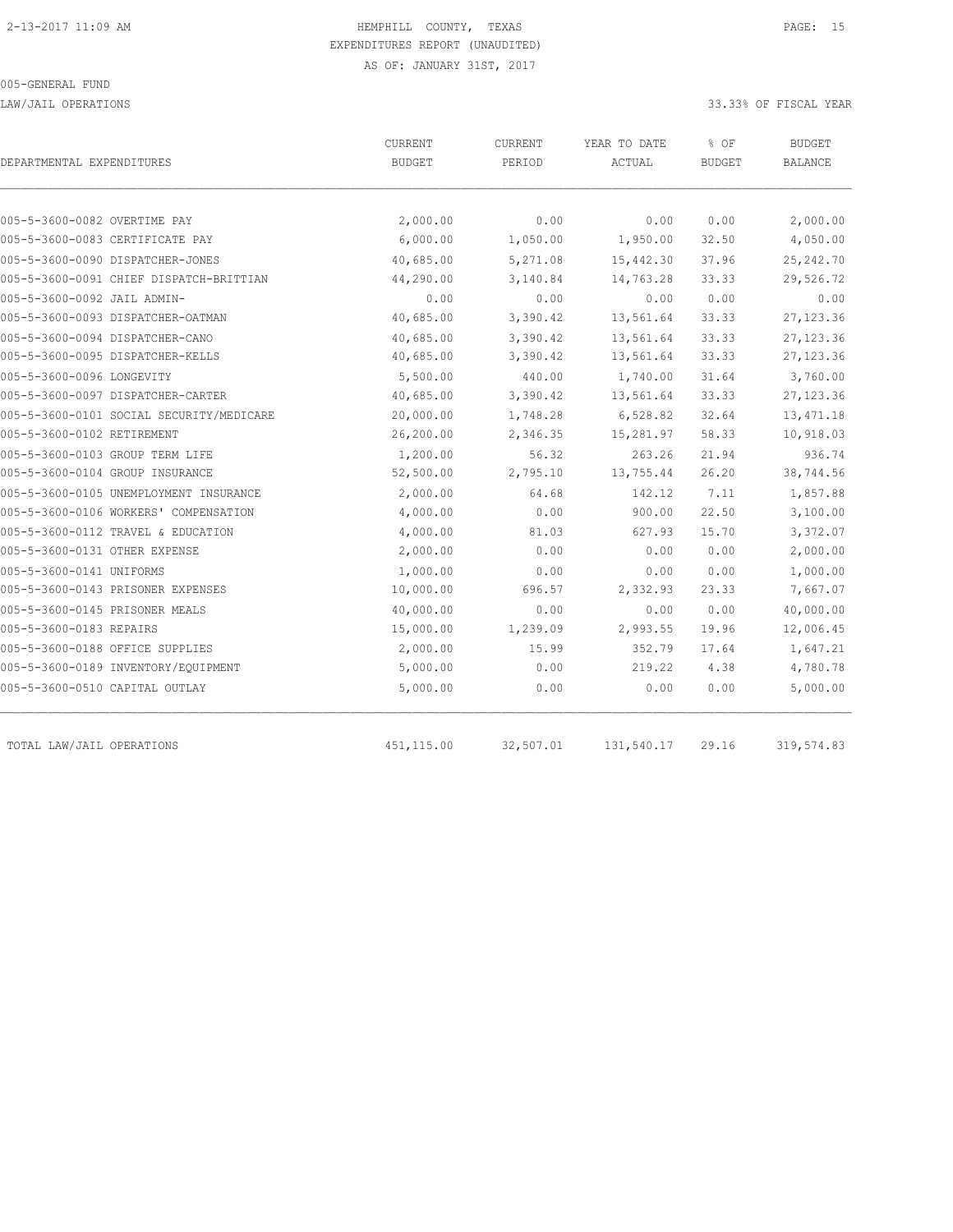| 2-13-2017 11:09 AM |  |
|--------------------|--|
|                    |  |

# HEMPHILL COUNTY, TEXAS **PAGE:** 16 EXPENDITURES REPORT (UNAUDITED) AS OF: JANUARY 31ST, 2017

SOLID WASTE DISPOSAL SOLID WASTE SERVER A SERVER AND SOLID WASTER THE SOLID WASTER SOLID WAS SERVER.

| DEPARTMENTAL EXPENDITURES      | CURRENT<br>BUDGET | CURRENT<br>PERIOD | YEAR TO DATE<br>ACTUAL | % OF<br>BUDGET | BUDGET<br>BALANCE |
|--------------------------------|-------------------|-------------------|------------------------|----------------|-------------------|
|                                |                   |                   |                        |                |                   |
| 005-5-6025-0122 FUEL & OIL     | 25,000.00         | 1,098.91          | 2,644.06               | 10.58          | 22,355.94         |
| 005-5-6025-0127 TIPPING FEES   | 150,000.00        | 12,390.81         | 43, 274.78             | 28.85          | 106,725.22        |
| 005-5-6025-0510 CAPITAL OUTLAY | 0.00              | 0.00              | 0.00                   | 0.00           | 0.00              |
|                                |                   |                   |                        |                |                   |
| TOTAL SOLID WASTE DISPOSAL     | 175,000.00        | 13,489.72         | 45,918.84              | 26.24          | 129,081.16        |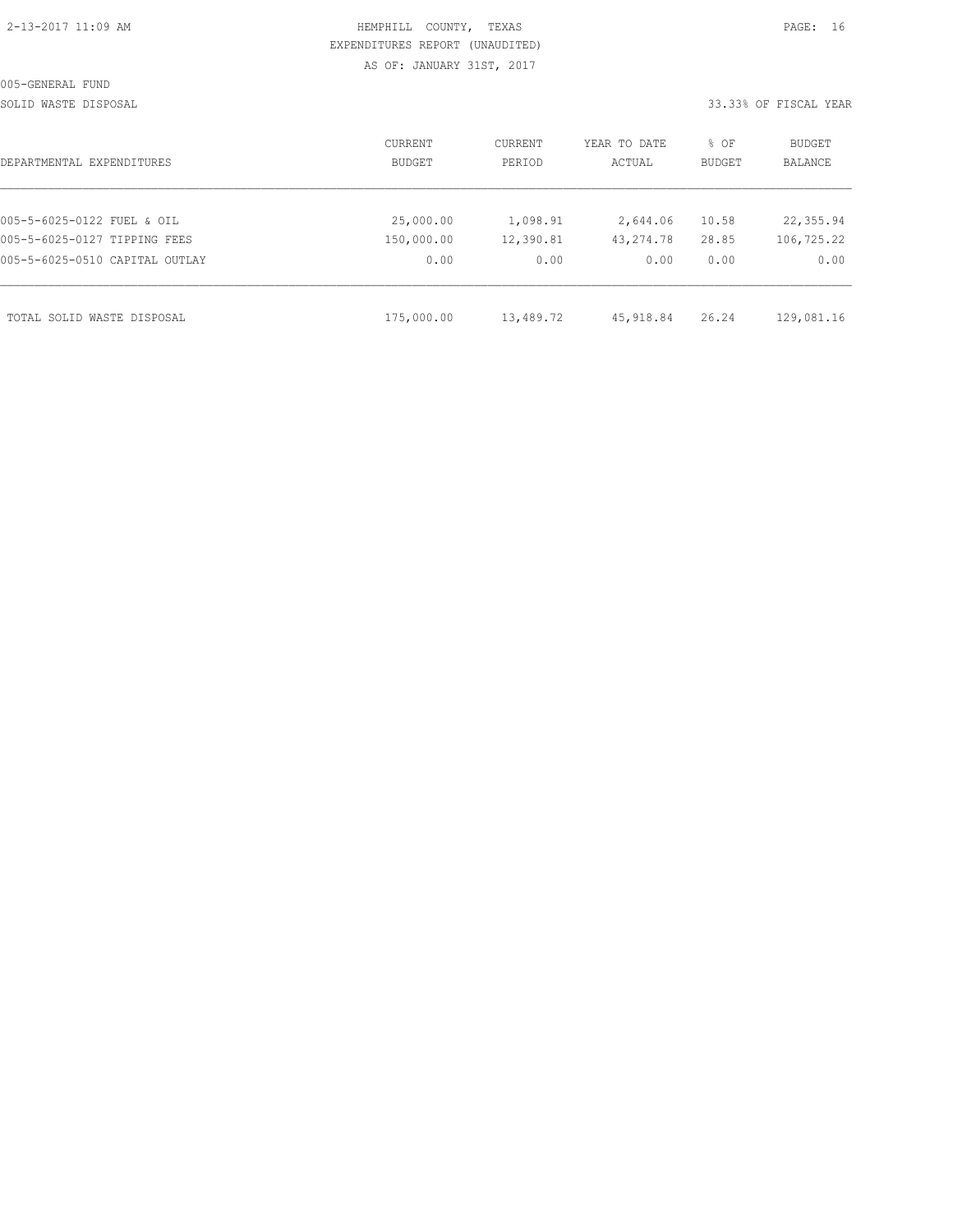PUBLIC FACILITIES 33.33% OF FISCAL YEAR

| DEPARTMENTAL EXPENDITURES               | CURRENT<br><b>BUDGET</b> | <b>CURRENT</b><br>PERIOD | YEAR TO DATE<br>ACTUAL | % OF<br><b>BUDGET</b> | <b>BUDGET</b><br>BALANCE |
|-----------------------------------------|--------------------------|--------------------------|------------------------|-----------------------|--------------------------|
|                                         |                          |                          |                        |                       |                          |
| 005-5-7001-0124 TECH SUPPORT CONTRACT   | 12,000.00                | 0.00                     | 0.00                   | 0.00                  | 12,000.00                |
| 005-5-7001-0126 ROAD REPAIR             | 350,000.00               | 0.00                     | 0.00                   | 0.00                  | 350,000.00               |
| 005-5-7001-0128 SUPPLIES                | 13,000.00                | 1,240.08                 | 3,853.81               | 29.64                 | 9,146.19                 |
| 005-5-7001-0129 COKES & COFFEE          | 4,000.00                 | 799.35                   | 2,016.98               | 50.42                 | 1,983.02                 |
| 005-5-7001-0133 UTILITIES/GENERAL       | 120,000.00               | 8,422.80                 | 29,910.40              | 24.93                 | 90,089.60                |
| 005-5-7001-0183 PUBLIC FACILITIES R&M   | 35,000.00                | 9,265.94                 | 10,609.17              | 30.31                 | 24,390.83                |
| 005-5-7001-0185 COURTHOUSE R&M          | 15,000.00                | 398.00                   | 494.95                 | 3.30                  | 14,505.05                |
| 005-5-7001-0186 BRIDGE/DAM-REPAIR/SPRAY | 30,000.00                | 0.00                     | 0.00                   | 0.00                  | 30,000.00                |
| 005-5-7001-0189 INVENTORY/EQUIPMENT     | 5,000.00                 | 297.97                   | 297.97                 | 5.96                  | 4,702.03                 |
| 005-5-7001-0217 TRANSFER OUT            | 0.00                     | 0.00                     | 0.00                   | 0.00                  | 0.00                     |
| 005-5-7001-0510 CAPITAL OUTLAY          | 216,361.00               | 0.00                     | 0.00                   | 0.00                  | 216,361.00               |
| TOTAL PUBLIC FACILITIES                 | 800,361.00               | 20,424.14                | 47,183.28              | 5.90                  | 753, 177.72              |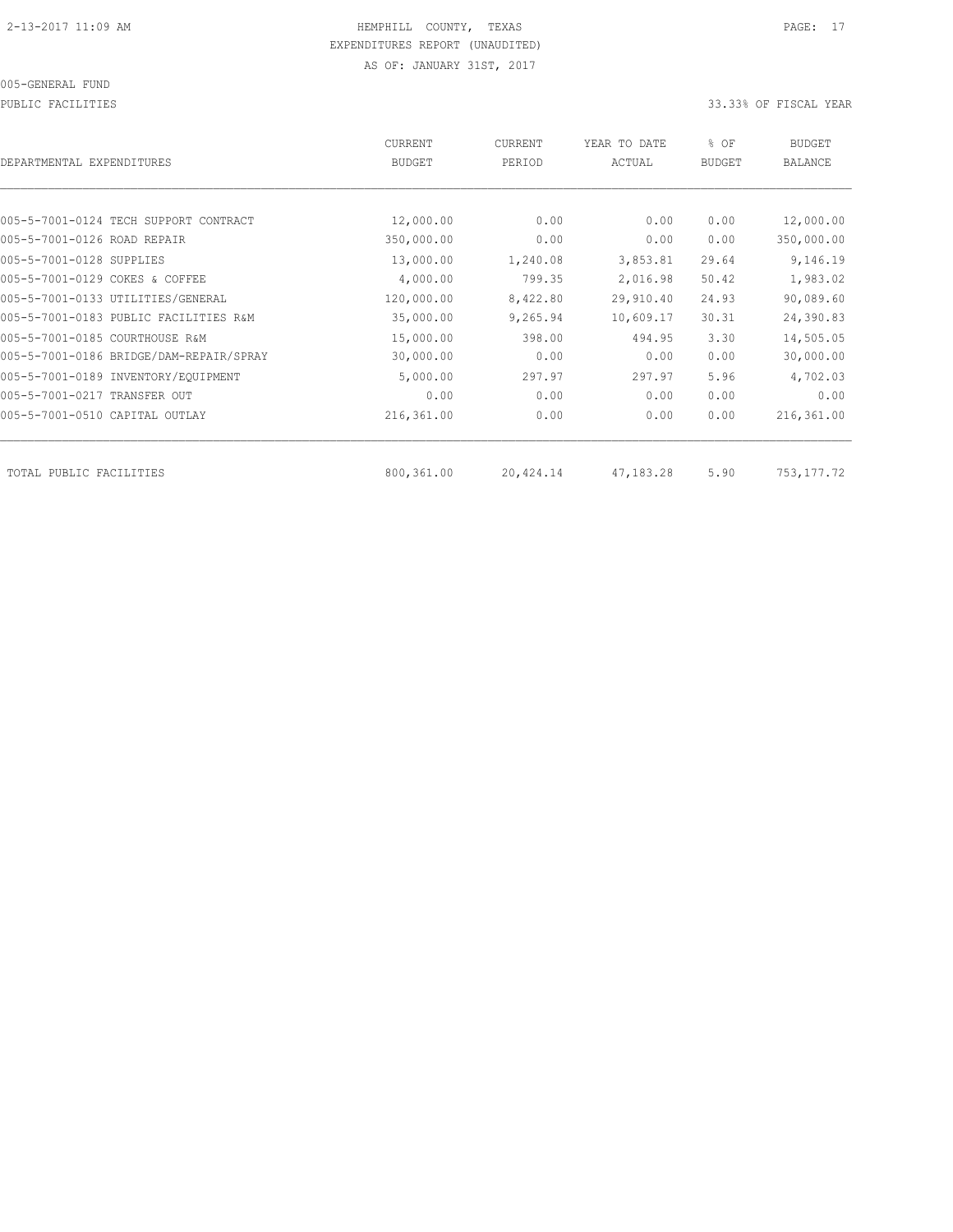CEMETERY 33.33% OF FISCAL YEAR

| CURRENT<br><b>BUDGET</b> | CURRENT<br>PERIOD | YEAR TO DATE<br>ACTUAL | % OF<br><b>BUDGET</b> | <b>BUDGET</b><br>BALANCE |
|--------------------------|-------------------|------------------------|-----------------------|--------------------------|
|                          |                   |                        |                       |                          |
| 7,500.00                 | 0.00              | 3,525.00               | 47.00                 | 3,975.00                 |
| 600.00                   | 0.00              | 269.66                 | 44.94                 | 330.34                   |
| 100.00                   | 3.53              | 3.53                   | 3.53                  | 96.47                    |
| 1,000.00                 | 0.00              | 0.00                   | 0.00                  | 1,000.00                 |
| 5,000.00                 | 0.00              | 485.00                 | 9.70                  | 4,515.00                 |
| 500.00                   | 0.00              | 67.50                  | 13.50                 | 432.50                   |
| 1,000.00                 | 0.00              | 0.00                   | 0.00                  | 1,000.00                 |
| 300.00                   | 23.06             | 48.54                  | 16.18                 | 251.46                   |
| 2,000.00                 | 0.00              | 0.00                   | 0.00                  | 2,000.00                 |
| 46,000.00                | 0.00              | 11,212.50              | 24.38                 | 34,787.50                |
| 0.00                     | 0.00              | 0.00                   | 0.00                  | 0.00                     |
|                          |                   |                        |                       | 48,388.27                |
|                          | 64,000.00         | 26.59                  | 15,611.73             | 24.39                    |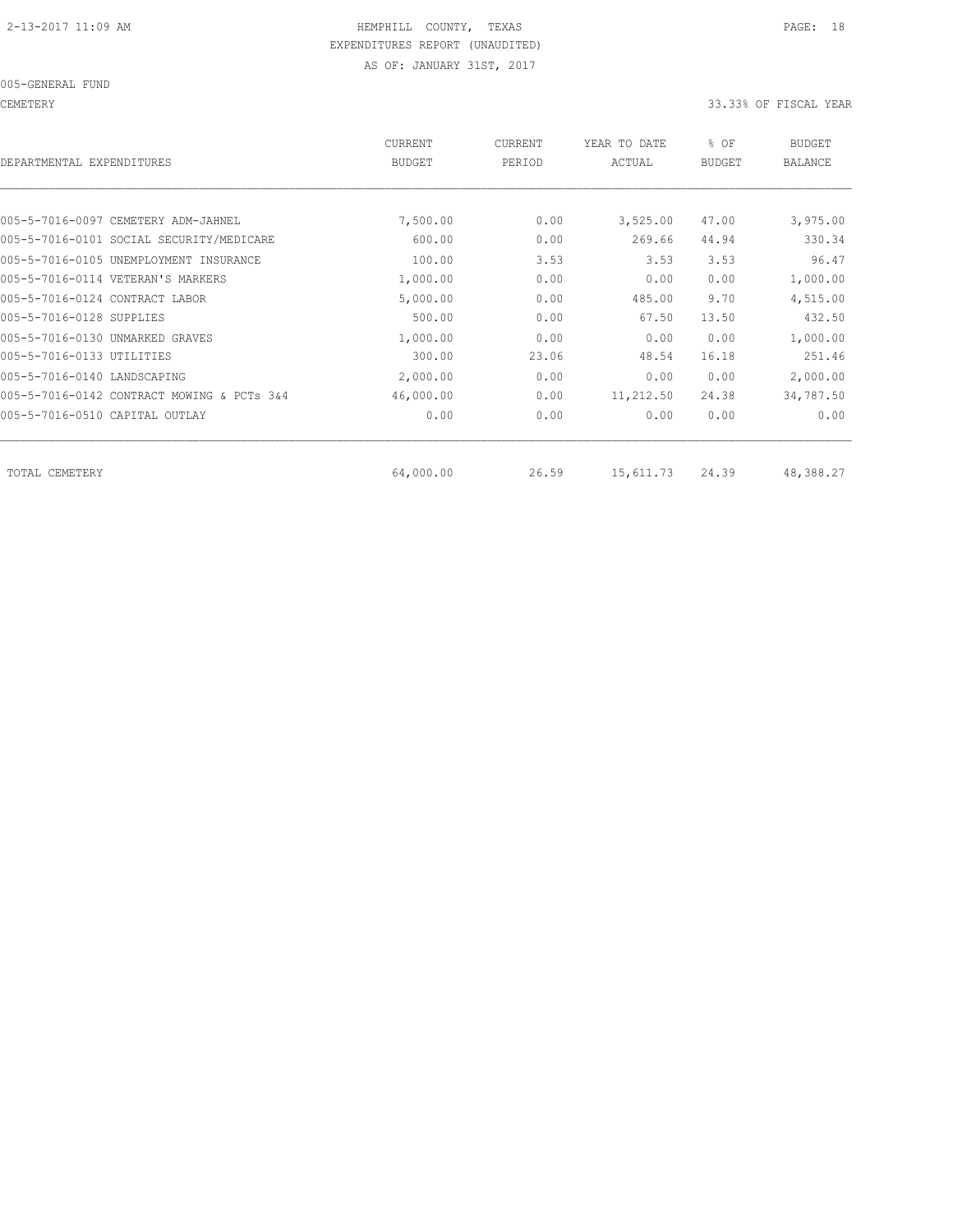#### 005-GENERAL FUND

OTHER COMPLEXES 33.33% OF FISCAL YEAR

|                                          | <b>CURRENT</b>        | <b>CURRENT</b> | YEAR TO DATE | % OF           | <b>BUDGET</b>  |  |
|------------------------------------------|-----------------------|----------------|--------------|----------------|----------------|--|
| DEPARTMENTAL EXPENDITURES                | <b>BUDGET</b>         | PERIOD         | ACTUAL       | <b>BUDGET</b>  | <b>BALANCE</b> |  |
| 005-5-7018-0082 OVERTIME                 |                       | 0.00           | 0.00         | 0.00           | 1,500.00       |  |
| 005-5-7018-0091 COMPLEX SUPERVISOR-LYNCH | 1,500.00<br>52,530.00 | 4,377.50       | 17,510.00    | 33.33          | 35,020.00      |  |
| 005-5-7018-0092 COMPLEX ROADHAND-YARNOLD |                       |                |              |                |                |  |
| 005-5-7018-0096 LONGEVITY                | 47,380.00             | 3,948.34       | 15,793.28    | 33.33<br>32.25 | 31,586.72      |  |
|                                          | 4,000.00              | 330.00         | 1,290.00     |                | 2,710.00       |  |
| 005-5-7018-0098 PART-TIME HELP           | 8,000.00              | 0.00           | 0.00         | 0.00           | 8,000.00       |  |
| 005-5-7018-0101 SOCIAL SECURITY/MEDICARE | 8,600.00              | 662.22         | 2,646.59     | 30.77          | 5,953.41       |  |
| 005-5-7018-0102 RETIREMENT               | 11,850.00             | 868.60         | 6,074.07     | 51.26          | 5,775.93       |  |
| 005-5-7018-0103 GROUP TERM LIFE          | 400.00                | 20.84          | 104.12       | 26.03          | 295.88         |  |
| 005-5-7018-0104 GROUP INSURANCE          | 16,000.00             | 1,118.04       | 4,803.56     | 30.02          | 11,196.44      |  |
| 005-5-7018-0105 UNEMPLOYMENT INSURANCE   | 500.00                | 26.03          | 54.82        | 10.96          | 445.18         |  |
| 005-5-7018-0106 WORKERS' COMPENSATION    | 1,400.00              | 0.00           | 500.00       | 35.71          | 900.00         |  |
| 005-5-7018-0122 FUEL & OIL               | 15,000.00             | 603.48         | 1,514.46     | 10.10          | 13,485.54      |  |
| 005-5-7018-0124 MACHINE HIRE/CONT LABOR  | 1,500.00              | 73.67          | 639.27       | 42.62          | 860.73         |  |
| 005-5-7018-0125 TIRES & TUBES            | 1,500.00              | 0.00           | 12.00        | 0.80           | 1,488.00       |  |
| 005-5-7018-0128 MATERIAL & SUPPLIES      | 10,000.00             | 956.96         | 2,711.24     | 27.11          | 7,288.76       |  |
| 005-5-7018-0132 TELEPHONE                | 700.00                | 30.00          | 120.00       | 17.14          | 580.00         |  |
| 005-5-7018-0183 REPAIRS & MAINTENANCE    | 15,000.00             | 0.00           | 0.00         | 0.00           | 15,000.00      |  |
| 005-5-7018-0185 TREES                    | 0.00                  | 0.00           | 0.00         | 0.00           | 0.00           |  |
| 005-5-7018-0189 INVENTORY                | 12,000.00             | 0.00           | 0.00         | 0.00           | 12,000.00      |  |
| 005-5-7018-0206 CHEMICALS                | 3,000.00              | 0.00           | 0.00         | 0.00           | 3,000.00       |  |
| 005-5-7018-0510 CAPITAL OUTLAY           | 20,000.00             | 0.00           | 0.00         | 0.00           | 20,000.00      |  |
| TOTAL OTHER COMPLEXES                    | 230,860.00            | 13,015.68      | 53, 773.41   | 23.29          | 177,086.59     |  |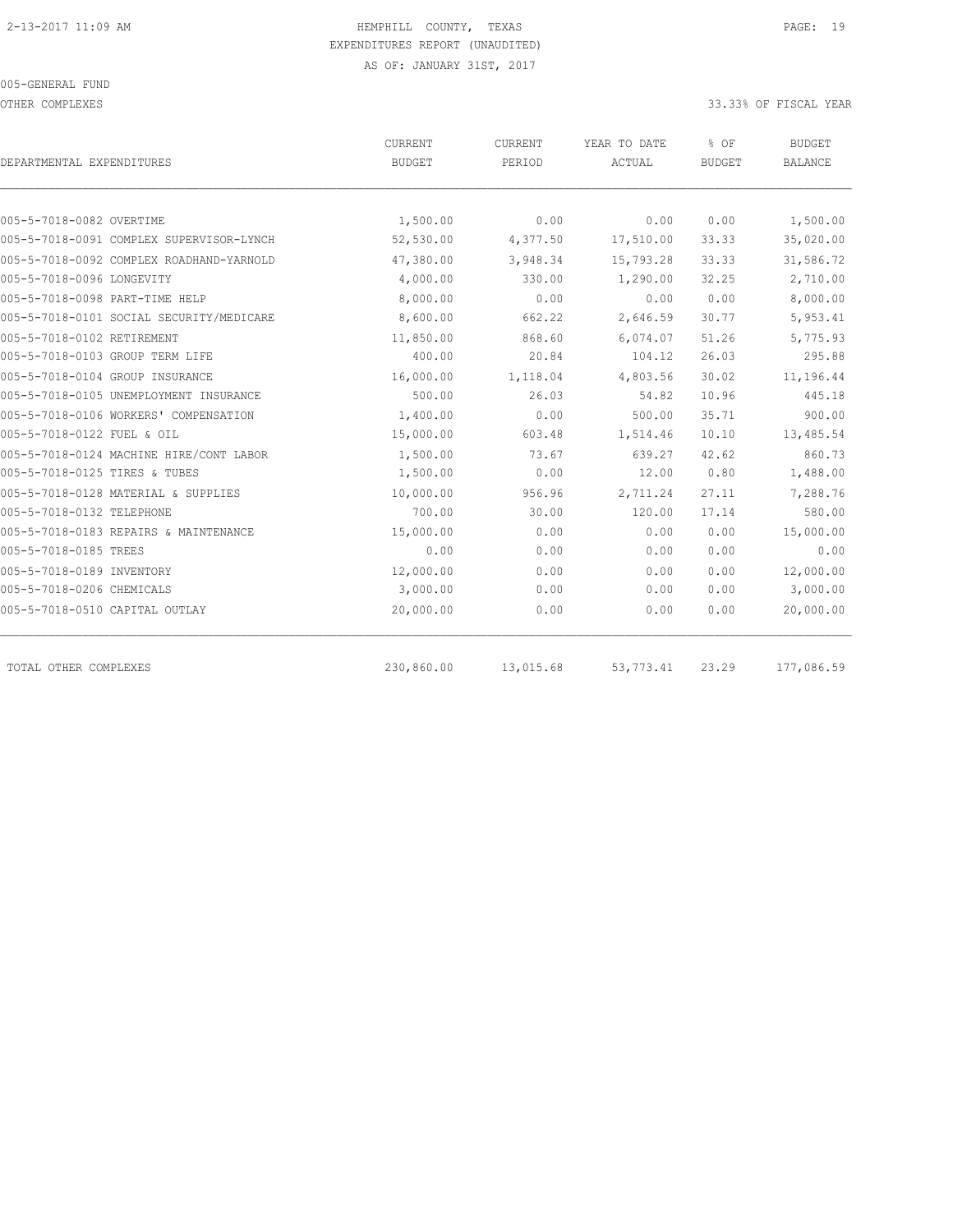#### 005-GENERAL FUND

#### LIBRARY 33.33% OF FISCAL YEAR

| DEPARTMENTAL EXPENDITURES                   | CURRENT<br><b>BUDGET</b> | CURRENT<br>PERIOD | YEAR TO DATE<br>ACTUAL | % OF<br><b>BUDGET</b> | <b>BUDGET</b><br><b>BALANCE</b> |
|---------------------------------------------|--------------------------|-------------------|------------------------|-----------------------|---------------------------------|
|                                             |                          |                   |                        |                       |                                 |
| 005-5-7041-0090 LIBRARIAN-DILLON            | 52,530.00                | 4,377.50          | 17,510.00              | 33.33                 | 35,020.00                       |
| 005-5-7041-0094 PART-TIME JANITOR           | 0.00                     | 0.00              | 0.00                   | 0.00                  | 0.00                            |
| 005-5-7041-0095 CLERK-GARCIA                | 33,000.00                | 2,750.00          | 11,000.00              | 33.33                 | 22,000.00                       |
| 005-5-7041-0096 LONGEVITY                   | 3,850.00                 | 270.00            | 1,050.00               | 27.27                 | 2,800.00                        |
| 005-5-7041-0097 CLERK/PT-LIBRARY CLERK      | 33,000.00                | 1,798.76          | 9,022.59               | 27.34                 | 23, 977.41                      |
| 005-5-7041-0098 CLERK-POWELL                | 31,518.00                | 2,626.50          | 10,506.00              | 33.33                 | 21,012.00                       |
| 005-5-7041-0101 SOCIAL SECURITY/MEDICARE    | 12,000.00                | 859.61            | 3,572.05               | 29.77                 | 8,427.95                        |
| 005-5-7041-0102 RETIREMENT                  | 15,500.00                | 1,148.94          | 8,192.98               | 52.86                 | 7,307.02                        |
| 005-5-7041-0103 GROUP TERM LIFE             | 600.00                   | 27.58             | 140.27                 | 23.38                 | 459.73                          |
| 005-5-7041-0104 GROUP INSURANCE             | 24,000.00                | 1,677.06          | 6,029.18               | 25.12                 | 17,970.82                       |
| 005-5-7041-0105 UNEMPLOYMENT INSURANCE      | 1,000.00                 | 37.27             | 76.08                  | 7.61                  | 923.92                          |
| 005-5-7041-0106 WORKERS' COMPENSATION       | 2,500.00                 | 0.00              | 675.00                 | 27.00                 | 1,825.00                        |
| 005-5-7041-0112 TRAVEL                      | 3,000.00                 | 52.00             | 200.78                 | 6.69                  | 2,799.22                        |
| 005-5-7041-0119 DUES                        | 2,000.00                 | 255.00            | 806.47                 | 40.32                 | 1,193.53                        |
| 005-5-7041-0128 SUPPLIES                    | 8,000.00                 | 350.45            | 1,317.40               | 16.47                 | 6,682.60                        |
| 005-5-7041-0132 TELEPHONE                   | 7,100.00                 | 668.60            | 1,926.00               | 27.13                 | 5,174.00                        |
| 005-5-7041-0142 HARRINGTON L. CONSORTIUM    | 9,050.00                 | 0.00              | 10,238.87              | $113.14$ (            | 1,188.87)                       |
| 005-5-7041-0168 BOOKS                       | 22,000.00                | 2,334.01          | 8,187.08               | 37.21                 | 13,812.92                       |
| 005-5-7041-0169 LIBRARY MEMORIALS/DONATIONS | 4,000.00                 | 0.00              | 60.78                  | 1.52                  | 3,939.22                        |
| 005-5-7041-0181 TECH SUPPORT                | 4,500.00                 | 0.00              | 955.49                 | 21.23                 | 3,544.51                        |
| 005-5-7041-0189 INVENTORY                   | 3,000.00                 | 0.00              | 121.28                 | 4.04                  | 2,878.72                        |
| TOTAL LIBRARY                               | 272,148.00               | 19,233.28         | 91,588.30              | 33.65                 | 180,559.70                      |
| TOTAL EXPENDITURES                          | 5,988,683.00             | 382,764.05        | 1,761,083.05           | 29.41                 | 4,227,599.95                    |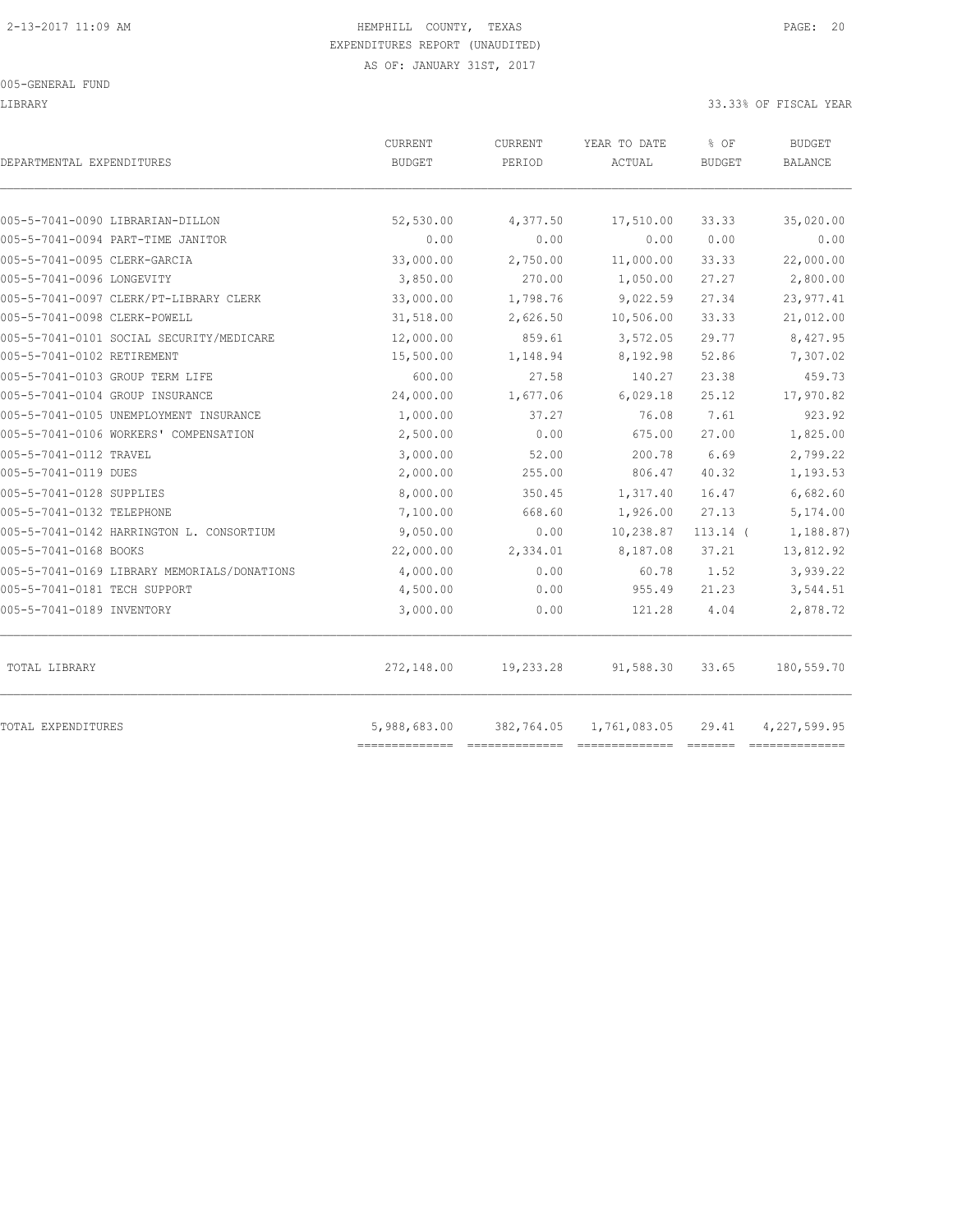LAW LIBRARY 33.33% OF FISCAL YEAR

| DEPARTMENTAL EXPENDITURES            | CURRENT<br><b>BUDGET</b>                    | CURRENT<br>PERIOD | YEAR TO DATE<br>ACTUAL | % OF<br><b>BUDGET</b> | <b>BUDGET</b><br>BALANCE |
|--------------------------------------|---------------------------------------------|-------------------|------------------------|-----------------------|--------------------------|
| 008-5-2008-0114 LAW LIBRARY EXPENSES | 2,000.00                                    | 0.00              | 686.00                 | 34.30                 | 1,314.00                 |
| TOTAL LAW LIBRARY                    | 2,000.00                                    | 0.00              | 686.00                 | 34.30                 | 1,314.00                 |
| TOTAL EXPENDITURES                   | 2,000.00<br>-------------<br>______________ | 0.00              | 686.00                 | 34.30                 | 1,314.00<br>__________   |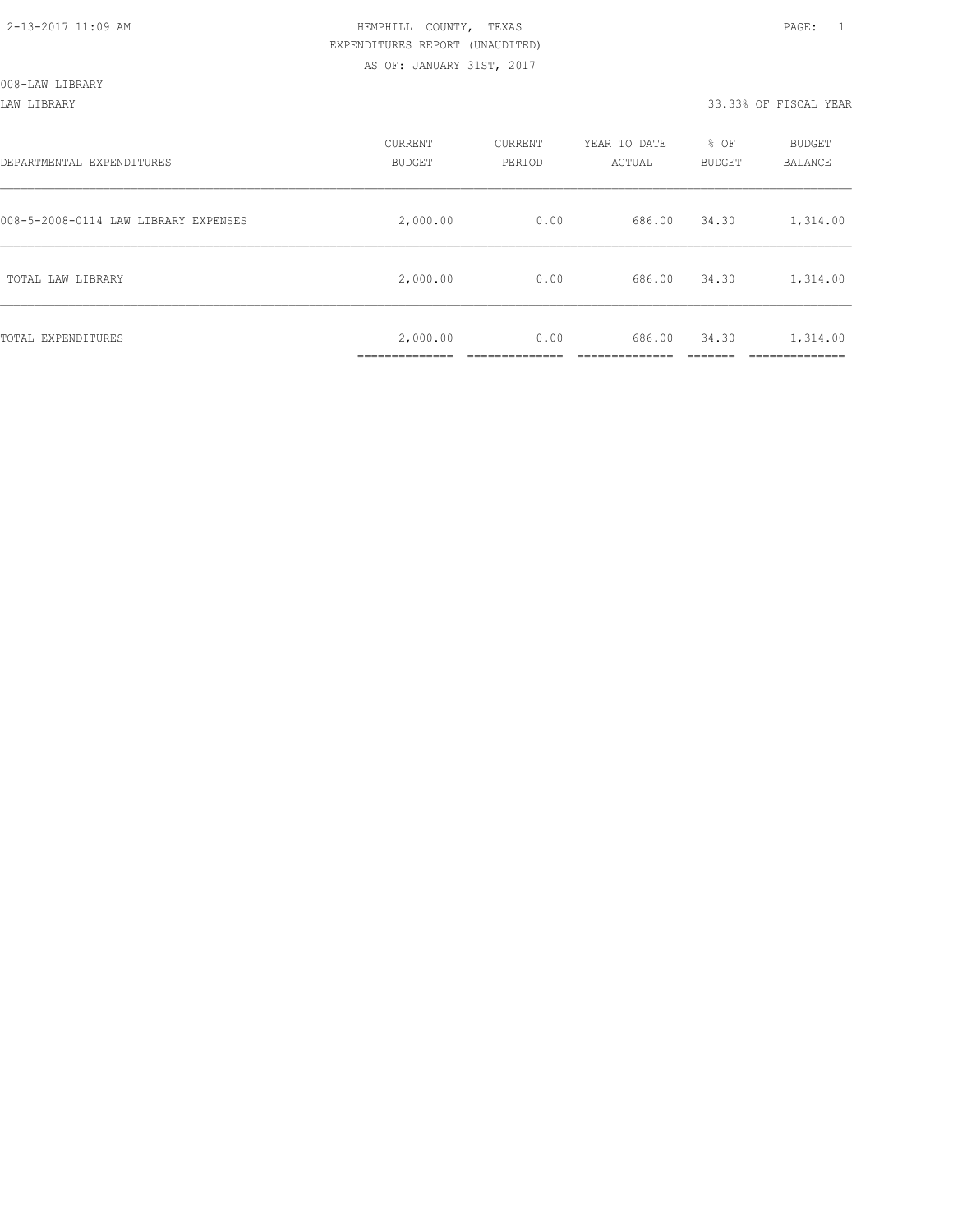#### CO COURTHOUSE SECURITY 33.33% OF FISCAL YEAR

| DEPARTMENTAL EXPENDITURES          | <b>CURRENT</b><br><b>BUDGET</b> | CURRENT<br>PERIOD | YEAR TO DATE<br>ACTUAL | % OF<br>BUDGET | BUDGET<br>BALANCE |
|------------------------------------|---------------------------------|-------------------|------------------------|----------------|-------------------|
| 009-5-3009-0114 CRTHS SECURITY EXP | 54,000.00                       | 0.00              | 0.00                   | 0.00           | 54,000.00         |
| TOTAL CO COURTHOUSE SECURITY       | 54,000.00                       | 0.00              | 0.00                   | 0.00           | 54,000.00         |
| TOTAL EXPENDITURES                 | 54,000.00                       | 0.00              | 0.00                   | 0.00           | 54,000.00         |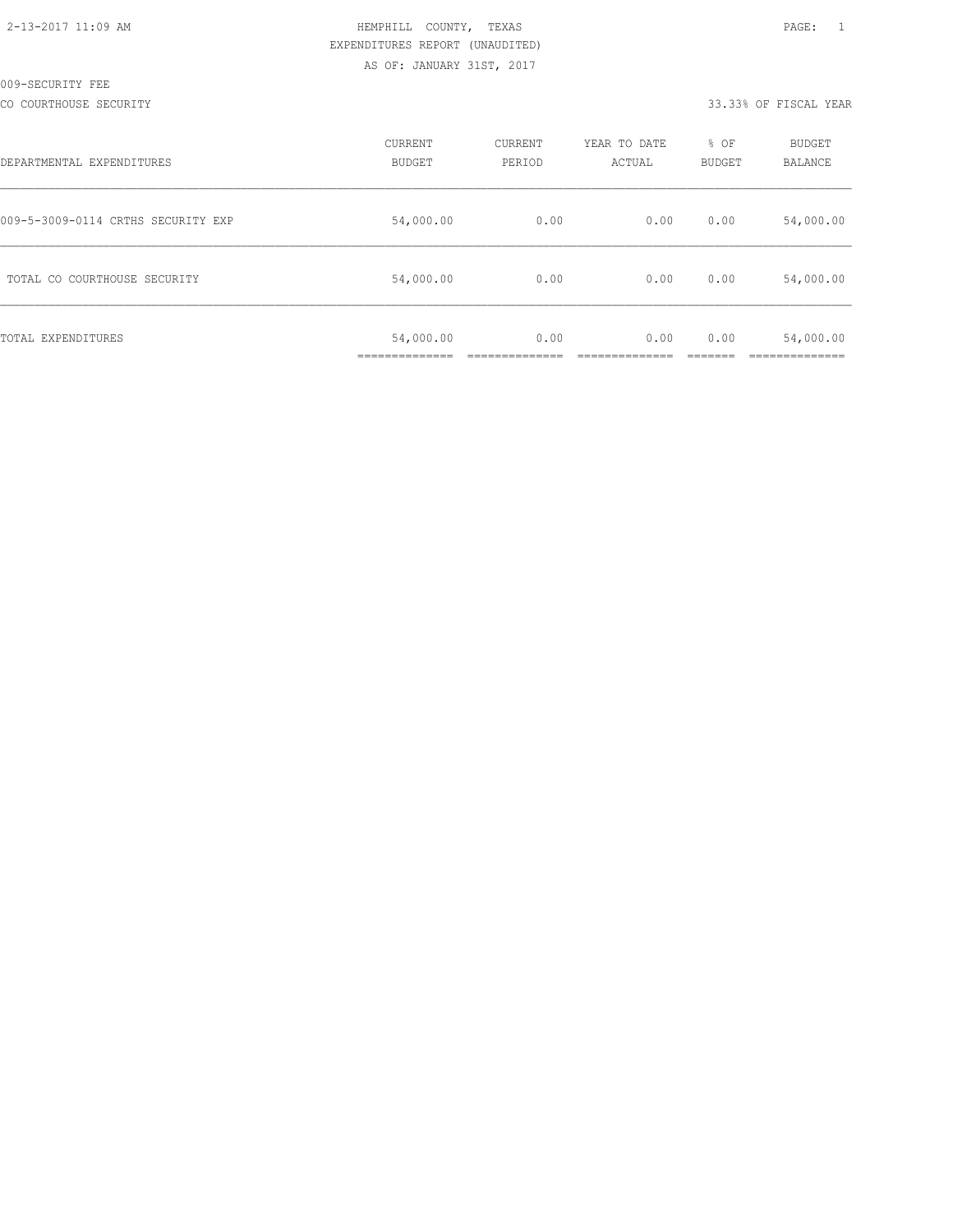# 2-13-2017 11:09 AM HEMPHILL COUNTY, TEXAS PAGE: 1 EXPENDITURES REPORT (UNAUDITED)

#### 010-AIRPORT

AIRPORT 33.33% OF FISCAL YEAR

| DEPARTMENTAL EXPENDITURES                     | <b>CURRENT</b><br><b>BUDGET</b> | <b>CURRENT</b><br>PERIOD | YEAR TO DATE<br>ACTUAL | % OF<br><b>BUDGET</b> | <b>BUDGET</b><br><b>BALANCE</b> |
|-----------------------------------------------|---------------------------------|--------------------------|------------------------|-----------------------|---------------------------------|
|                                               |                                 |                          |                        |                       |                                 |
| 010-5-7010-0109 POSTAGE                       | 200.00                          | 0.00                     | 47.00                  | 23.50                 | 153.00                          |
| 010-5-7010-0112 TRAVEL/DUES/PUBLICATIONS      | 800.00                          | 0.00                     | 0.00                   | 0.00                  | 800.00                          |
| 010-5-7010-0122 FUEL & OIL                    | 75,000.00                       | 10,992.65                | 31,842.56              | 42.46                 | 43, 157. 44                     |
| 010-5-7010-0124 AIRPORT MGR CONTRACT          | 56,000.00                       | 4,609.80                 | 17,942.88              | 32.04                 | 38,057.12                       |
| 010-5-7010-0127 FUEL SYSTEM MAINTENANCE       | 5,000.00                        | 0.00                     | 0.00                   | 0.00                  | 5,000.00                        |
| 010-5-7010-0131 OTHER EXPENSE                 | 2,000.00                        | 325.01                   | 867.38                 | 43.37                 | 1,132.62                        |
| 010-5-7010-0132 AWOS SATELLITE LINK/TELEPHONE | 5,000.00                        | 215.78                   | 647.59                 | 12.95                 | 4,352.41                        |
| 010-5-7010-0133 UTILITIES                     | 7,500.00                        | 662.01                   | 1,760.76               | 23.48                 | 5,739.24                        |
| 010-5-7010-0134 BONDS & INSURANCE             | 2,500.00                        | 2,010.00                 | 2,010.00               | 80.40                 | 490.00                          |
| 010-5-7010-0140 SATELLITE TELEVISION          | 1,100.00                        | 0.00                     | 1,008.60               | 91.69                 | 91.40                           |
| 010-5-7010-0168 MOWING EOUIP./MAINT.          | 2,500.00                        | 0.00                     | 0.00                   | 0.00                  | 2,500.00                        |
| 010-5-7010-0173 NAVIGATION EQUIP/MAINT        | 3,000.00                        | 0.00                     | 423.73                 | 14.12                 | 2,576.27                        |
| 010-5-7010-0183 HANGAR-LOUNGE R&M             | 6,000.00                        | 954.25                   | 1,624.28               | 27.07                 | 4,375.72                        |
| 010-5-7010-0185 WSI WEATHER                   | 1,500.00                        | 417.00                   | 834.00                 | 55.60                 | 666.00                          |
| 010-5-7010-0189 INVENTORY                     | 3,000.00                        | 0.00                     | 364.64                 | 12.15                 | 2,635.36                        |
| 010-5-7010-0510 CAPITAL OUTLAY                | 17,020.00                       | 0.00                     | 0.00                   | 0.00                  | 17,020.00                       |
|                                               |                                 |                          |                        |                       |                                 |
| TOTAL AIRPORT                                 | 188,120.00                      | 20,186.50                | 59, 373.42             | 31.56                 | 128,746.58                      |
| <b>TOTAL EXPENDITURES</b>                     | 188,120.00<br>--------------    | 20,186.50                | 59, 373.42             | 31.56                 | 128,746.58                      |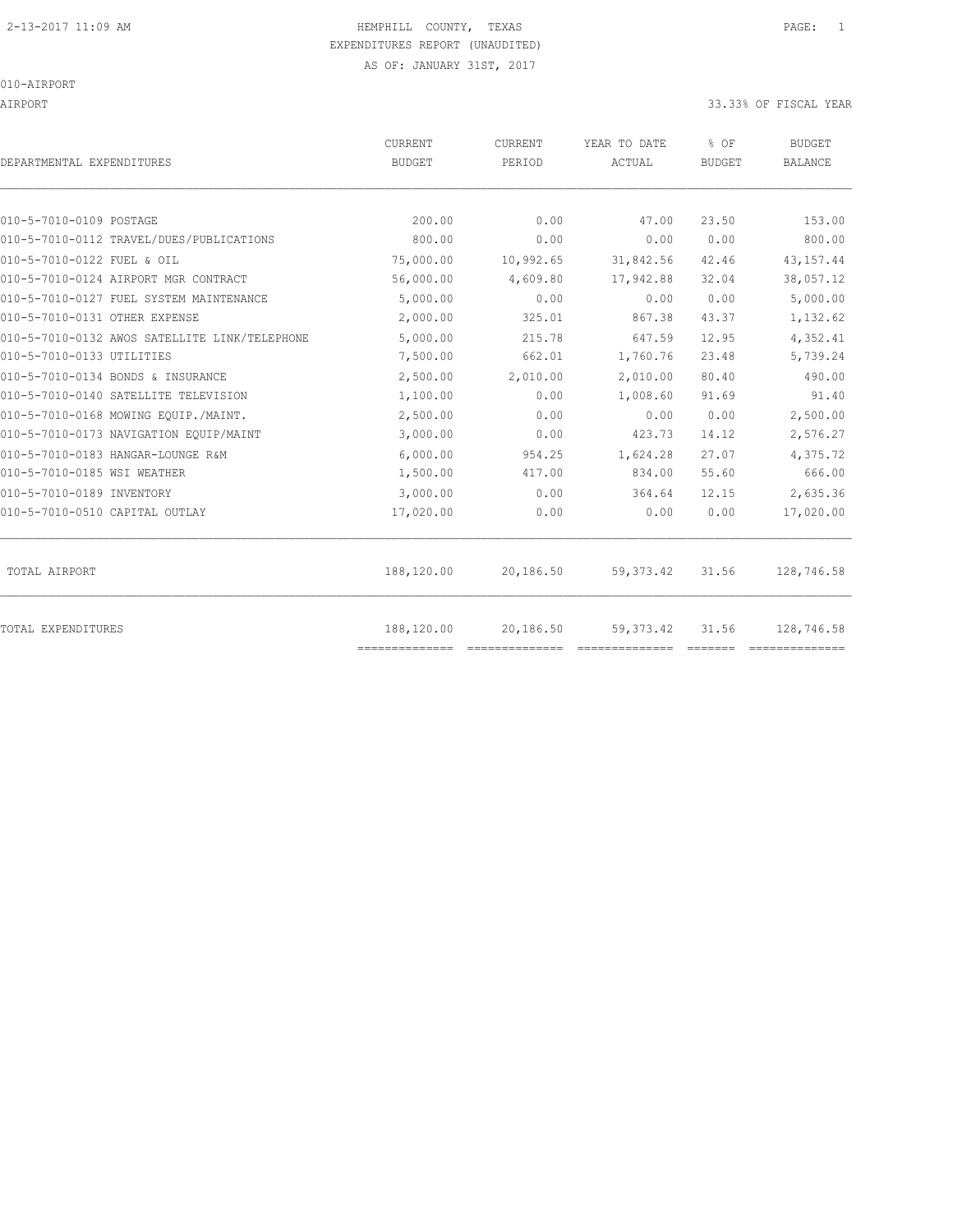ROAD & BRIDGE 1 33.33% OF FISCAL YEAR (1999) AND ROAD & SOLUTION OF SALES AND ROAD & SOLUTION OF SOLUTION OF SOLUTION OF SOLUTION OF SOLUTION OF SOLUTION OF SOLUTION OF SOLUTION OF SOLUTION OF SOLUTION OF SOLUTION OF SOLUT

| DEPARTMENTAL EXPENDITURES                     | CURRENT<br><b>BUDGET</b>  | CURRENT<br>PERIOD | YEAR TO DATE<br>ACTUAL      | % OF<br><b>BUDGET</b>   | <b>BUDGET</b><br><b>BALANCE</b> |
|-----------------------------------------------|---------------------------|-------------------|-----------------------------|-------------------------|---------------------------------|
| 011-5-4011-0082 OVERTIME                      | 2,500.00                  | 0.00              | 0.00                        | 0.00                    | 2,500.00                        |
| 011-5-4011-0090 COMMISSIONER-WEBB             | 37,595.00                 | 3,132.92          | 12,531.64                   | 33.33                   | 25,063.36                       |
| 011-5-4011-0092 SR MAINTENANCE TECH-CERVANTES | 52,530.00                 | 4,377.50          | 17,510.00                   | 33.33                   | 35,020.00                       |
| 011-5-4011-0095 MAINTENANCE TECH-BILLENWILLMS | 47,380.00                 | 8,203.61          | 20,048.55                   | 42.31                   | 27, 331.45                      |
| 011-5-4011-0096 LONGEVITY                     | 3,500.00                  | 120.00            | 930.00                      | 26.57                   | 2,570.00                        |
| 011-5-4011-0101 SOCIAL SECURITY/MEDICARE      | 11,000.00                 | 1,198.86          | 3,795.52                    | 34.50                   | 7,204.48                        |
| 011-5-4011-0102 RETIREMENT                    | 14,500.00                 | 1,063.83          | 8,166.43                    | 56.32                   | 6,333.57                        |
| 011-5-4011-0103 GROUP TERM LIFE               | 500.00                    | 25.53             | 139.13                      | 27.83                   | 360.87                          |
| 011-5-4011-0104 GROUP INSURANCE               | 23,200.00                 | 1,046.52          | 4,734.88                    | 20.41                   | 18,465.12                       |
| 011-5-4011-0105 UNEMPLOYMENT INSURANCE        | 400.00                    | 26.11             | 52.54                       | 13.14                   | 347.46                          |
| 011-5-4011-0106 WORKERS' COMPENSATION         | 1,800.00                  | 0.00              | 750.00                      | 41.67                   | 1,050.00                        |
| 011-5-4011-0110 FREIGHT                       | 200.00                    | 0.00              | 0.00                        | 0.00                    | 200.00                          |
| 011-5-4011-0112 TRAVEL                        | 3,000.00                  | 124.83            | 124.83                      | 4.16                    | 2,875.17                        |
| 011-5-4011-0114 SHARED EXPENSES               | 0.00                      | 0.00              | 0.00                        | 0.00                    | 0.00                            |
| 011-5-4011-0122 FUEL & OIL                    | 32,000.00                 | 1,755.51          | 3,301.72                    | 10.32                   | 28,698.28                       |
| 011-5-4011-0124 MACHINE HIRE/CONT LABOR LABOR | 15,000.00                 | 334.80            | 419.80                      | 2.80                    | 14,580.20                       |
| 011-5-4011-0125 TIRES & TUBES                 | 8,000.00                  | 346.07            | 1,953.02                    | 24.41                   | 6,046.98                        |
| 011-5-4011-0126 CALICHE & GRAVEL              | 25,000.00                 | 1,440.00          | 7,827.97                    | 31.31                   | 17,172.03                       |
| 011-5-4011-0128 MATERIAL & SUPPLIES           | 10,000.00                 | 544.91            | 1,630.37                    | 16.30                   | 8,369.63                        |
| 011-5-4011-0130 COMMUNICATION REPAIRS         | 500.00                    | 0.00              | 0.00                        | 0.00                    | 500.00                          |
| 011-5-4011-0131 OTHER EXPENSE                 | 1,000.00                  | 0.00              | 0.00                        | 0.00                    | 1,000.00                        |
| 011-5-4011-0132 TELEPHONE                     | 1,700.00                  | 65.54             | 226.60                      | 13.33                   | 1,473.40                        |
| 011-5-4011-0133 UTILITIES/PCT 1               | 3,500.00                  | 131.65            | 693.03                      | 19.80                   | 2,806.97                        |
| 011-5-4011-0137 VEHICLE R&M                   | 6,000.00                  | 175.54            | 629.94                      | 10.50                   | 5,370.06                        |
| 011-5-4011-0144 TIN HORNS/CATTLE GUARDS/CHEM  | 7,000.00                  | 0.00              | 0.00                        | 0.00                    | 7,000.00                        |
| 011-5-4011-0173 HEAVY EQUIP - R&M             | 20,000.00                 | 302.14            | 7,580.67                    | 37.90                   | 12, 419.33                      |
| 011-5-4011-0189 INVENTORY                     | 4,000.00                  | 0.00              | 0.00                        | 0.00                    | 4,000.00                        |
| 011-5-4011-0190 ROAD GRANT PROJECTS           | 0.00                      | 0.00              | 0.00                        | 0.00                    | 0.00                            |
| 011-5-4011-0510 CAPITAL OUTLAY                | 54,000.00                 | 0.00              | 0.00                        | 0.00                    | 54,000.00                       |
| TOTAL ROAD & BRIDGE 1                         | 385,805.00                | 24,415.87         | 93,046.64                   | 24.12                   | 292,758.36                      |
| TOTAL EXPENDITURES                            | 385,805.00<br>----------- | 24, 415.87        | 93,046.64<br>============== | 24.12<br><b>ERREPRO</b> | 292,758.36<br>$=$ =========     |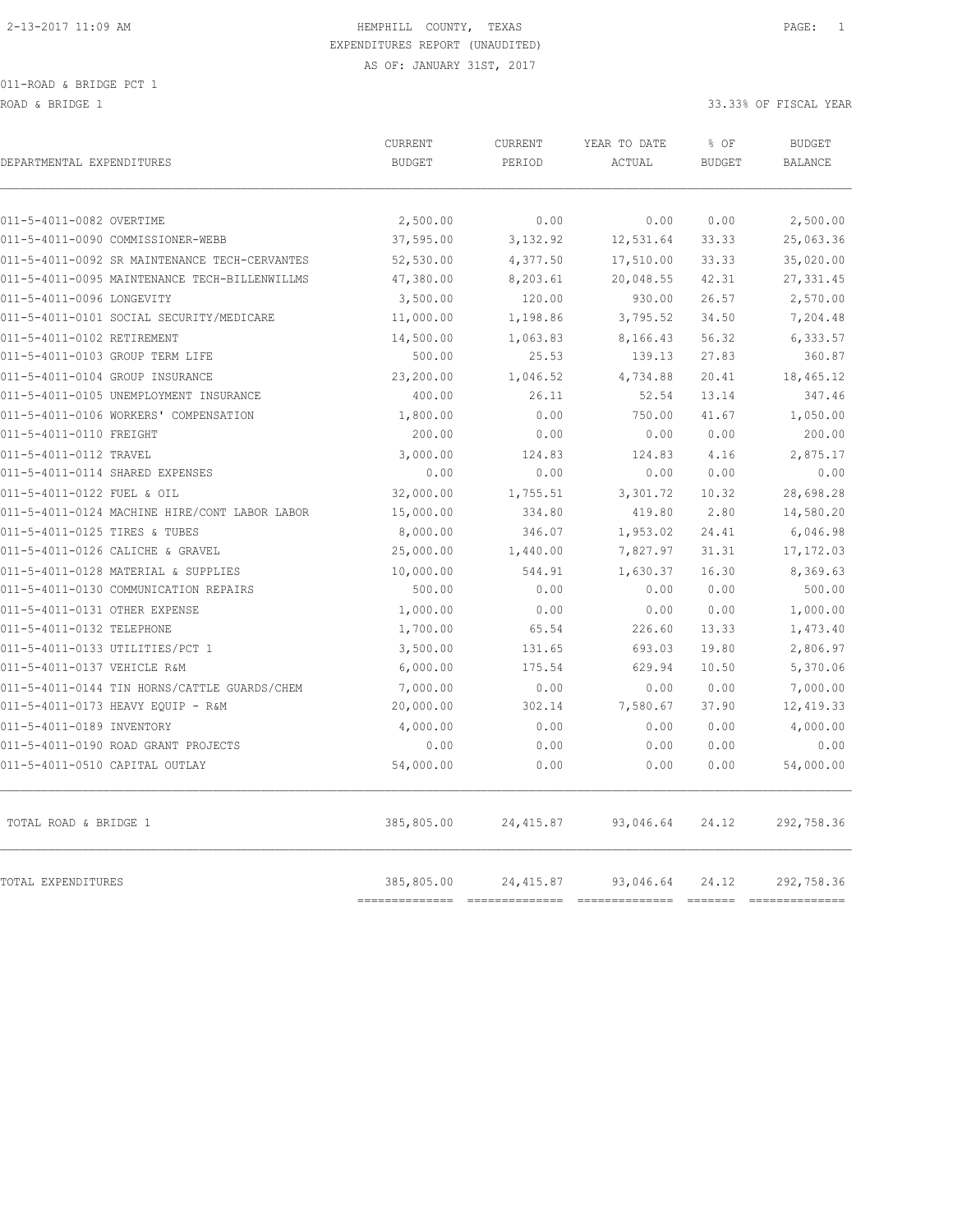| DEPARTMENTAL EXPENDITURES                      | <b>CURRENT</b><br><b>BUDGET</b> | <b>CURRENT</b><br>PERIOD | YEAR TO DATE<br>ACTUAL                                                                                                                                                                                                                                                                                                                                                                                                                                                                     | % OF<br><b>BUDGET</b> | <b>BUDGET</b><br><b>BALANCE</b> |
|------------------------------------------------|---------------------------------|--------------------------|--------------------------------------------------------------------------------------------------------------------------------------------------------------------------------------------------------------------------------------------------------------------------------------------------------------------------------------------------------------------------------------------------------------------------------------------------------------------------------------------|-----------------------|---------------------------------|
| 012-5-4012-0090 COMMISSIONER-ALEXANDER         |                                 |                          |                                                                                                                                                                                                                                                                                                                                                                                                                                                                                            | 33.33                 |                                 |
| 012-5-4012-0092 SR MAINTENANCE TECH-WALSER     | 37,595.00<br>52,530.00          | 3,132.92<br>4,377.50     | 12,531.64<br>17,510.00                                                                                                                                                                                                                                                                                                                                                                                                                                                                     | 33.33                 | 25,063.36<br>35,020.00          |
| 012-5-4012-0095 MAINTENANCE TECH-SCHAFER       | 47,380.00                       | 3,948.34                 | 15,793.28                                                                                                                                                                                                                                                                                                                                                                                                                                                                                  | 33.33                 | 31,586.72                       |
| 012-5-4012-0096 LONGEVITY                      | 1,500.00                        | 120.00                   | 480.00                                                                                                                                                                                                                                                                                                                                                                                                                                                                                     | 32.00                 | 1,020.00                        |
| 012-5-4012-0097 MAINTENANCE TECH-PT/OT         | 2,500.00                        | 0.00                     | 0.00                                                                                                                                                                                                                                                                                                                                                                                                                                                                                       | 0.00                  | 2,500.00                        |
| 012-5-4012-0101 SOCIAL SECURITY/MEDICARE       | 11,000.00                       | 769.60                   | 3,337.05                                                                                                                                                                                                                                                                                                                                                                                                                                                                                   | 30.34                 | 7,662.95                        |
| 012-5-4012-0102 RETIREMENT                     | 14,500.00                       | 1,166.30                 | 8,154.90                                                                                                                                                                                                                                                                                                                                                                                                                                                                                   | 56.24                 | 6,345.10                        |
| 012-5-4012-0103 GROUP TERM LIFE                | 600.00                          | 27.99                    | 139.78                                                                                                                                                                                                                                                                                                                                                                                                                                                                                     | 23.30                 | 460.22                          |
| 012-5-4012-0104 GROUP INSURANCE                | 22,000.00                       | 1,681.11                 | 6,033.23                                                                                                                                                                                                                                                                                                                                                                                                                                                                                   | 27.42                 | 15,966.77                       |
| 012-5-4012-0105 UNEMPLOYMENT INSURANCE         | 400.00                          | 25.54                    | 60.54                                                                                                                                                                                                                                                                                                                                                                                                                                                                                      | 15.14                 | 339.46                          |
| 012-5-4012-0106 WORKERS' COMPENSATION          | 1,800.00                        | 0.00                     | 750.00                                                                                                                                                                                                                                                                                                                                                                                                                                                                                     | 41.67                 | 1,050.00                        |
| 012-5-4012-0110 FREIGHT                        | 100.00                          | 0.00                     | 0.00                                                                                                                                                                                                                                                                                                                                                                                                                                                                                       | 0.00                  | 100.00                          |
| 012-5-4012-0112 TRAVEL                         | 2,500.00                        | 1,684.28                 | 1,684.28                                                                                                                                                                                                                                                                                                                                                                                                                                                                                   | 67.37                 | 815.72                          |
| 012-5-4012-0114 SHARED EQUIPMENT EXPENSE W/PCT | 0.00                            | 0.00                     | 0.00                                                                                                                                                                                                                                                                                                                                                                                                                                                                                       | 0.00                  | 0.00                            |
| 012-5-4012-0122 FUEL & OIL                     | 32,000.00                       | 2,820.79                 | 4,034.28                                                                                                                                                                                                                                                                                                                                                                                                                                                                                   | 12.61                 | 27,965.72                       |
| 012-5-4012-0124 MACHINE HIRE/CONT LABOR        | 2,000.00                        | 0.00                     | 0.00                                                                                                                                                                                                                                                                                                                                                                                                                                                                                       | 0.00                  | 2,000.00                        |
| 012-5-4012-0125 TIRES & TUBES                  | 10,000.00                       | 0.00                     | 103.75                                                                                                                                                                                                                                                                                                                                                                                                                                                                                     | 1.04                  | 9,896.25                        |
| 012-5-4012-0126 CALICHE & GRAVEL               | 10,000.00                       | 780.00                   | 2,700.00                                                                                                                                                                                                                                                                                                                                                                                                                                                                                   | 27.00                 | 7,300.00                        |
| 012-5-4012-0128 MATERIAL & SUPPLIES            | 7,500.00                        | 811.05                   | 1,360.28                                                                                                                                                                                                                                                                                                                                                                                                                                                                                   | 18.14                 | 6,139.72                        |
| 012-5-4012-0130 COMMUNICATIONS EXPENSE         | 500.00                          | 0.00                     | 78.70                                                                                                                                                                                                                                                                                                                                                                                                                                                                                      | 15.74                 | 421.30                          |
| 012-5-4012-0132 TELEPHONE                      | 1,200.00                        | 30.00                    | 198.70                                                                                                                                                                                                                                                                                                                                                                                                                                                                                     | 16.56                 | 1,001.30                        |
| 012-5-4012-0133 UTILITIES/PCT 2                | 2,000.00                        | 417.27                   | 672.51                                                                                                                                                                                                                                                                                                                                                                                                                                                                                     | 33.63                 | 1,327.49                        |
| 012-5-4012-0137 VEHICLE R&M                    | 3,000.00                        | 0.00                     | 126.24                                                                                                                                                                                                                                                                                                                                                                                                                                                                                     | 4.21                  | 2,873.76                        |
| 012-5-4012-0144 TIN HORN/CATTLE GUARD/CHEM     | 8,000.00                        | 0.00                     | 0.00                                                                                                                                                                                                                                                                                                                                                                                                                                                                                       | 0.00                  | 8,000.00                        |
| 012-5-4012-0173 HEAVY EOUIP - R&M              | 20,000.00                       | 0.00                     | 3,504.37                                                                                                                                                                                                                                                                                                                                                                                                                                                                                   | 17.52                 | 16,495.63                       |
| 012-5-4012-0189 INVENTORY                      | 1,500.00                        | 62.57                    | 62.57                                                                                                                                                                                                                                                                                                                                                                                                                                                                                      | 4.17                  | 1,437.43                        |
| 012-5-4012-0510 CAPITAL OUTLAY                 | 74,245.00                       | 0.00                     | 0.00                                                                                                                                                                                                                                                                                                                                                                                                                                                                                       | 0.00                  | 74,245.00                       |
| TOTAL ROAD & BRIDGE 2                          | 366,350.00                      | 21,855.26                | 79,316.10                                                                                                                                                                                                                                                                                                                                                                                                                                                                                  | 21.65                 | 287,033.90                      |
| TOTAL EXPENDITURES                             | 366,350.00<br>===========       | 21,855.26                | 79,316.10<br>$\begin{minipage}{0.03\textwidth} \begin{tabular}{@{}l@{}} \hline \multicolumn{3}{c}{\textbf{r}} & \multicolumn{3}{c}{\textbf{r}} & \multicolumn{3}{c}{\textbf{r}} \\ \multicolumn{3}{c}{\textbf{r}} & \multicolumn{3}{c}{\textbf{r}} & \multicolumn{3}{c}{\textbf{r}} \\ \multicolumn{3}{c}{\textbf{r}} & \multicolumn{3}{c}{\textbf{r}} & \multicolumn{3}{c}{\textbf{r}} \\ \multicolumn{3}{c}{\textbf{r}} & \multicolumn{3}{c}{\textbf{r}} & \multicolumn{3}{c}{\textbf{r$ | 21.65                 | 287,033.90<br>----------        |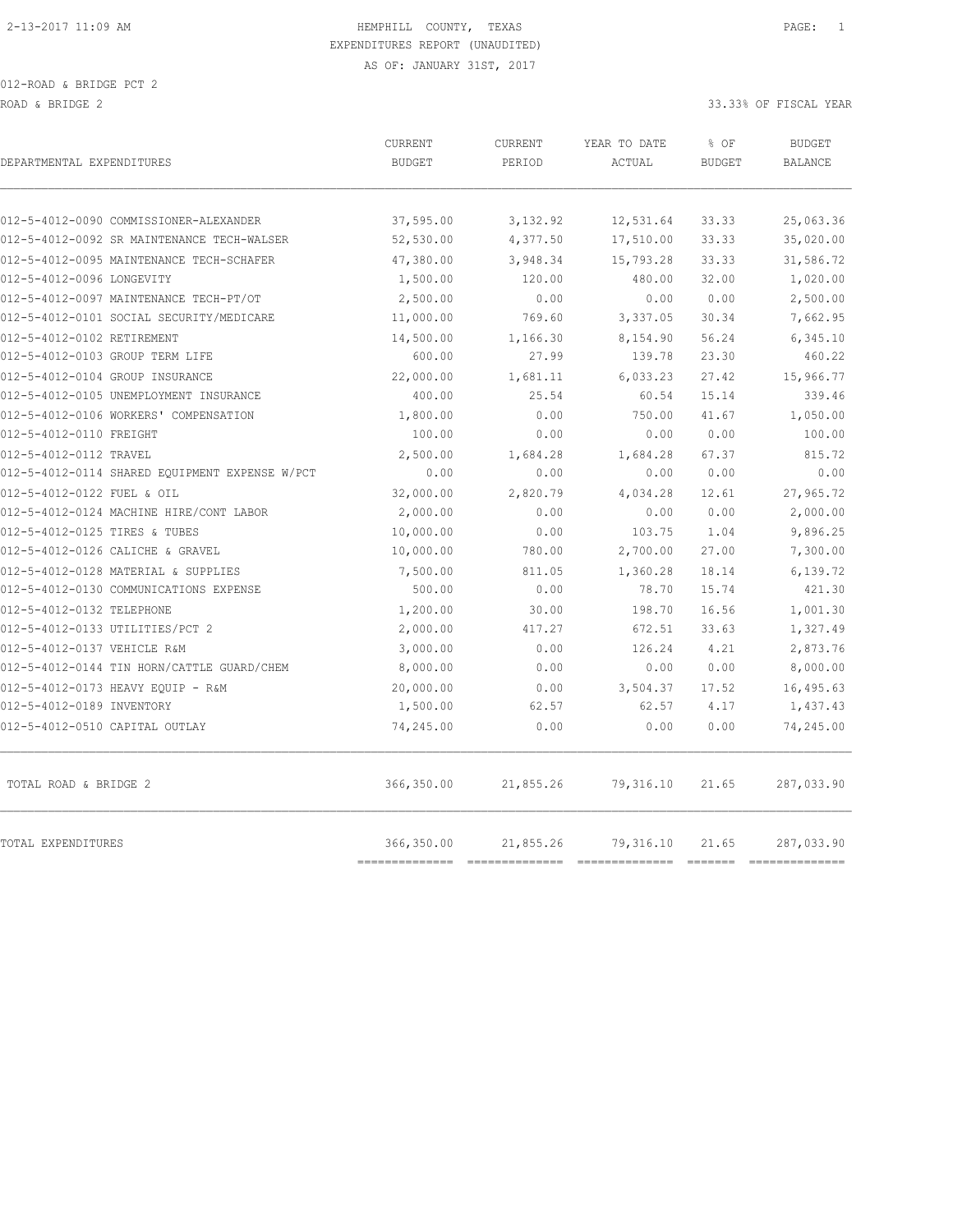013-ROAD & BRIDGE PCT 3 ROAD & BRIDGE 3 33.33% OF FISCAL YEAR

| DEPARTMENTAL EXPENDITURES                  | CURRENT<br><b>BUDGET</b>     | CURRENT<br>PERIOD | YEAR TO DATE<br>ACTUAL | % OF<br><b>BUDGET</b> | <b>BUDGET</b><br><b>BALANCE</b> |
|--------------------------------------------|------------------------------|-------------------|------------------------|-----------------------|---------------------------------|
| 013-5-4013-0082 OVERTIME                   | 5,000.00                     | 0.00              | 0.00                   | 0.00                  | 5,000.00                        |
| 013-5-4013-0090 COMMISSIONER-McPHERSON     | 37,595.00                    | 3,132.92          | 12,531.64              | 33.33                 | 25,063.36                       |
| 013-5-4013-0092 SR MAINTENANCE TECH-CLARK  | 52,530.00                    | 4,377.50          | 17,510.00              | 33.33                 | 35,020.00                       |
| 013-5-4013-0094 MAINTENANCE TECH-ARCHER    | 47,380.00                    | 3,948.34          | 15,793.28              | 33.33                 | 31,586.72                       |
| 013-5-4013-0095 MAINTENANCE TECH-G.SCOTT   | 0.00                         | 0.00              | 0.00                   | 0.00                  | 0.00                            |
| 013-5-4013-0096 LONGEVITY                  | 1,500.00                     | 110.00            | 430.00                 | 28.67                 | 1,070.00                        |
| 013-5-4013-0097 MAINTENANCE TECH-FARRAR    | 47,380.00                    | 3,948.34          | 15,793.28              | 33.33                 | 31,586.72                       |
| 013-5-4013-0098 MAINTENANCE TECH-PARSLEY   | 47,380.00                    | 3,948.34          | 15,793.28              | 33.33                 | 31,586.72                       |
| 013-5-4013-0101 SOCIAL SECURITY/MEDICARE   | 18,500.00                    | 1,343.48          | 5,581.72               | 30.17                 | 12,918.28                       |
| 013-5-4013-0102 RETIREMENT                 | 24,000.00                    | 1,969.08          | 13,772.22              | 57.38                 | 10,227.78                       |
| 013-5-4013-0103 GROUP TERM LIFE            | 1,000.00                     | 47.25             | 236.05                 | 23.61                 | 763.95                          |
| 013-5-4013-0104 GROUP INSURANCE            | 40,000.00                    | 2,795.10          | 12,013.16              | 30.03                 | 27,986.84                       |
| 013-5-4013-0105 UNEMPLOYMENT INSURANCE     | 1,000.00                     | 49.62             | 113.88                 | 11.39                 | 886.12                          |
| 013-5-4013-0106 WORKERS' COMPENSATION      | 4,000.00                     | 0.00              | 1,250.00               | 31.25                 | 2,750.00                        |
| 013-5-4013-0110 FREIGHT                    | 100.00                       | 0.00              | 0.00                   | 0.00                  | 100.00                          |
| 013-5-4013-0112 TRAVEL                     | 3,000.00                     | 824.18            | 1,189.85               | 39.66                 | 1,810.15                        |
| 013-5-4013-0122 FUEL & OIL                 | 65,000.00                    | 15,976.13         | 18,664.16              | 28.71                 | 46, 335.84                      |
| 013-5-4013-0124 MACHINE HIRE/CONT LABOR    | 15,000.00                    | 118.50            | 2,910.25               | 19.40                 | 12,089.75                       |
| 013-5-4013-0125 TIRES & TUBES              | 12,000.00                    | 0.00              | 2,773.60               | 23.11                 | 9,226.40                        |
| 013-5-4013-0126 CALICHE & GRAVEL           | 45,000.00                    | 32,452.28         | 50,422.31              | $112.05$ (            | 5,422.31)                       |
| 013-5-4013-0128 MATERIAL & SUPPLIES        | 20,000.00                    | 1,519.05          | 4,855.18               | 24.28                 | 15, 144.82                      |
| 013-5-4013-0130 COMMUNICATIONS EXPENSES    | 500.00                       | 0.00              | 0.00                   | 0.00                  | 500.00                          |
| 013-5-4013-0131 OTHER EXPENSE              | 1,000.00                     | 0.00              | 0.00                   | 0.00                  | 1,000.00                        |
| 013-5-4013-0132 TELEPHONE                  | 600.00                       | 30.00             | 120.00                 | 20.00                 | 480.00                          |
| 013-5-4013-0133 UTILITIES/PCT 3            | 3,000.00                     | 465.62            | 705.92                 | 23.53                 | 2,294.08                        |
| 013-5-4013-0137 VEHICLE R&M                | 15,000.00                    | 441.91            | 441.91                 | 2.95                  | 14,558.09                       |
| 013-5-4013-0144 TIN HORN/CATTLE GUARD/CHEM | 7,000.00                     | 0.00              | 0.00                   | 0.00                  | 7,000.00                        |
| 013-5-4013-0173 HEAVY EQUIP - R&M          | 40,000.00                    | 3,638.24          | 10,770.56              | 26.93                 | 29,229.44                       |
| 013-5-4013-0189 INVENTORY                  | 10,000.00                    | 329.95            | 329.95                 | 3.30                  | 9,670.05                        |
| 013-5-4013-0190 ROAD GRANT PROJECTS        | 0.00                         | 0.00              | 0.00                   | 0.00                  | 0.00                            |
| 013-5-4013-0510 CAPITAL OUTLAY             | 110,135.00                   | 0.00              | 0.00                   | 0.00                  | 110,135.00                      |
| TOTAL ROAD & BRIDGE 3                      | 674,600.00                   | 81,465.83         | 204,002.20             | 30.24                 | 470,597.80                      |
| TOTAL EXPENDITURES                         | 674,600.00<br>-------------- | 81,465.83         | 204,002.20             | 30.24                 | 470,597.80                      |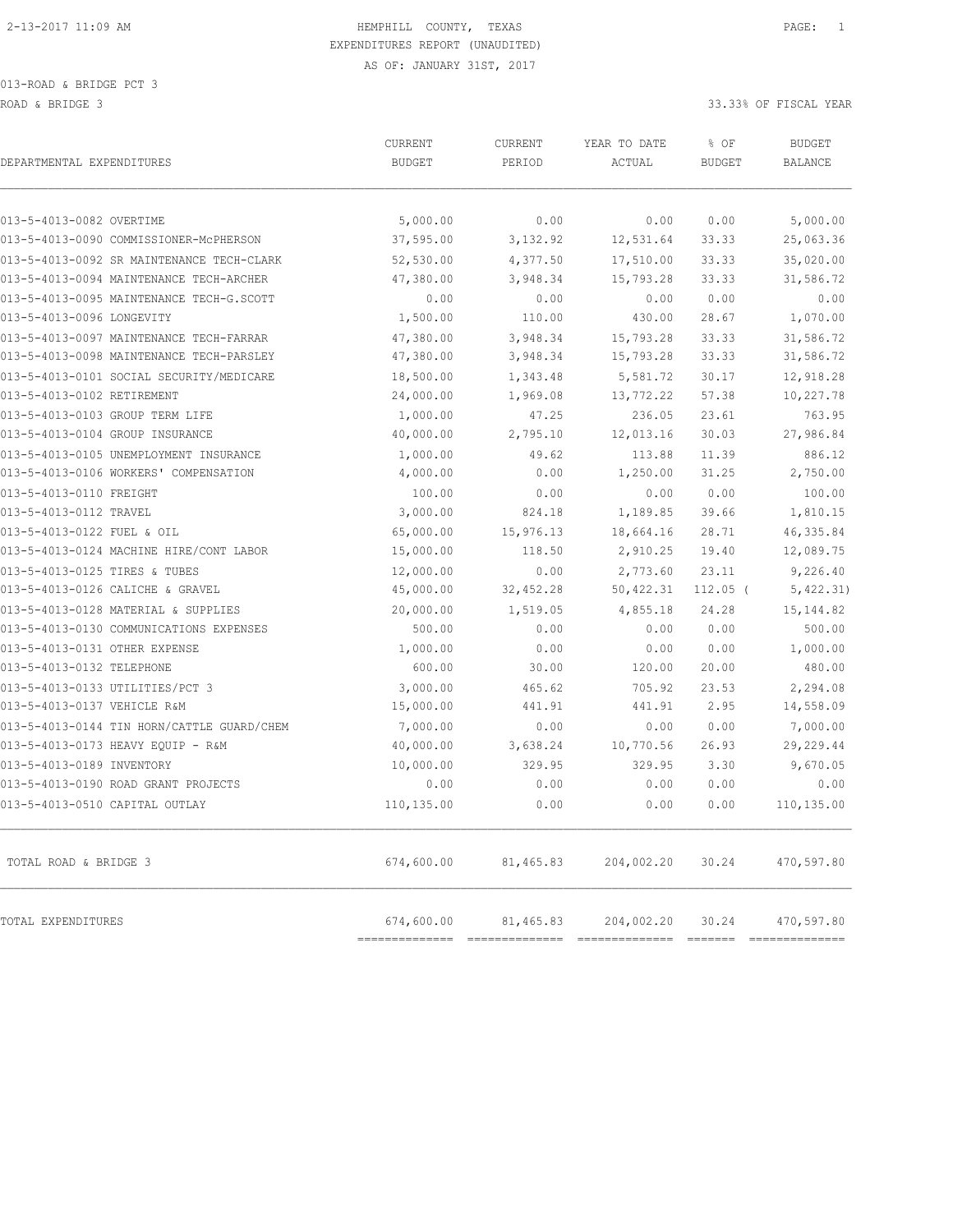ROAD & BRIDGE 4 33.33% OF FISCAL YEAR

| DEPARTMENTAL EXPENDITURES                      | <b>CURRENT</b><br><b>BUDGET</b> | CURRENT<br>PERIOD | YEAR TO DATE<br>ACTUAL | % OF<br><b>BUDGET</b> | <b>BUDGET</b><br><b>BALANCE</b> |
|------------------------------------------------|---------------------------------|-------------------|------------------------|-----------------------|---------------------------------|
| 014-5-4014-0082 PART-TIME/OVERTIME             | 5,000.00                        | 0.00              | 0.00                   | 0.00                  | 5,000.00                        |
| 014-5-4014-0090 COMMISSIONER-THOMAS            | 37,595.00                       | 3, 132.92         | 12,531.64              | 33.33                 | 25,063.36                       |
| 014-5-4014-0092 SR MAINTENANCE TECH-CROSGROVE  | 52,530.00                       | 4,377.50          | 17,510.00              | 33.33                 | 35,020.00                       |
| 014-5-4014-0094 MAINTENANCE TECH-SCOTT         | 47,380.00                       | 3,948.34          | 15,793.28              | 33.33                 | 31,586.72                       |
| 014-5-4014-0095 MAINTENANCE TECH-WRIGHT        | 47,380.00                       | 3,948.34          | 15,793.28              | 33.33                 | 31,586.72                       |
| 014-5-4014-0096 LONGEVITY                      | 2,400.00                        | 175.00            | 655.00                 | 27.29                 | 1,745.00                        |
| 014-5-4014-0097 MAINTENANCE TECH-HARRISON      | 47,380.00                       | 1,974.17          | 7,896.60               | 16.67                 | 39,483.40                       |
| 014-5-4014-0101 SOCIAL SECURITY/MEDICARE       | 18,500.00                       | 1,263.82          | 5,233.70               | 28.29                 | 13,266.30                       |
| 014-5-4014-0102 RETIREMENT                     | 24,000.00                       | 1,778.46          | 12, 415.31             | 51.73                 | 11,584.69                       |
| 014-5-4014-0103 GROUP TERM LIFE                | 1,000.00                        | 42.67             | 212.87                 | 21.29                 | 787.13                          |
| 014-5-4014-0104 GROUP INSURANCE                | 32,000.00                       | 2,795.10          | 10,822.13              | 33.82                 | 21, 177.87                      |
| 014-5-4014-0105 UNEMPLOYMENT INSURANCE         | 1,500.00                        | 43.79             | 93.86                  | 6.26                  | 1,406.14                        |
| 014-5-4014-0106 WORKERS' COMPENSATION          | 3,500.00                        | 0.00              | 1,250.00               | 35.71                 | 2,250.00                        |
| 014-5-4014-0110 FREIGHT                        | 0.00                            | 0.00              | 0.00                   | 0.00                  | 0.00                            |
| 014-5-4014-0112 TRAVEL                         | 3,000.00                        | 0.00              | 344.75                 | 11.49                 | 2,655.25                        |
| 014-5-4014-0122 FUEL & OIL                     | 65,000.00                       | 500.60            | 2,875.16               | 4.42                  | 62,124.84                       |
| 014-5-4014-0124 MACHINE HIRE/CONT LABOR        | 3,000.00                        | 0.00              | 925.20                 | 30.84                 | 2,074.80                        |
| 014-5-4014-0125 TIRES & TUBES                  | 10,000.00                       | 0.00              | 317.95                 | 3.18                  | 9,682.05                        |
| 014-5-4014-0126 CALICHE & GRAVEL               | 45,000.00                       | 760.00            | 6,091.93               | 13.54                 | 38,908.07                       |
| 014-5-4014-0128 MATERIAL & SUPPLIES            | 10,000.00                       | 591.47            | 2,371.93               | 23.72                 | 7,628.07                        |
| 014-5-4014-0130 COMMUNICATIONS EXPENSES        | 1,000.00                        | 143.94            | 143.94                 | 14.39                 | 856.06                          |
| 014-5-4014-0131 OTHER EXPENSE                  | 0.00                            | 0.00              | 0.00                   | 0.00                  | 0.00                            |
| 014-5-4014-0132 TELEPHONE                      | 2,000.00                        | 30.00             | 290.95                 | 14.55                 | 1,709.05                        |
| 014-5-4014-0133 UTILITIES/PCT 4                | 8,000.00                        | 217.95            | 753.03                 | 9.41                  | 7,246.97                        |
| 014-5-4014-0137 VEHICLE R&M                    | 4,000.00                        | 346.22            | 673.10                 | 16.83                 | 3,326.90                        |
| 014-5-4014-0144 TIN HORNS, CATTLE GUARDS, CHEM | 3,000.00                        | 0.00              | 0.00                   | 0.00                  | 3,000.00                        |
| 014-5-4014-0173 HEAVY EQUIP - R&M              | 20,000.00                       | 4,360.82          | 6,797.08               | 33.99                 | 13,202.92                       |
| 014-5-4014-0189 INVENTORY                      | 8,000.00                        | 0.00              | 0.00                   | 0.00                  | 8,000.00                        |
| 014-5-4014-0190 ROAD GRANT PROJECTS            | 0.00                            | 0.00              | 0.00                   | 0.00                  | 0.00                            |
| 014-5-4014-0225 RENT                           | 0.00                            | 0.00              | 750.00                 | $0.00$ (              | 750.00)                         |
| 014-5-4014-0510 CAPITAL OUTLAY                 | 102,935.00                      | 0.00              | 60,163.48              | 58.45                 | 42,771.52                       |
| TOTAL ROAD & BRIDGE 4                          | 605,100.00                      | 30,431.11         | 182,706.17             | 30.19                 | 422,393.83                      |
| TOTAL EXPENDITURES                             | 605,100.00                      | 30,431.11         | 182,706.17             | 30.19                 | 422,393.83                      |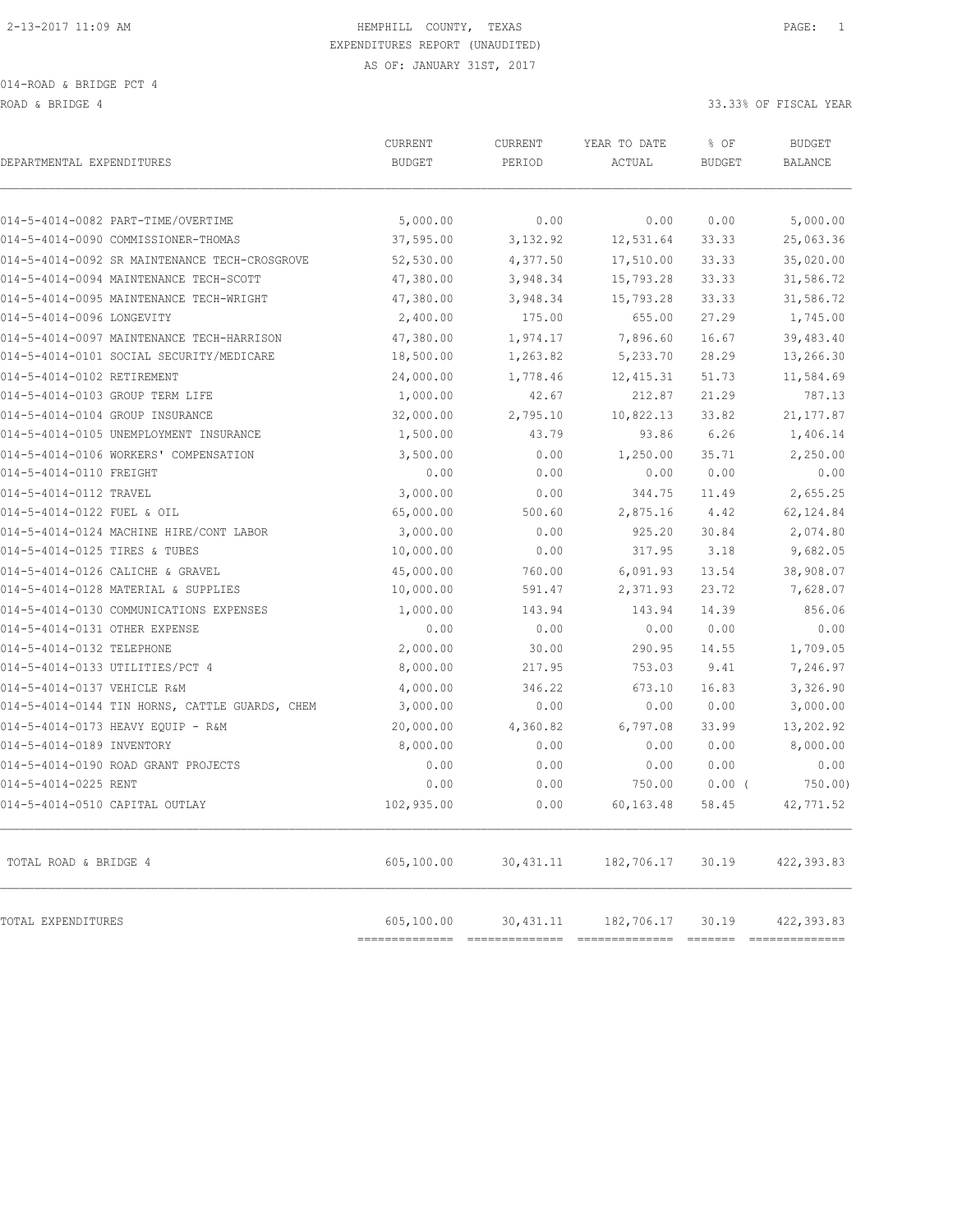#### 022-CO RECORDS PRESERVATION

CO RECORDS PRESERVATION 33.33% OF FISCAL YEAR

| DEPARTMENTAL EXPENDITURES                                                   | CURRENT<br>BUDGET         | CURRENT<br>PERIOD  | YEAR TO DATE<br>ACTUAL | % OF<br>BUDGET | BUDGET<br>BALANCE      |
|-----------------------------------------------------------------------------|---------------------------|--------------------|------------------------|----------------|------------------------|
| 022-5-1022-0114 COUNTY RPF-EXPENSE<br>022-5-1022-0115 CO RECORDS MANAGEMENT | 45,000.00<br>45,000.00 (  | 0.00<br>11,755,32) | 0.00<br>5,808.05       | 0.00<br>12.91  | 45,000.00<br>39,191.95 |
|                                                                             |                           |                    |                        |                |                        |
| TOTAL CO RECORDS PRESERVATION                                               | 90,000.00 (               | 11,755.32)         | 5,808.05               | 6.45           | 84,191.95              |
| TOTAL EXPENDITURES                                                          | 90,000.00 (<br>---------- | 11,755.32          | 5,808.05               | 6.45           | 84,191.95              |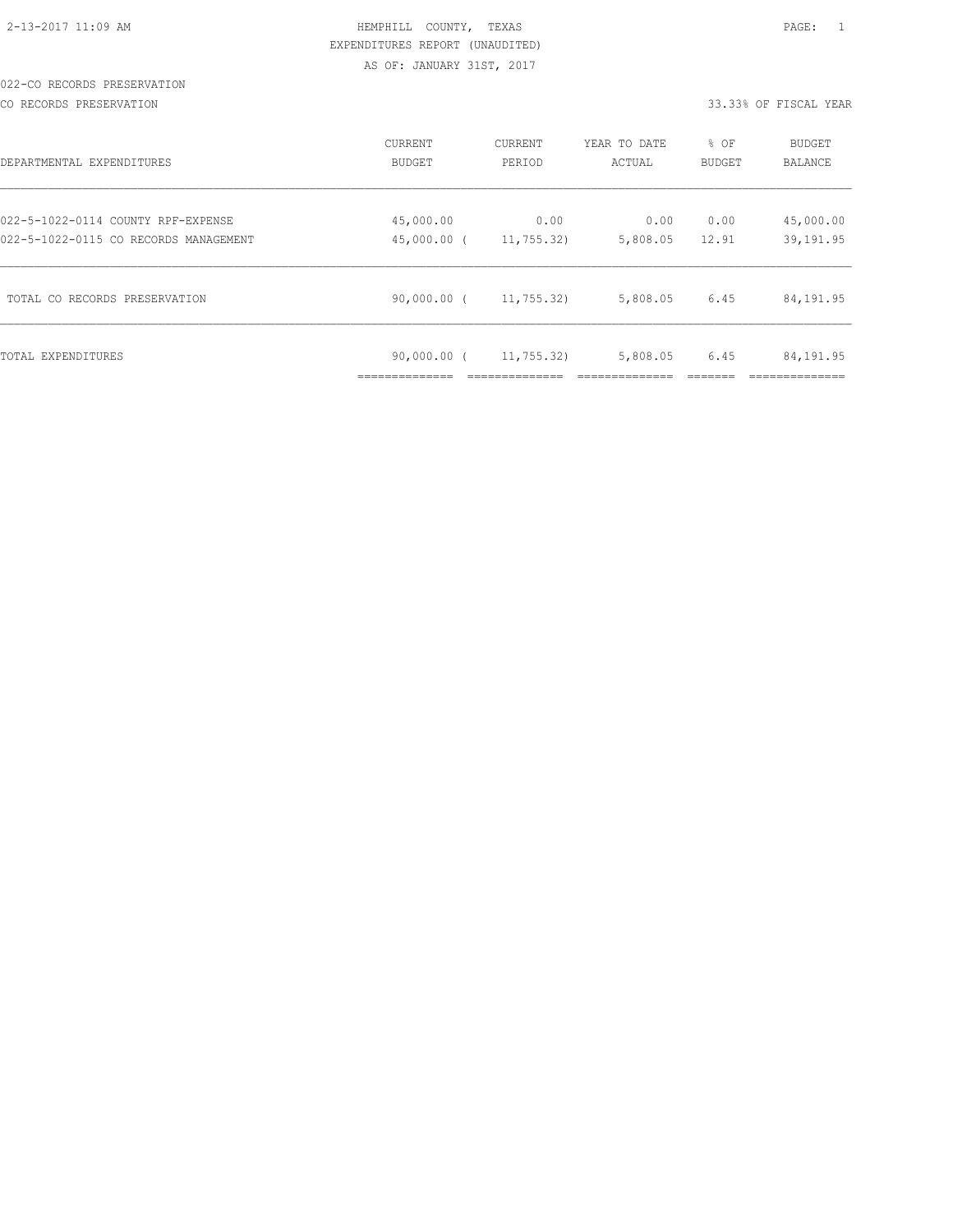| 2-13-2017 11:09 AM |  |
|--------------------|--|

#### 023-CLK'S RECORDS PRESERVE

CLERK REC PRESERVATION 33.33% OF FISCAL YEAR

| DEPARTMENTAL EXPENDITURES                     | <b>CURRENT</b>                        | CURRENT                | YEAR TO DATE           | % OF          | <b>BUDGET</b>            |
|-----------------------------------------------|---------------------------------------|------------------------|------------------------|---------------|--------------------------|
|                                               | BUDGET                                | PERIOD                 | ACTUAL                 | BUDGET        | <b>BALANCE</b>           |
| 023-5-1023-0114 CLK'S RECORD PRESERVATION EXP | 800.00                                | 0.00                   | 0.00                   | 0.00          | 800.00                   |
| 023-5-1023-0510 RPF-CAPITAL OUTLAY            | 0.00                                  | 0.00                   | 0.00                   | 0.00          | 0.00                     |
| TOTAL CLERK                                   | 800.00                                | 0.00                   | 0.00                   | 0.00          | 800.00                   |
| TOTAL EXPENDITURES                            | 800.00<br>______________<br>--------- | 0.00<br>______________ | 0.00<br>______________ | 0.00<br>_____ | 800.00<br>______________ |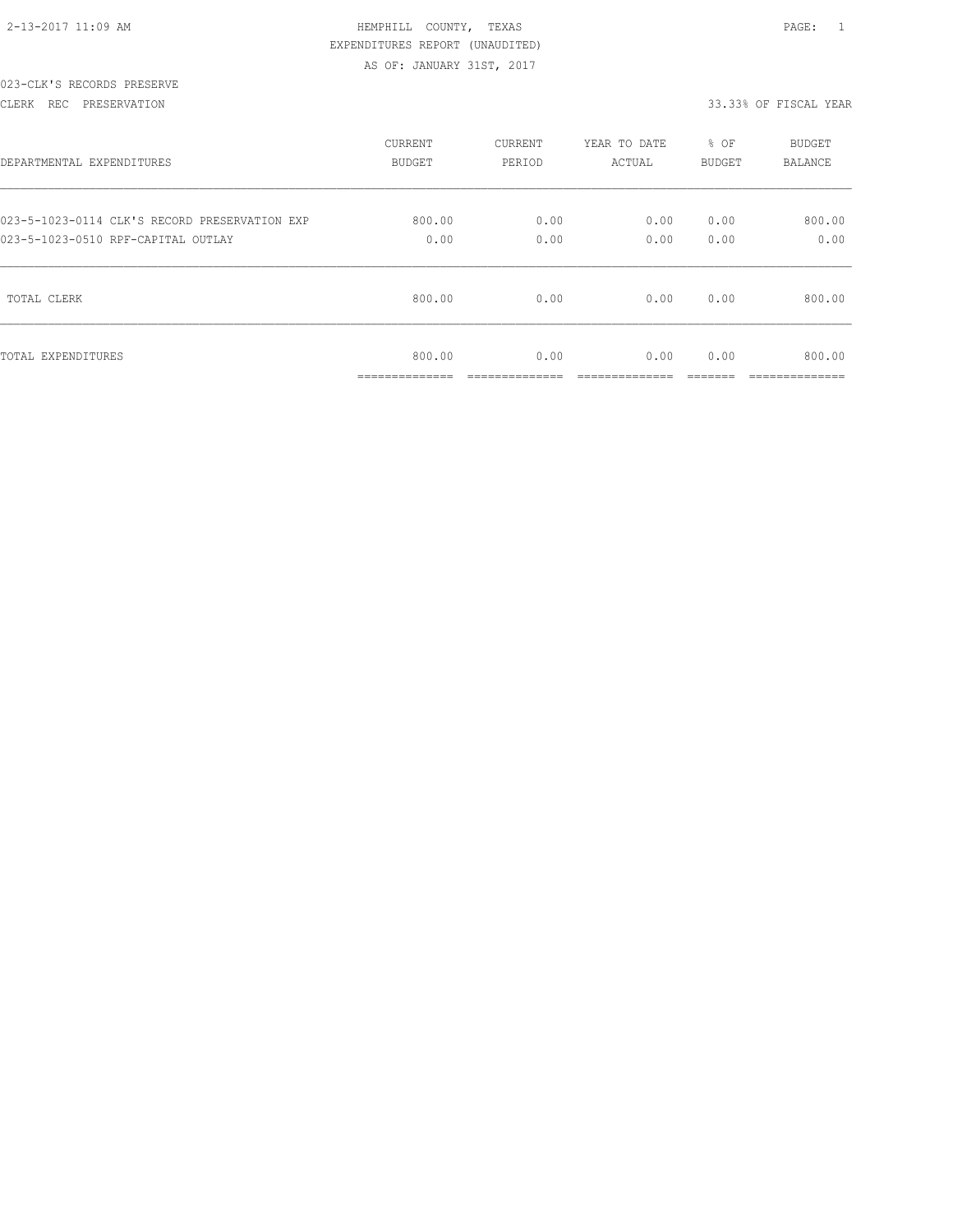#### 024-JUSTICE COURT TECH FUND JUSTICE COURT TECH 33.33% OF FISCAL YEAR

| DEPARTMENTAL EXPENDITURES     | CURRENT<br><b>BUDGET</b>    | CURRENT<br>PERIOD | YEAR TO DATE<br>ACTUAL | % OF<br><b>BUDGET</b> | BUDGET<br>BALANCE |
|-------------------------------|-----------------------------|-------------------|------------------------|-----------------------|-------------------|
| 024-5-2024-0114 TECH EXPENSES | 10,500.00                   | 0.00              | 3,770.20               | 35.91                 | 6,729.80          |
| TOTAL JUSTICE COURT TECH      | 10,500.00                   | 0.00              | 3,770.20               | 35.91                 | 6,729.80          |
| TOTAL EXPENDITURES            | 10,500.00<br>______________ | 0.00              | 3,770.20               | 35.91                 | 6,729.80          |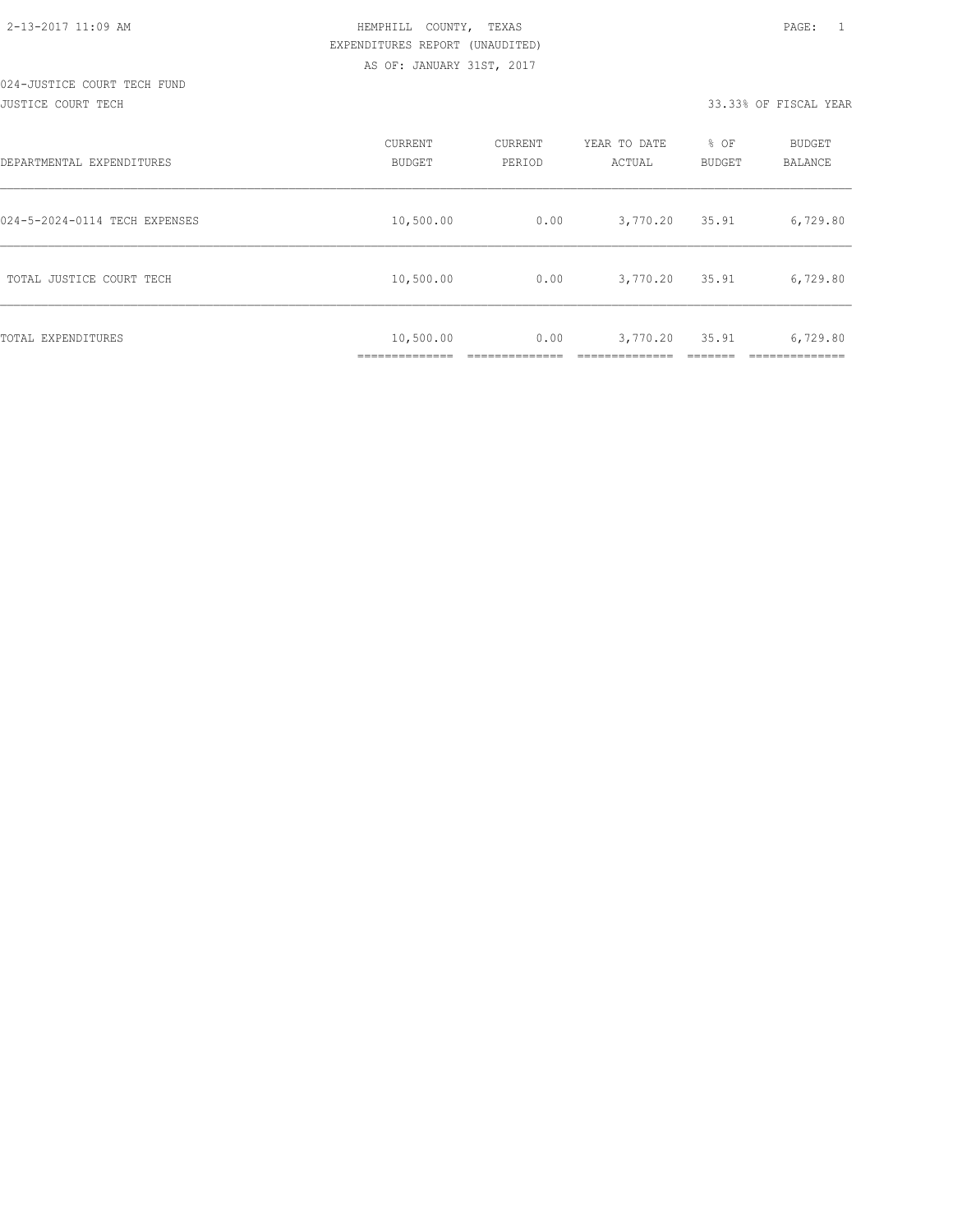# 032-CHK COLLECTION/CO ATTY

CHECK COLLECTION 33.33% OF FISCAL YEAR

| DEPARTMENTAL EXPENDITURES          | CURRENT<br><b>BUDGET</b> | CURRENT<br>PERIOD | YEAR TO DATE<br>ACTUAL | % OF<br>BUDGET | BUDGET<br>BALANCE |
|------------------------------------|--------------------------|-------------------|------------------------|----------------|-------------------|
| 032-5-2032-0109 OTHER MISC. EXP    | 5,150.00                 | 1,113.40          | 1,388.04               | 26.95          | 3,761.96          |
| 032-5-2032-0128 SUPPLIES           | 0.00                     | 0.00              | 58.90                  | 0.00(          | 58.90)            |
| 032-5-2032-0168 LAW LIBRARY- BOOKS | 0.00                     | 0.00              | 0.00                   | 0.00           | 0.00              |
| 032-5-2032-0510 CAPITAL OUTLAY     | 12,000.00                | 0.00              | 0.00                   | 0.00           | 12,000.00         |
| TOTAL CHECK COLLECTION             | 17,150.00                | 1,113.40          | 1,446.94               | 8.44           | 15,703.06         |
| TOTAL EXPENDITURES                 | 17,150.00                | 1,113.40          | 1,446.94               | 8.44           | 15,703.06         |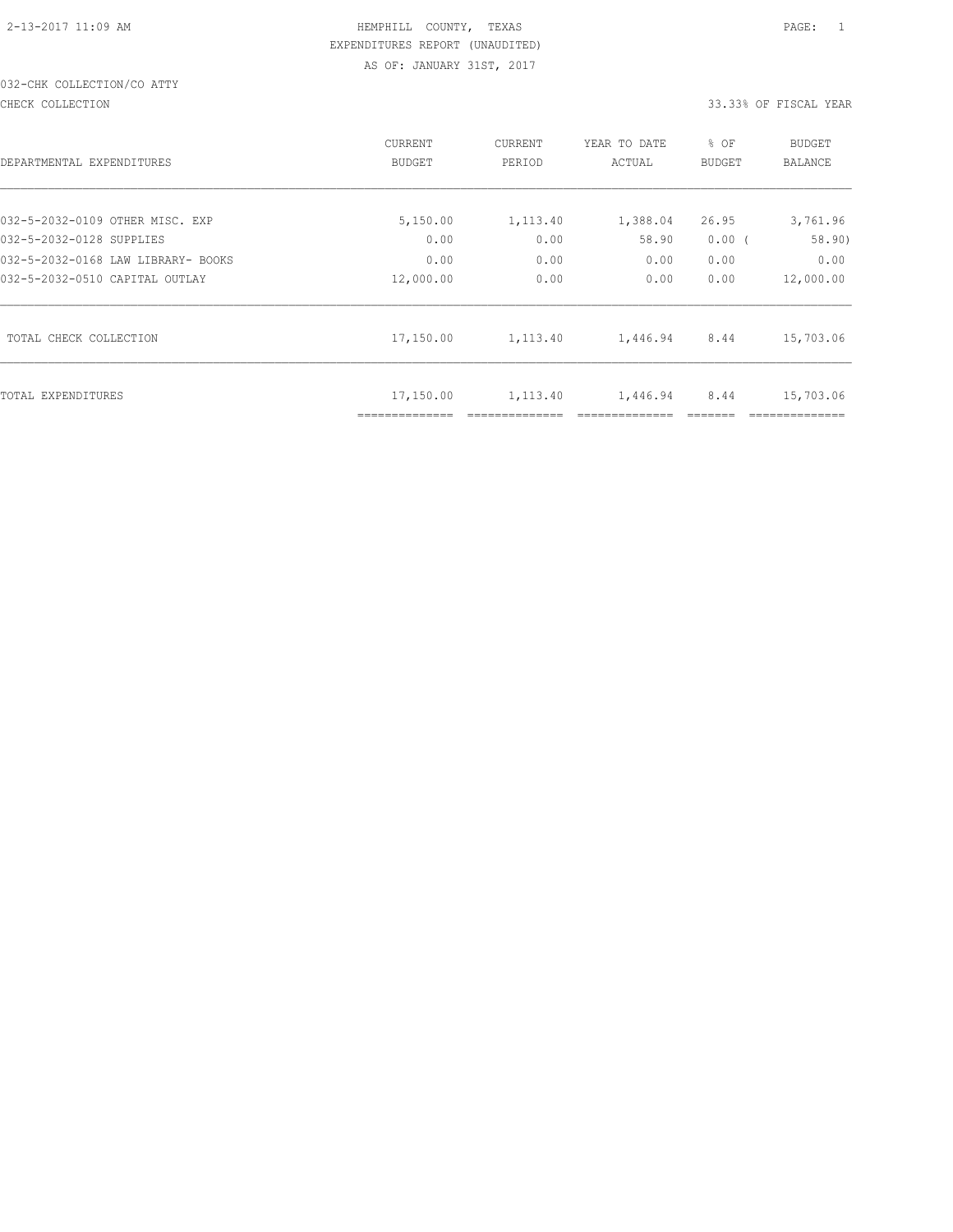#### ANNUAL LEOSE/LAW 33.33% OF FISCAL YEAR

| DEPARTMENTAL EXPENDITURES            | CURRENT<br><b>BUDGET</b> | CURRENT<br>PERIOD | YEAR TO DATE<br>ACTUAL | % OF<br>BUDGET | BUDGET<br><b>BALANCE</b> |
|--------------------------------------|--------------------------|-------------------|------------------------|----------------|--------------------------|
| 036-5-3036-0112 CONTINUING EDUCATION | 8,000.00                 | 0.00              | 0.00                   | 0.00           | 8,000.00                 |
| TOTAL ANNUAL LEOSE/LAW               | 8,000.00                 | 0.00              | 0.00                   | 0.00           | 8,000.00                 |
| TOTAL EXPENDITURES                   | 8,000.00<br>___________  | 0.00              | 0.00                   | 0.00           | 8,000.00                 |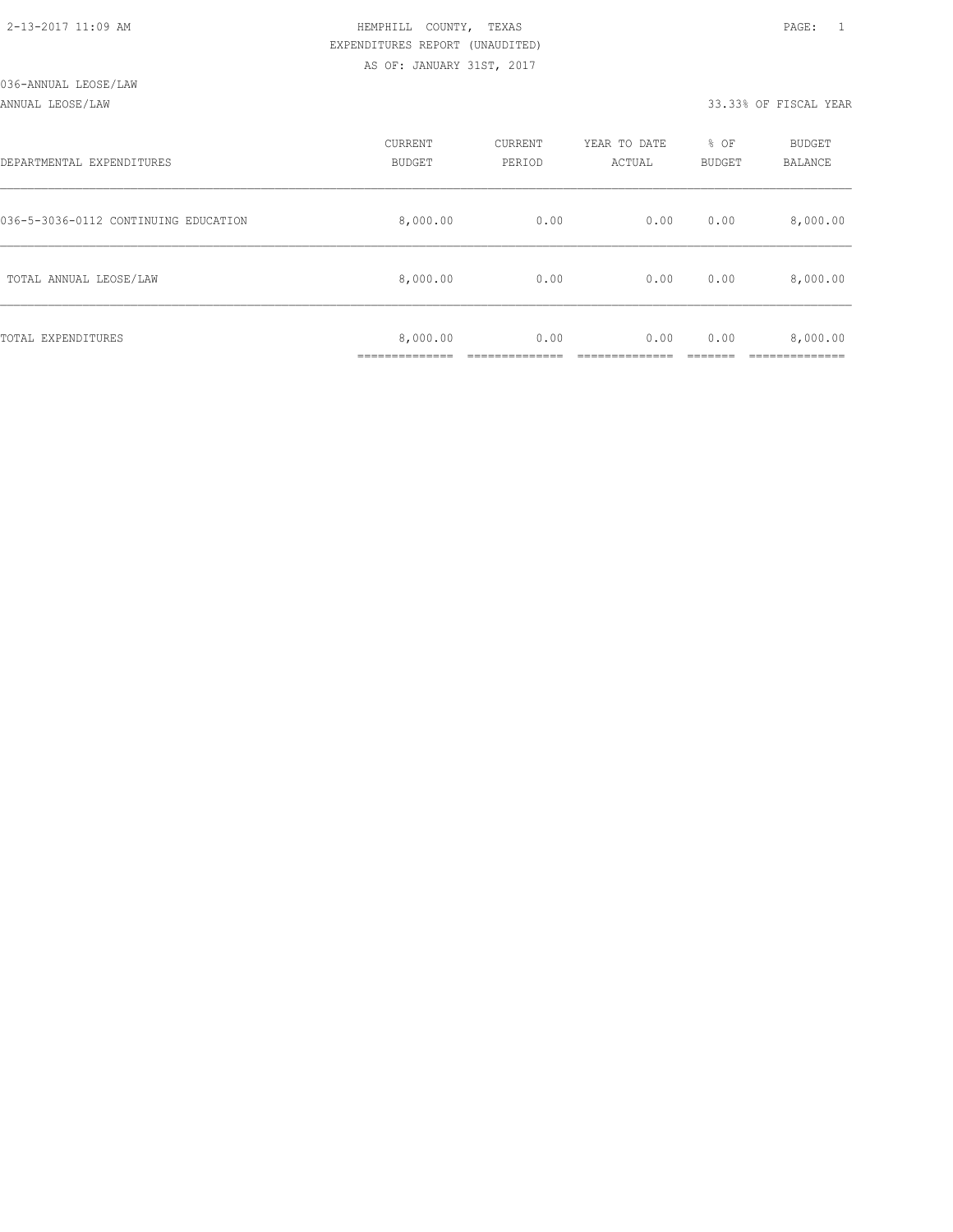046-SCAAP

SCAAP 33.33% OF FISCAL YEAR

| DEPARTMENTAL EXPENDITURES              | CURRENT<br>BUDGET | CURRENT<br>PERIOD | YEAR TO DATE<br>ACTUAL | % OF<br><b>BUDGET</b> | BUDGET<br>BALANCE |
|----------------------------------------|-------------------|-------------------|------------------------|-----------------------|-------------------|
| 046-5-3046-0124 CONTRACT LABOR/JBI     | 16,000.00         | 0.00              | 1,617.88               | 10.11                 | 14,382.12         |
| 046-5-3046-0183 REPAIRS & IMPROVEMENTS | 35,000.00         | 0.00              | 0.00                   | 0.00                  | 35,000.00         |
| 046-5-3046-0185 OTHER APPROVED EXP     | 20,000.00         | 0.00              | 0.00                   | 0.00                  | 20,000.00         |
| TOTAL SCAAP                            | 71,000.00         | 0.00              | 1,617.88               | 2.28                  | 69,382.12         |
| TOTAL EXPENDITURES                     | 71,000.00         | 0.00              | 1,617.88               | 2.28                  | 69,382.12         |